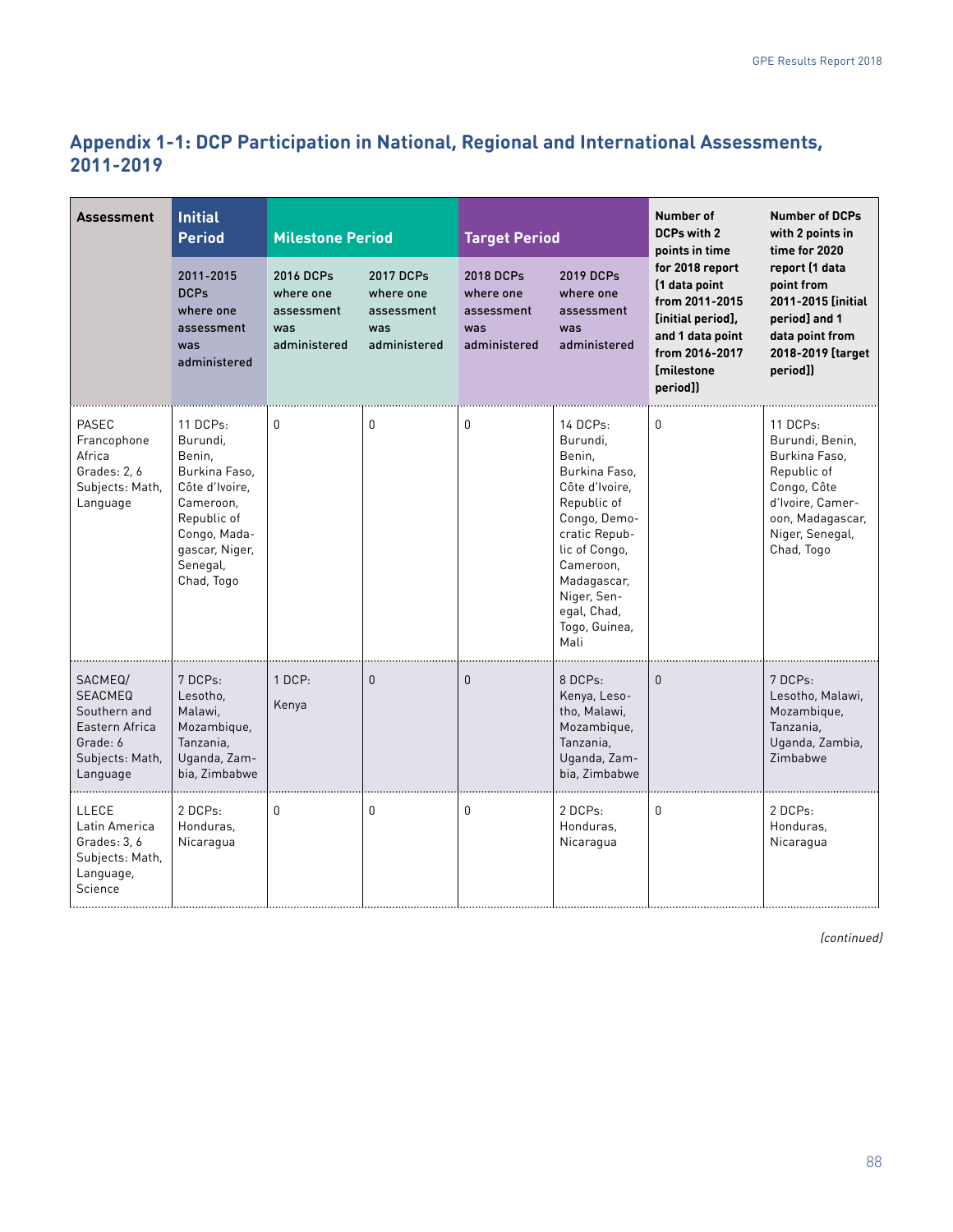| <b>Assessment</b>                                                                                                                                                                   | <b>Initial</b><br><b>Period</b>                                            | <b>Milestone Period</b>                                     |                                                             | <b>Target Period</b>                                        |                                                             | Number of<br><b>DCPs with 2</b><br>points in time                                                                                              | <b>Number of DCPs</b><br>with 2 points in<br>time for 2020                                                              |
|-------------------------------------------------------------------------------------------------------------------------------------------------------------------------------------|----------------------------------------------------------------------------|-------------------------------------------------------------|-------------------------------------------------------------|-------------------------------------------------------------|-------------------------------------------------------------|------------------------------------------------------------------------------------------------------------------------------------------------|-------------------------------------------------------------------------------------------------------------------------|
|                                                                                                                                                                                     | 2011-2015<br><b>DCPs</b><br>where one<br>assessment<br>was<br>administered | 2016 DCPs<br>where one<br>assessment<br>was<br>administered | 2017 DCPs<br>where one<br>assessment<br>was<br>administered | 2018 DCPs<br>where one<br>assessment<br>was<br>administered | 2019 DCPs<br>where one<br>assessment<br>was<br>administered | for 2018 report<br>(1 data point<br>from 2011-2015<br>[initial period],<br>and 1 data point<br>from 2016-2017<br><b>[milestone</b><br>period]) | report (1 data<br>point from<br>2011-2015 [initial<br>period] and 1<br>data point from<br>2018-2019 [target<br>period]) |
| <b>PILNA</b><br>Pacific Islands<br>Year 4/Grade<br>5 and Year<br>6/Grade 7<br>depending<br>on country<br>(Grades 3 and 5<br>for Papua New<br>Guinea)<br>Subjects: Math,<br>Language | 1 DCP:<br>Papua New<br>Guinea                                              | $\mathbf{0}$                                                | $\theta$                                                    | 1 DCP:<br>Papua New<br>Guinea                               | $\mathbf{0}$                                                | $\mathbf{0}$                                                                                                                                   | $1$ DCP:<br>Papua New<br>Guinea                                                                                         |
| <b>SEA-PLM</b><br>Southeast Asia<br>Grade: 5<br>Subjects: Math,<br>Language<br>(Reading &<br>Writing), Global<br>Citizenship                                                        | 0                                                                          | 0                                                           | 0                                                           | 0                                                           | 3 DCPs:<br>Laos, Cambo-<br>dia, Vietnam                     | 0                                                                                                                                              | 0                                                                                                                       |
| PISA and<br>PISA-D<br>Global assess-<br>ment<br>15-year-old<br>students<br>Subjects: Math,<br>Language,<br>Science                                                                  | 4 DCPs:<br>Albania, Geor-<br>gia, Moldova,<br>Vietnam                      | $\mathbf{0}$                                                | 4 DCPs:<br>Cambodia<br>Honduras,<br>Senegal,<br>Zambia      | 4 DCPs:<br>Albania, Geor-<br>gia, Moldova,<br>Vietnam       | $\mathbf{0}$                                                | $\mathbf{0}$                                                                                                                                   | 4 DCPs:<br>Albania, Georgia,<br>Moldova, Vietnam                                                                        |
| <b>PIRLS</b><br>Global assess-<br>ment<br>Grade: 4<br>Subjects:<br>Language                                                                                                         | 2 DCPs:<br>Georgia,<br><b>Honduras</b>                                     | 1 DCPs:<br>Georgia                                          | 0                                                           | 0                                                           | 0                                                           | 1 DCPs:<br>Georgia                                                                                                                             | 0                                                                                                                       |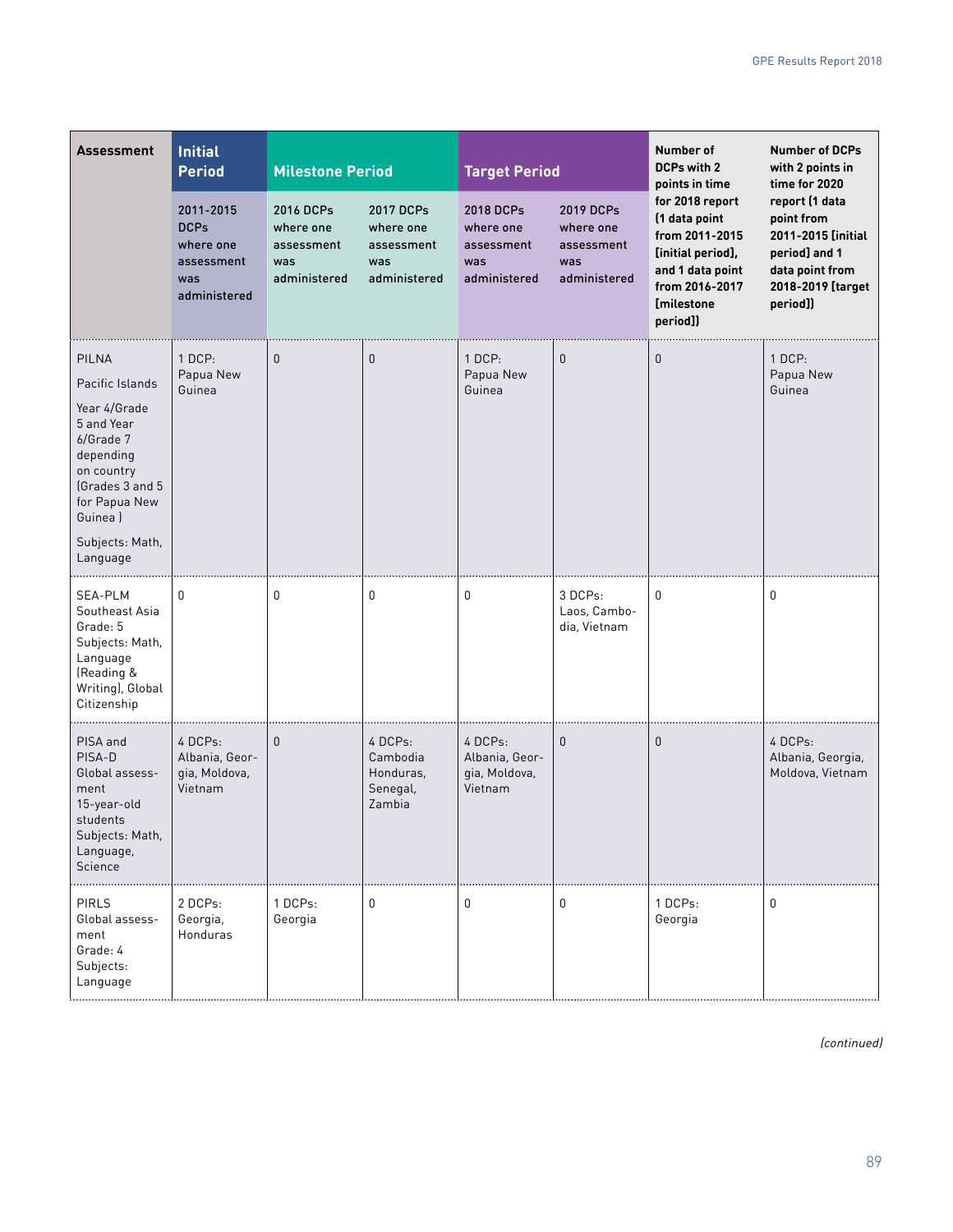| <b>Assessment</b>                                                                                                                                                                           | <b>Initial</b><br><b>Period</b>                                                                                                                                                                                                                                                                                                                                                                                                                                       |                                                                                                                                                                                                                   | <b>Milestone Period</b>                                                                                                                                            |                                                                                 | <b>Target Period</b>                                                              | Number of<br><b>DCPs with 2</b><br>points in time                                                                                              | <b>Number of DCPs</b><br>with 2 points in<br>time for 2020                                                              |
|---------------------------------------------------------------------------------------------------------------------------------------------------------------------------------------------|-----------------------------------------------------------------------------------------------------------------------------------------------------------------------------------------------------------------------------------------------------------------------------------------------------------------------------------------------------------------------------------------------------------------------------------------------------------------------|-------------------------------------------------------------------------------------------------------------------------------------------------------------------------------------------------------------------|--------------------------------------------------------------------------------------------------------------------------------------------------------------------|---------------------------------------------------------------------------------|-----------------------------------------------------------------------------------|------------------------------------------------------------------------------------------------------------------------------------------------|-------------------------------------------------------------------------------------------------------------------------|
|                                                                                                                                                                                             | 2011-2015<br><b>DCPs</b><br>where one<br>assessment<br>was<br>administered                                                                                                                                                                                                                                                                                                                                                                                            | 2016 DCPs<br>where one<br>assessment<br>was<br>administered                                                                                                                                                       | 2017 DCPs<br>where one<br>assessment<br>was<br>administered                                                                                                        | 2018 DCPs<br>where one<br>assessment<br>was<br>administered                     | 2019 DCPs<br>where one<br>assessment<br>was<br>administered                       | for 2018 report<br>(1 data point<br>from 2011-2015<br>[initial period],<br>and 1 data point<br>from 2016-2017<br><b>[milestone</b><br>period]) | report (1 data<br>point from<br>2011-2015 linitial<br>period] and 1<br>data point from<br>2018-2019 [target<br>period]) |
| <b>TIMSS</b><br>Global assess-<br>ment<br>Grades: 4, 8<br>Subjects: Math,<br>Science                                                                                                        | 4 DCPs:<br>Georgia,<br>Ghana, Hon-<br>duras, Yemen                                                                                                                                                                                                                                                                                                                                                                                                                    | $\mathbf{0}$                                                                                                                                                                                                      | $\mathbf{0}$                                                                                                                                                       | $\mathbf{0}$                                                                    | 3 DCPs:<br>Albania, Geor-<br>gia, Pakistan                                        | 0                                                                                                                                              | 1 DCPs:<br>Georgia                                                                                                      |
| NATIONAL<br><b>ASSESSMENTS</b><br>Includes EGRA/<br>EGMA<br>Representative-<br>ness: National,<br>regional, or<br>provincial<br>Grades: Varies<br>Subjects: Math,<br>Language or<br>Science | 34 DCPs:<br>Afghanistan,<br>Bangladesh,<br>Benin, Bhutan,<br>Burkina Faso,<br>Burundi.<br>Cambodia,<br>Democratic<br>Republic of<br>Congo, Côte<br>d'Ivoire,<br>Eritrea,<br>Ethiopia, The<br>Gambia, Geor-<br>gia, Ghana,<br>Guinea, Haiti,<br>Honduras,<br>Kenya, Kyr-<br>gyzstan, Laos,<br>Madagascar,<br>Malawi, Mali,<br>Mongolia,<br>Mozambique,<br>Nepal, Nige-<br>ria, Pakistan,<br>Papua New<br>Guinea,<br>Rwanda,<br>Sudan,<br>Uganda, Zam-<br>bia, Zimbabwe | 15 DCPs:<br>Burkina Faso,<br>Côte d'Ivoire,<br>Ethiopia<br>Ghana, Haiti,<br>Honduras,<br>Kenya, Malawi,<br>Madagascar,<br>Mozam-<br>bique, Nepal,<br>Rwanda,<br>Sao Tome<br>and Prin-<br>ciple, Uganda,<br>Zambia | 11 DCPs:<br>Bangladesh,<br>Bhutan,<br>Cambodia.<br>Democratic<br>Republic of<br>Congo, Haiti,<br>Honduras,<br>Kyrgyzstan,<br>Laos, Mon-<br>golia, Nepal,<br>Uganda | 6 DCPs:<br>Burkina Faso,<br>Eritrea, Hon-<br>duras, Nepal,<br>Uganda,<br>Zambia | 5 DCPs:<br>Georgia, Hon-<br>duras, Nepal,<br>Sao Tome<br>and Principle,<br>Uganda | 8 DCPs:<br>Bangladesh, Côte<br>d'Ivoire, Ethiopia,<br>Honduras, Cam-<br>bodia,<br>Laos, Nepal,<br>Rwanda                                       | 3 DCPs: (continued)<br>Georgia, Hondu-<br>ras, Nepal                                                                    |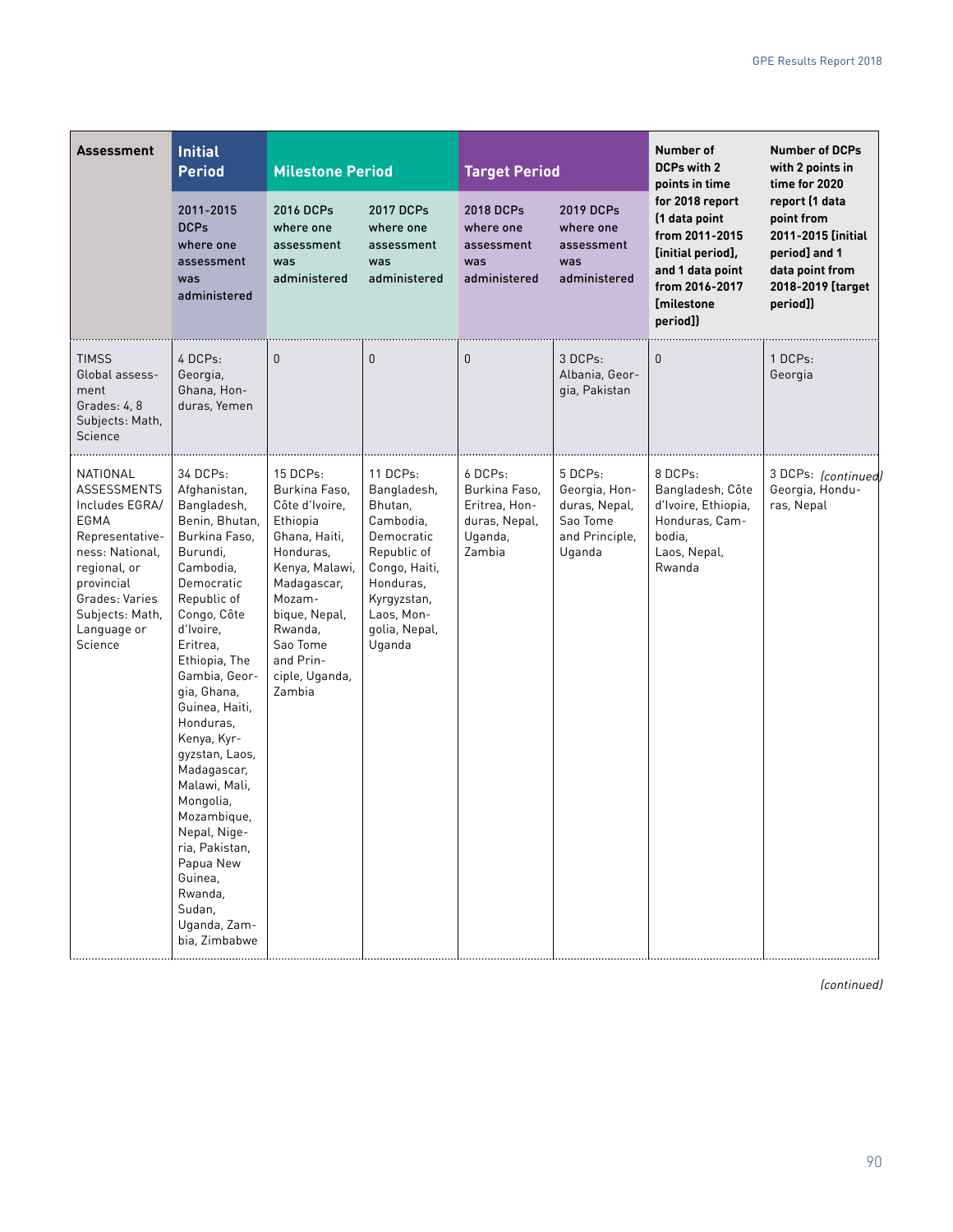| <b>Assessment</b> | <b>Initial</b><br><b>Period</b><br>2011-2015<br><b>DCPs</b><br>where one<br>assessment<br>was<br>administered | <b>Milestone Period</b><br>2016 DCPs<br>where one<br>assessment<br>was<br>administered | 2017 DCPs<br>where one<br>assessment<br>was<br>administered | <b>Target Period</b><br>2018 DCPs<br>where one<br>assessment<br>was<br>administered | 2019 DCPs<br>where one<br>assessment<br>was<br>administered | Number of<br><b>DCPs with 2</b><br>points in time<br>for 2018 report<br>(1 data point<br>from 2011-2015<br>[initial period],<br>and 1 data point<br>from 2016-2017<br><b>Imilestone</b><br>period]) | <b>Number of DCPs</b><br>with 2 points in<br>time for 2020<br>report (1 data<br>point from<br>2011-2015 [initial<br>period] and 1<br>data point from<br>2018-2019 [target<br>period])                                                                                                                                                                           |
|-------------------|---------------------------------------------------------------------------------------------------------------|----------------------------------------------------------------------------------------|-------------------------------------------------------------|-------------------------------------------------------------------------------------|-------------------------------------------------------------|-----------------------------------------------------------------------------------------------------------------------------------------------------------------------------------------------------|-----------------------------------------------------------------------------------------------------------------------------------------------------------------------------------------------------------------------------------------------------------------------------------------------------------------------------------------------------------------|
|                   | TOTAL (ALL ASSESSMENTS COMBINED)                                                                              |                                                                                        |                                                             |                                                                                     |                                                             | 9 DCPs:<br>Bangladesh,<br>Côte d'Ivoire,<br><b>Ethiopia</b><br>Honduras,<br>Georgia,<br>Cambodia,<br>Laos, Nepal,<br>Rwanda                                                                         | <b>26 DCPs:</b><br>Albania,<br>Burundi, Benin,<br>Burkina Faso,<br>Cameroon,<br><b>Republic of</b><br>Congo, Côte<br>d'Ivoire,<br>Georgia,<br>Honduras,<br>Lesotho,<br>Moldova,<br>Madagascar,<br>Mozambique,<br>Malawi, Niger,<br>Nicaragua,<br>Nepal, Papua<br>New Guinea,<br>Senegal, Chad,<br>Togo, Tanzania,<br>Uganda,<br>Vietnam,<br>Zambia,<br>Zimbabwe |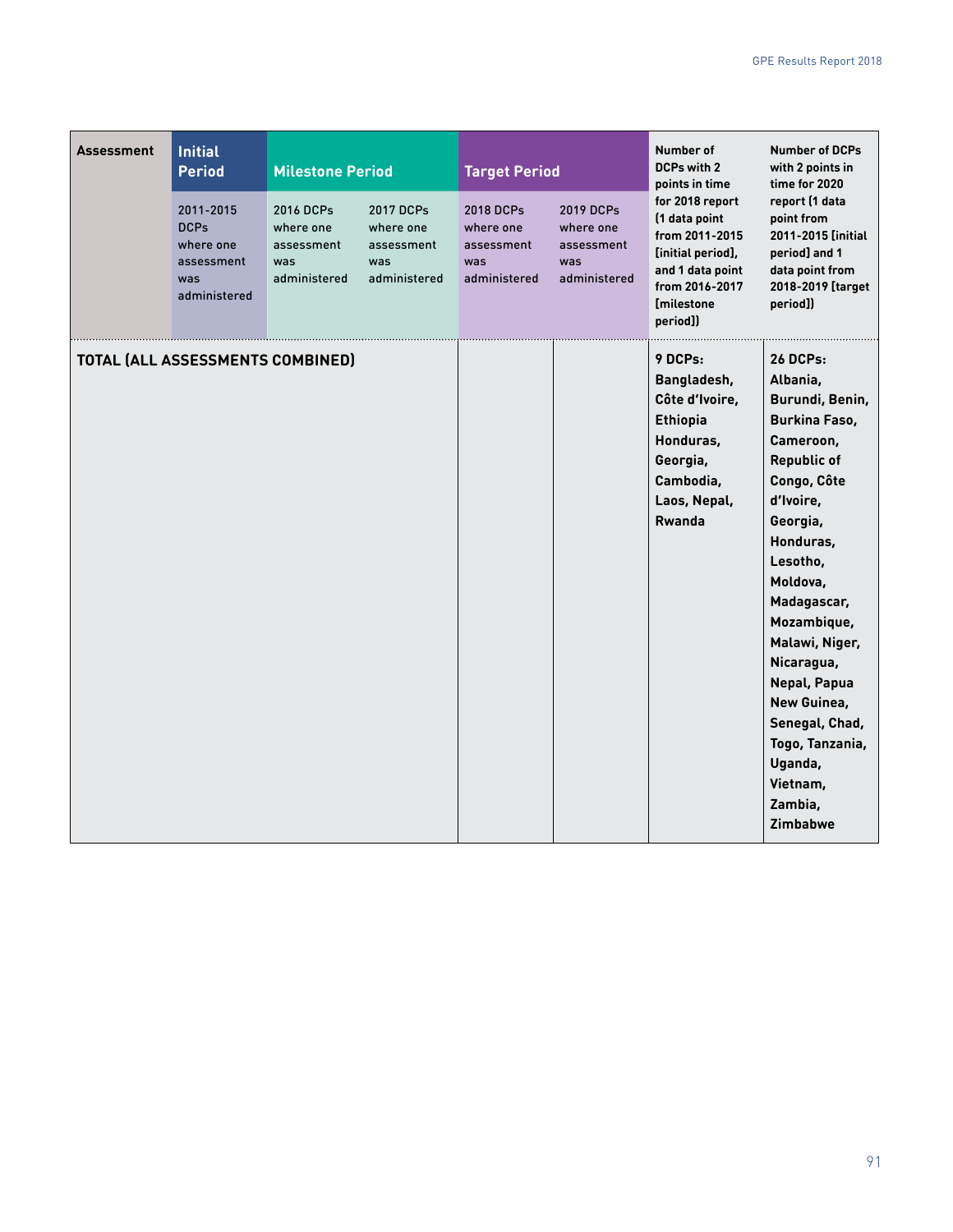# **Appendix 1-2: GPE Developing Country Partners Participating in MICS Data Collection, 2015-2019**

| <b>Round</b> | <b>Country</b>           | Year      | <b>Status</b>            |  |
|--------------|--------------------------|-----------|--------------------------|--|
| MICS6        | Sudan                    | 2018-2019 | Survey design            |  |
| MICS6        | Central African Republic | 2018      | Survey design            |  |
| MICS6        | Chad                     | 2018      | Survey design            |  |
| MICS6        | Gambia                   | 2018      | Data collection          |  |
| MICS6        | Lesotho                  | 2018      | Survey design            |  |
| MICS6        | Madagascar               | 2018      | Survey design            |  |
| MICS6        | Pakistan (Sindh)         | 2018      | Survey design            |  |
| MICS6        | Sierra Leone             | 2017      | Data processing/analysis |  |
| MICS5        | Côte d'Ivoire            | 2016      | Completed                |  |
| MICS5        | Guinea                   | 2016      | Completed                |  |
| MICS5        | Congo                    | 2015-2016 | Completed                |  |
| MICS5        | Senegal (Dakar City)     | 2015-2016 | Completed                |  |
| MICS5        | Mali                     | 2015      | Completed                |  |

Source: MICS website, <http://mics.unicef.org/>

Note: It is assumed that data will be available one year after the data collection. Data from 2015, 2016 and 2017 will be used for the 2018 milestone, and 2018 and 2019 data will be used for the 2020 milestone.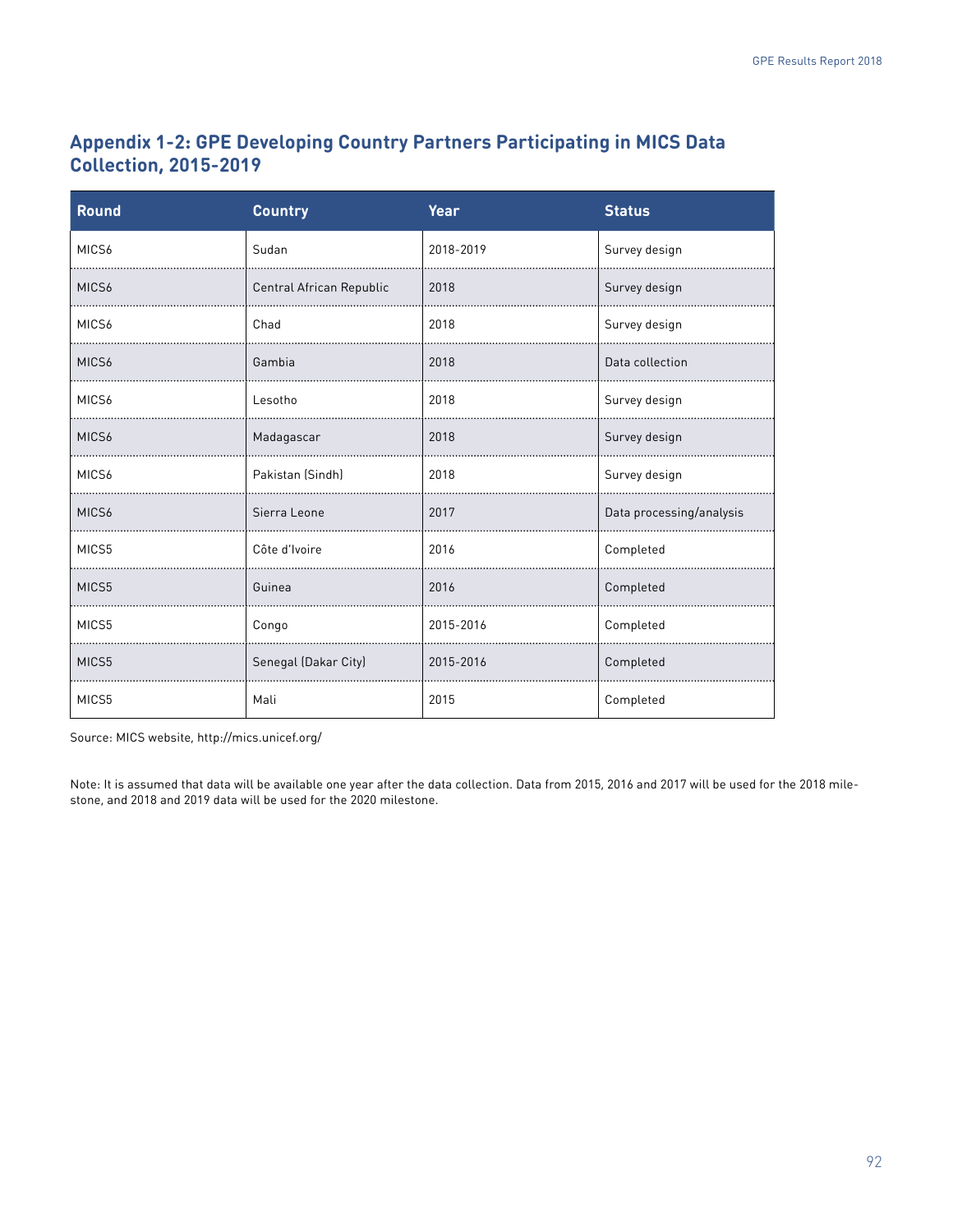# **Appendix 1-3: Mapping of SDG Indicators and the GPE Results Framework Indicators**

| <b>SDG 4 Indicators</b>                                                                                                                                                                                                                                                                                                                                                             | <b>GPE Results Framework Indicators</b><br><b>(Strategic Goal 1 and Strategic Goal 2)</b>                                                                             |
|-------------------------------------------------------------------------------------------------------------------------------------------------------------------------------------------------------------------------------------------------------------------------------------------------------------------------------------------------------------------------------------|-----------------------------------------------------------------------------------------------------------------------------------------------------------------------|
| 4.1.1 Proportion of children and young people (a) in Grade 2 or 3; (b) at the end of primary<br>education; and (c) at the end of lower secondary education achieving at least a minimum<br>proficiency level in (i) reading and (ii) mathematics, by sex                                                                                                                            | Indicator 1 <sup>1</sup> : Proportion of DCPs showing improve-<br>ment on learning outcomes (basic education)                                                         |
| 4.2.1 Proportion of children under 5 years of age who are developmentally on track in<br>health, learning and psychosocial well-being, by sex                                                                                                                                                                                                                                       | Indicator 2: Percentage of children under 5 years of<br>age who are developmentally on track in terms of<br>health, learning and psychosocial well-being              |
| 4.2.2 Participation rate in organized learning (one year before the official primary entry<br>age), by sex                                                                                                                                                                                                                                                                          | Indicator 6: Pre-primary gross enrollment ratio                                                                                                                       |
| 4.3.1 Participation rate of youth and adults in formal and non-formal education and train-<br>ing in the previous 12 months, by sex                                                                                                                                                                                                                                                 | Indicator 4: Proportion of children who com-<br>plete (a) primary education; (b) lower secondary<br>education                                                         |
|                                                                                                                                                                                                                                                                                                                                                                                     | Indicator 7: Out-of-school rate for (a) children of<br>primary school age; (b) children of lower secondary<br>school age                                              |
| 4.4.1 Proportion of youth and adults with information and communications technology<br>(ICT) skills, by type of skill                                                                                                                                                                                                                                                               |                                                                                                                                                                       |
| 4.5.1 Parity indices (female/male, rural/urban, bottom/top wealth quintile and others,<br>such as disability status, indigenous peoples and affected by fragility and conflict, as data<br>become available) for all education indicators on this list that can be disaggregated                                                                                                    | Indicator 5: Proportion of DCPs within set thresh-<br>olds for gender parity index of completion rates<br>for (a) primary education; (b) lower secondary<br>education |
|                                                                                                                                                                                                                                                                                                                                                                                     | Indicator 8: Gender parity index of out-of-school<br>rate for (a) primary education; (b) lower secondary<br>education                                                 |
|                                                                                                                                                                                                                                                                                                                                                                                     | Indicator 9: Equity index                                                                                                                                             |
| 4.6.1 Proportion of population in a given age group achieving at least a fixed level of profi-<br>ciency in functional (a) literacy and (b) numeracy skills, by sex                                                                                                                                                                                                                 |                                                                                                                                                                       |
| 4.7.1 Extent to which (i) global citizenship education and (ii) education for sustainable<br>development, including gender equality and human rights, are mainstreamed at all levels<br>in (a) national education policies, (b) curricula, (c) teacher education and (d) student<br>assessment                                                                                      |                                                                                                                                                                       |
| 4.a.1 Proportion of schools with access to (a) electricity, (b) internet for pedagogical pur-<br>poses, and (c) computers for pedagogical purposes; (d) adapted infrastructure and mate-<br>rials for students with disabilities; (e) basic drinking water; (f) single-sex basic sanitation<br>facilities; and (g) basic handwashing facilities (as per WASH indicator definitions) |                                                                                                                                                                       |

 <sup>1</sup> GPE's results framework (Indicator 1) measures the proportion of DCPs that show improvement over two iterations of comparable learning assessments. However, Chapter 1 of this report also describes the proportion of children achieving minimum proficiency in reading and mathematics across selected DCPs.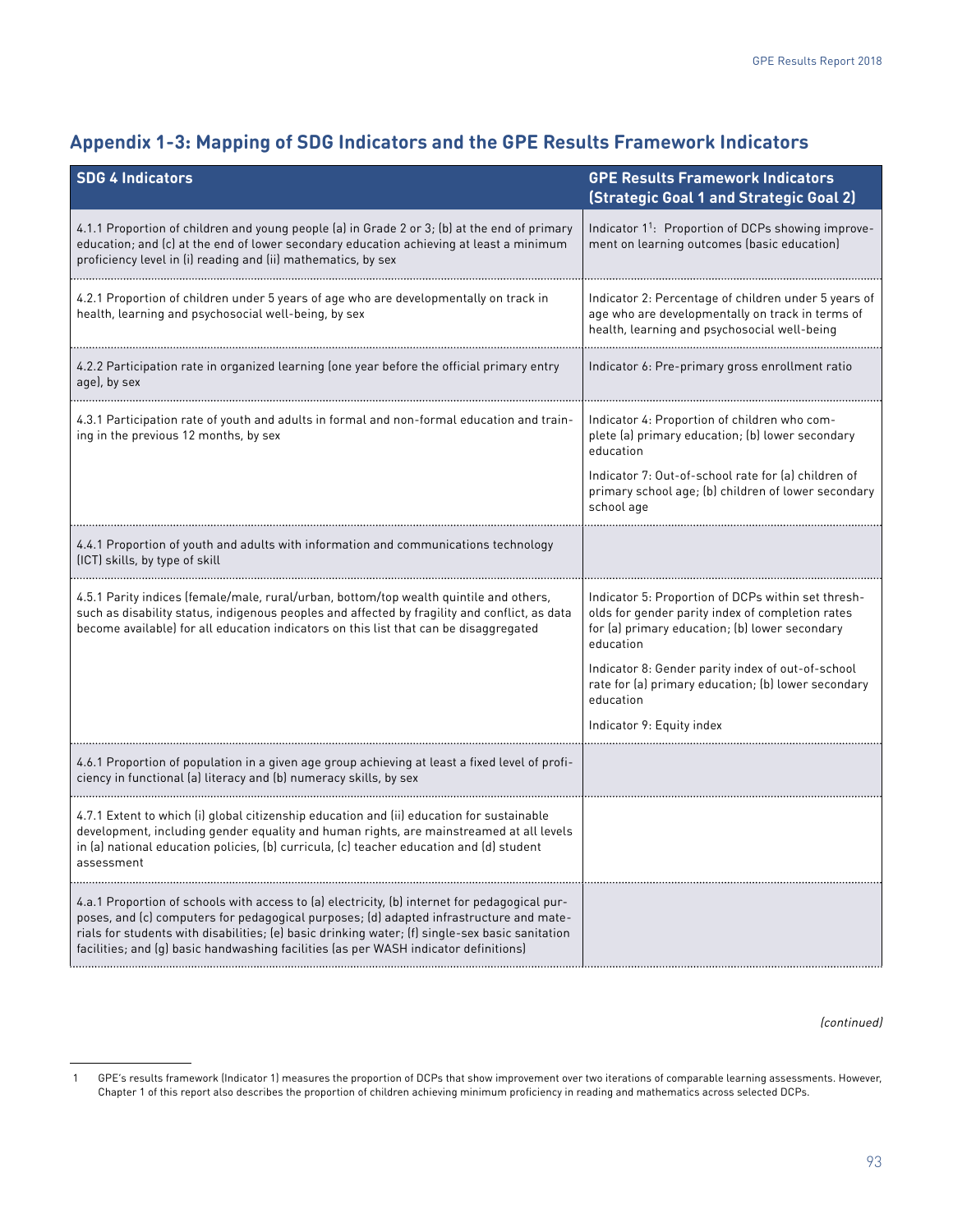| <b>SDG 4 Indicators</b>                                                                                                                                                                                                                                                                                                                                     | <b>GPE Results Framework Indicators</b><br>(Strategic Goal 1 and Strategic Goal 2) |
|-------------------------------------------------------------------------------------------------------------------------------------------------------------------------------------------------------------------------------------------------------------------------------------------------------------------------------------------------------------|------------------------------------------------------------------------------------|
| 4.b.1 Volume of official development assistance flows for scholarships by sector and type<br>of study                                                                                                                                                                                                                                                       |                                                                                    |
| 4.c.1 Proportion of teachers in (a) pre-primary education, (b) primary education, (c) lower<br>secondary education, and (d) upper secondary education who have received at least the<br>minimum organized teacher training (e.g., pedagogical training) pre-service or in-service<br>required for teaching at the relevant level in a given country, by sex |                                                                                    |

# **Appendix 2-1: List of Key Education Indicators to Be Reported to UIS (Indicator 14)**

#### **Category I: Outcome indicators**

- **O** Pre-primary gross enrollment rate
- **O** Primary gross intake rate
- **O** Primary gross enrollment ratio
- **O** Primary completion rate
- **O** Lower secondary completion rate

#### **Category II: Service-delivery indicators**

- **O** Pupil-teacher ratio, primary education
- Pupil-teacher ratio, lower secondary education
- Percentage of teachers trained, primary education
- **O** Percentage of teachers trained, lower secondary education

#### **Category III: Financing indicators**

- Public expenditure on education as percentage of GDP
- Public expenditure on education as percentage of public expenditure
- Educational expenditure in primary as percentage of total educational expenditure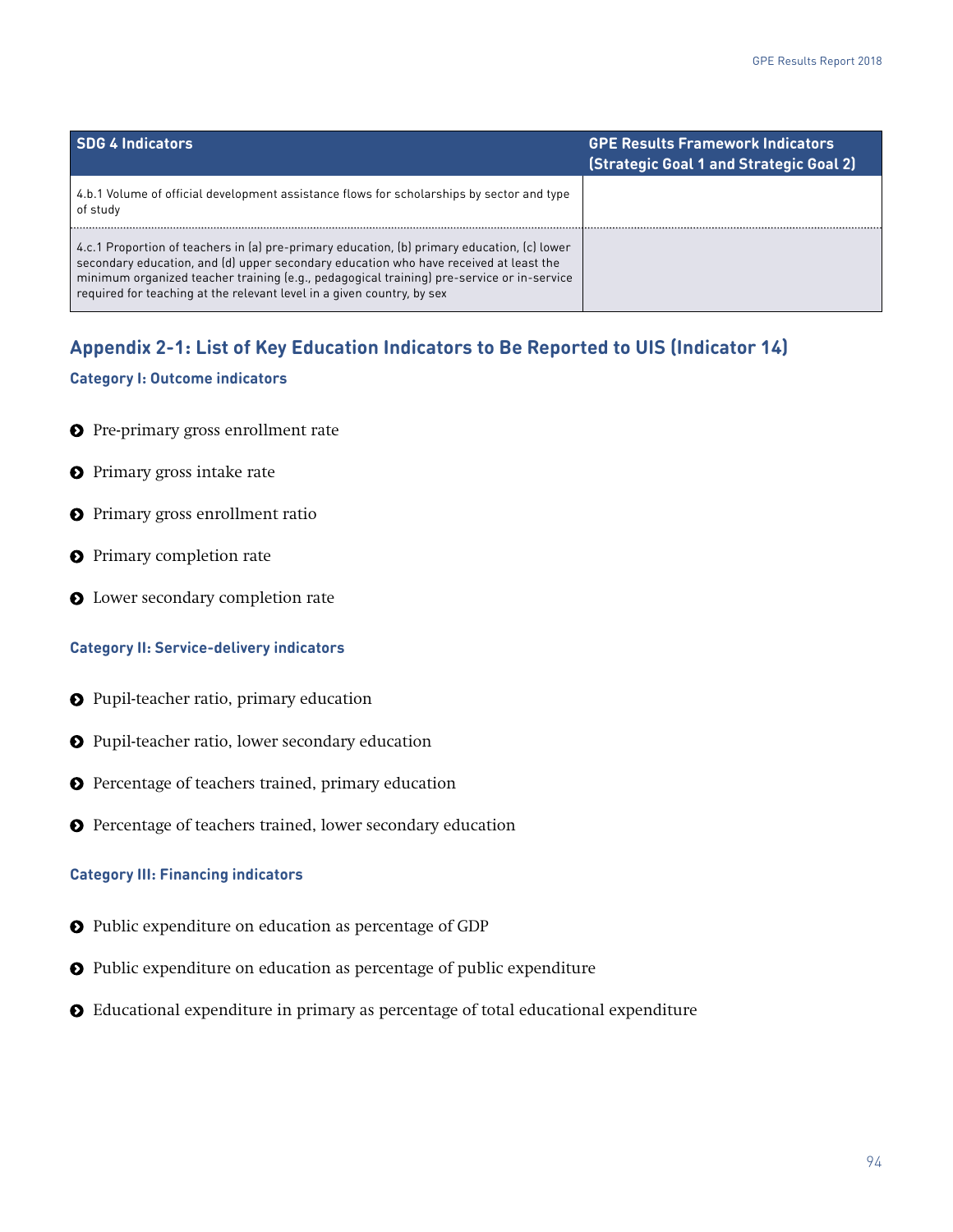# **Appendix 3-1: Quality Standard for Credible Education Sector Plans2**

- 1. **Guided by an overall vision:** Overall direction indicating (i) government's development policy, (ii) approach to reach government goal, and (iii) principles and values that will guide the approach.
- 2. **Strategic:** Identification of strategies for achieving the vision, including human, technical and financial capacities required, and priorities.
- 3. **Holistic:** Coverage of all sub-sectors: early childhood education, primary, secondary and higher education, non-formal education and adult literacy.
- 4. **Evidence-based:** Inclusion of an education sector analysis providing data and assessments that form the information base on which strategies and programs are developed.
- 5. **Achievable:** Inclusion of an analysis of current trends and hypotheses for overcoming financial, technical and political constraints to effective implementation. It includes a framework for budget and management decisions.
- 6. **Sensitive to the context:** Inclusion of an analysis of country vulnerabilities for example, conflicts, disasters and economic crises. It addresses preparedness, prevention and risk mitigation.
- 7. **Attentive to disparities:** Recognition of differences and inequalities between student groups (defined by location, socioeconomic, ethnic characteristics, or abilities) in education access and quality.

<sup>2</sup> UNESCO IIEP and GPE. Guidelines for Education Sector Plan Preparation. Paris: UNESCO International Institute for Education Planning and Washington, DC: Global Partnership for Education, 2015.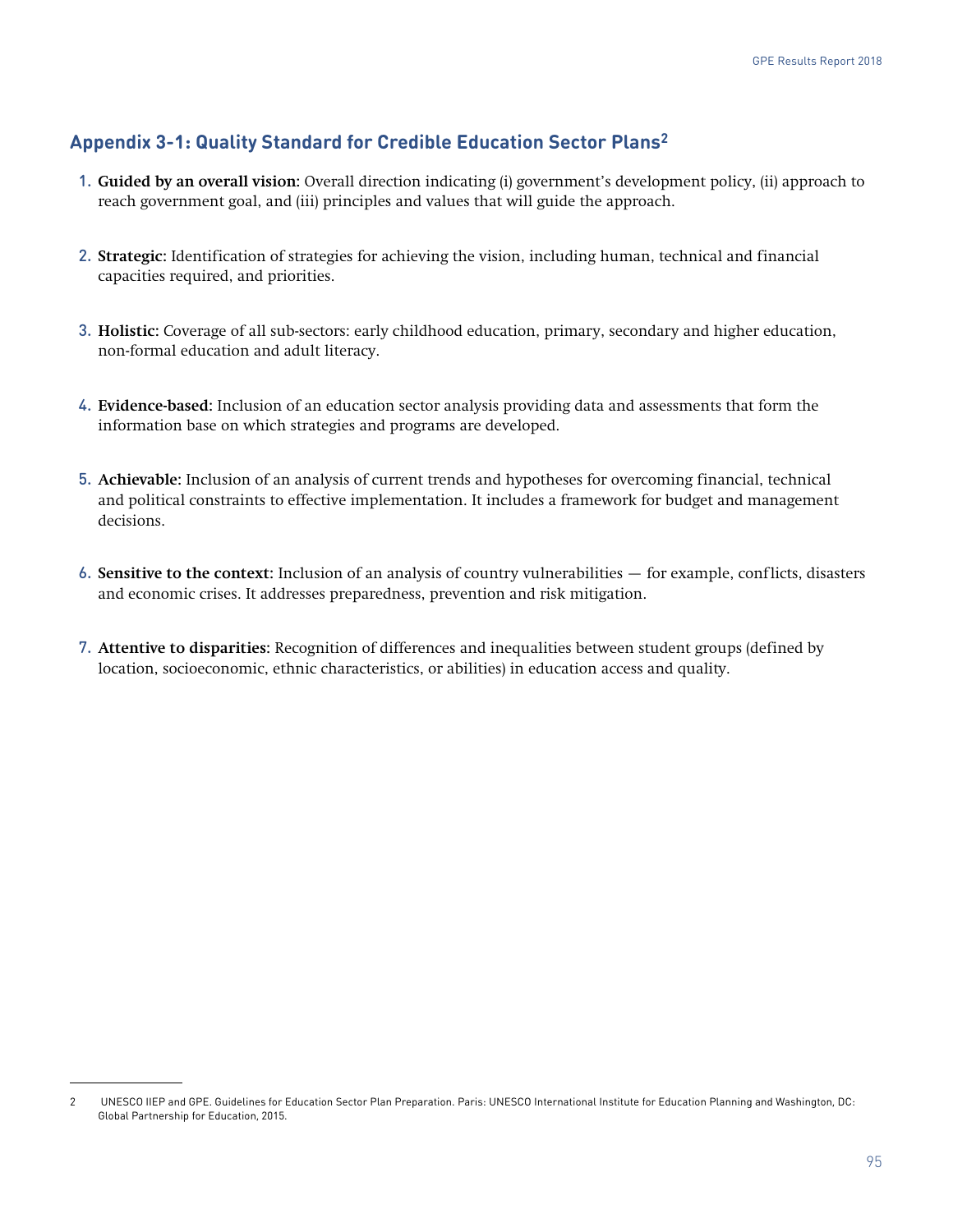# **Appendix 3-2: Quality Standard for Transitional Education Plans3**

- 1. **Evidence-based:** Identification of key challenges through an evidence-based analysis of the education system (education sector analysis, or the best available data).
- 2. **Sensitive to context and attentive to disparities:** Inclusion of analysis of the country vulnerabilities for example, conflicts, disasters, or political or economic crises on education, as well as the potential for tensions through the education system.
- 3. **Strategic:** Inclusion of strategies for immediate needs and building the foundation for realizing the system's long-term vision, including arguments for the choice of these strategies.
- 4. **Targeted:** Focus on critical education needs in the short and medium terms, and on system capacity development, including the preparation of the next ESP.
- 5. **Operational:** Inclusion of a feasible, multiyear plan with implementation and financial hypotheses for meeting priorities and developing strategies to overcome financial, data, technical and political constraints.

# **Appendix 3-3: Quality Standards for Strategies in Teaching and Learning, Response to Marginalized Groups, and Efficiency**

- 1. **Evidence-based:**<sup>4</sup> Including the identification of the underlying causes of the challenges.
- 2. **Relevant:** Addressing the underlying causes of the challenges.
- 3. **Coherent:** Aligning the action plan to the strategies.
- 4. **Measurable:** Including indicators with targets.
- 5. **Implementable:** Identifying cost, funding source, responsible entity and time frames for operationalization.

<sup>3</sup> UNESCO IIEP and GPE. Guidelines for Transitional Education Plan Preparation. Paris: UNESCO International Institute for Education Planning and Washington, DC: Global Partnership for Education, 2016.

<sup>4</sup> This standard examines whether the underlying causes of the issues have been correctly identified. On the other hand, the standard 4 for 16a, which is identical, only looks at education sector analysis, i.e., whether an ESA was produced.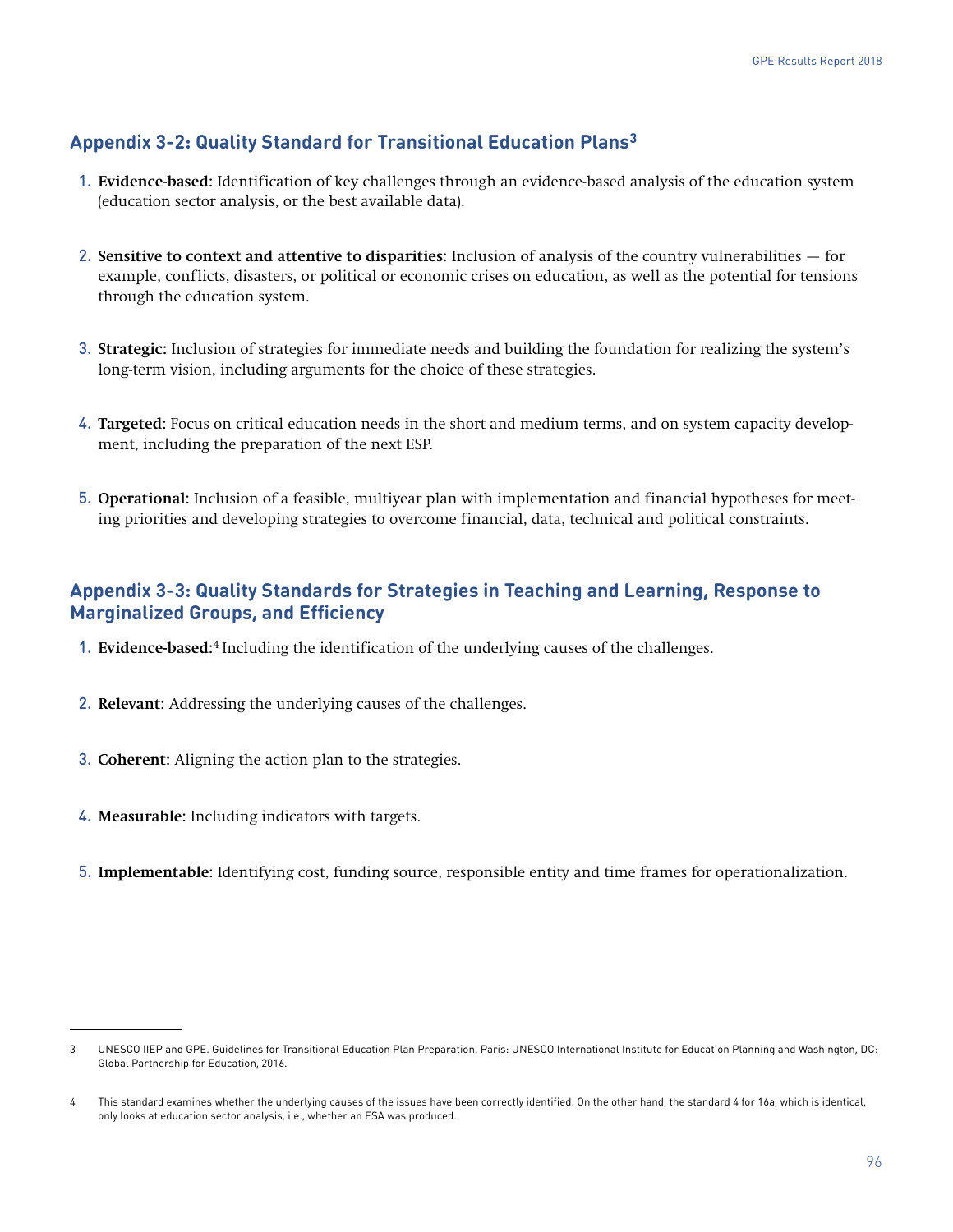# **Appendix 3-4: Proportion of ESPs Meeting Each Quality Standards for Thematic Strategies (Baseline [2014-2015; N=16] and CY2016-17 [N=21])**

| LEGEND:                                           | Not Met<br>Met |           |  |  |  |  |
|---------------------------------------------------|----------------|-----------|--|--|--|--|
| Indicator 16b: Strategy for teaching and learning |                |           |  |  |  |  |
| QS1: Evidence-based                               |                |           |  |  |  |  |
| Baseline (2014&15)                                | $56\%$ (9)     | 44% [7]   |  |  |  |  |
| 2016-2017                                         | 86% [18]       | 14% [3]   |  |  |  |  |
| QS2: Relevant                                     |                |           |  |  |  |  |
| Baseline (2014&15)                                | $63\%$ $(10)$  | 38% (6)   |  |  |  |  |
| 2016-2017                                         | 90% (19)       | 10% (2)   |  |  |  |  |
| QS3: Coherent                                     |                |           |  |  |  |  |
| Baseline (2014&15)                                | 88% (14)       | 13% (2)   |  |  |  |  |
| 2016-2017                                         |                | 100% (21) |  |  |  |  |
| QS4: Measurable                                   |                |           |  |  |  |  |
| Baseline (2014&15)                                | 50% (8)        | 50% (8)   |  |  |  |  |
| 2016-2017                                         | 76% (16)       | 24% [5]   |  |  |  |  |
| QS5: Implementable                                |                |           |  |  |  |  |
| Baseline (2014&15)                                | 75% (12)       | 25% (4)   |  |  |  |  |
| 2016-2017                                         | $67\%$ (14)    | 33% [7]   |  |  |  |  |
| Met at least 4 standards                          |                |           |  |  |  |  |
| Baseline (2014&15)                                | $50\%$ (8)     | 50% (8)   |  |  |  |  |
| 2016-2017                                         | $71\%$ (15)    | $29%$ (6) |  |  |  |  |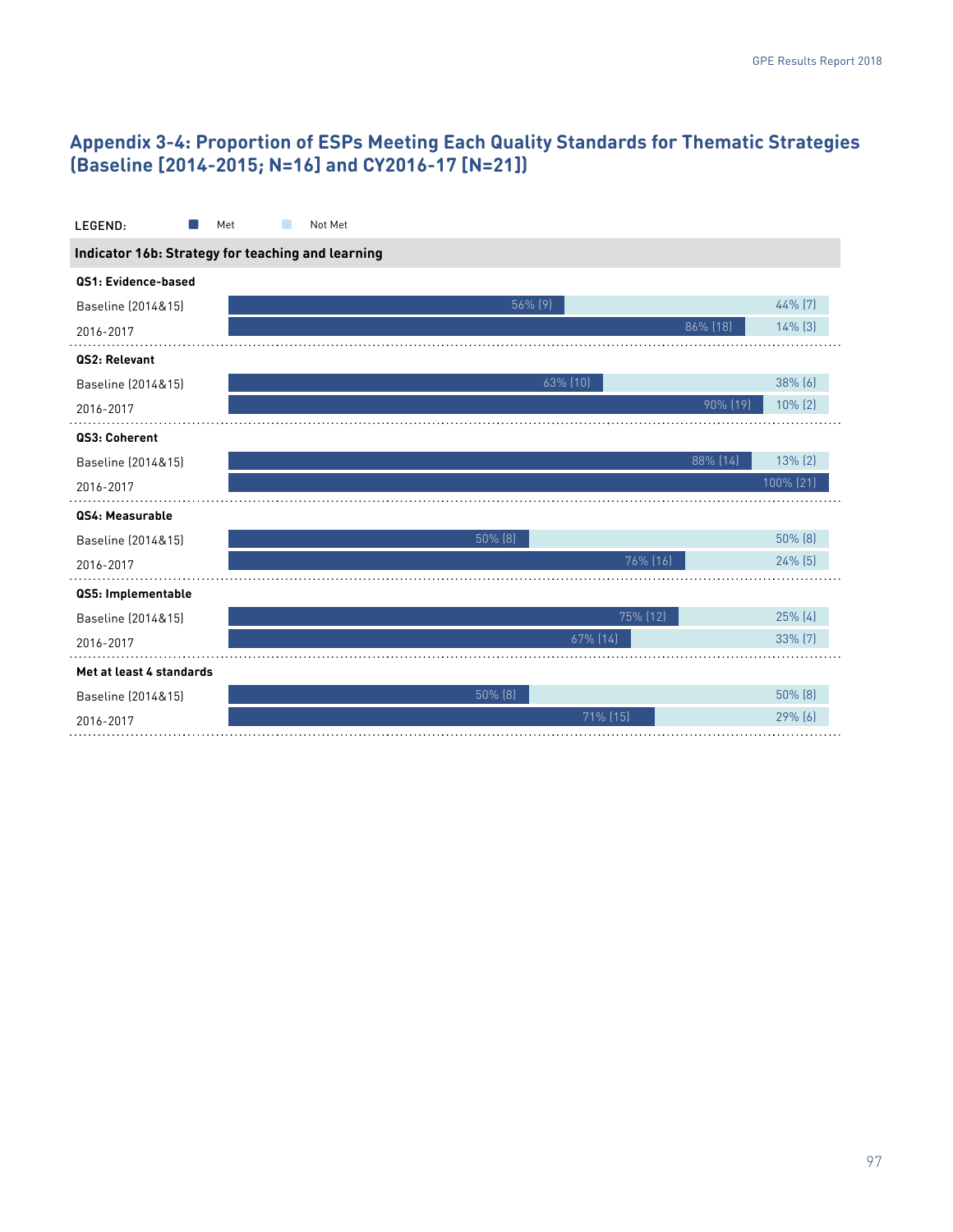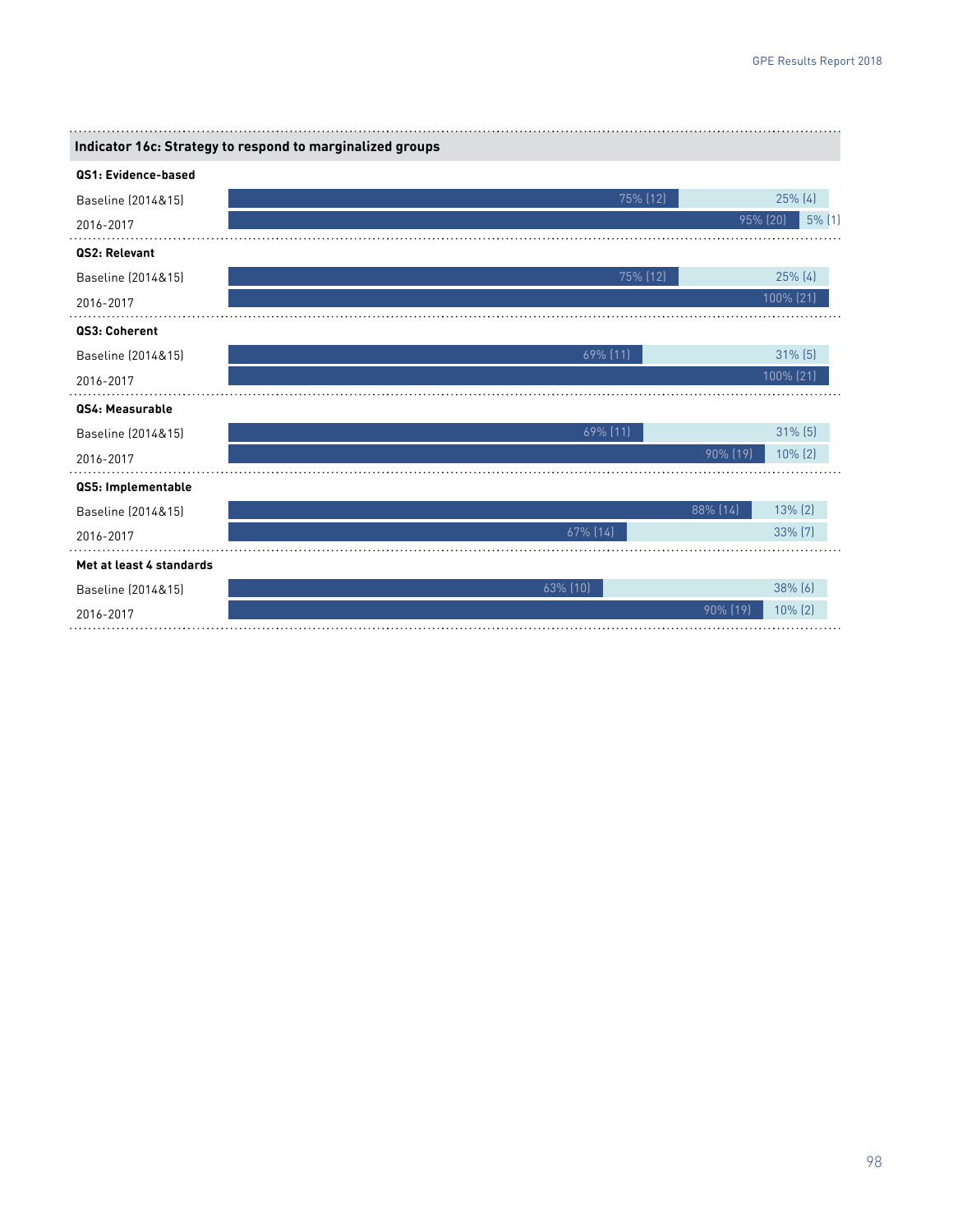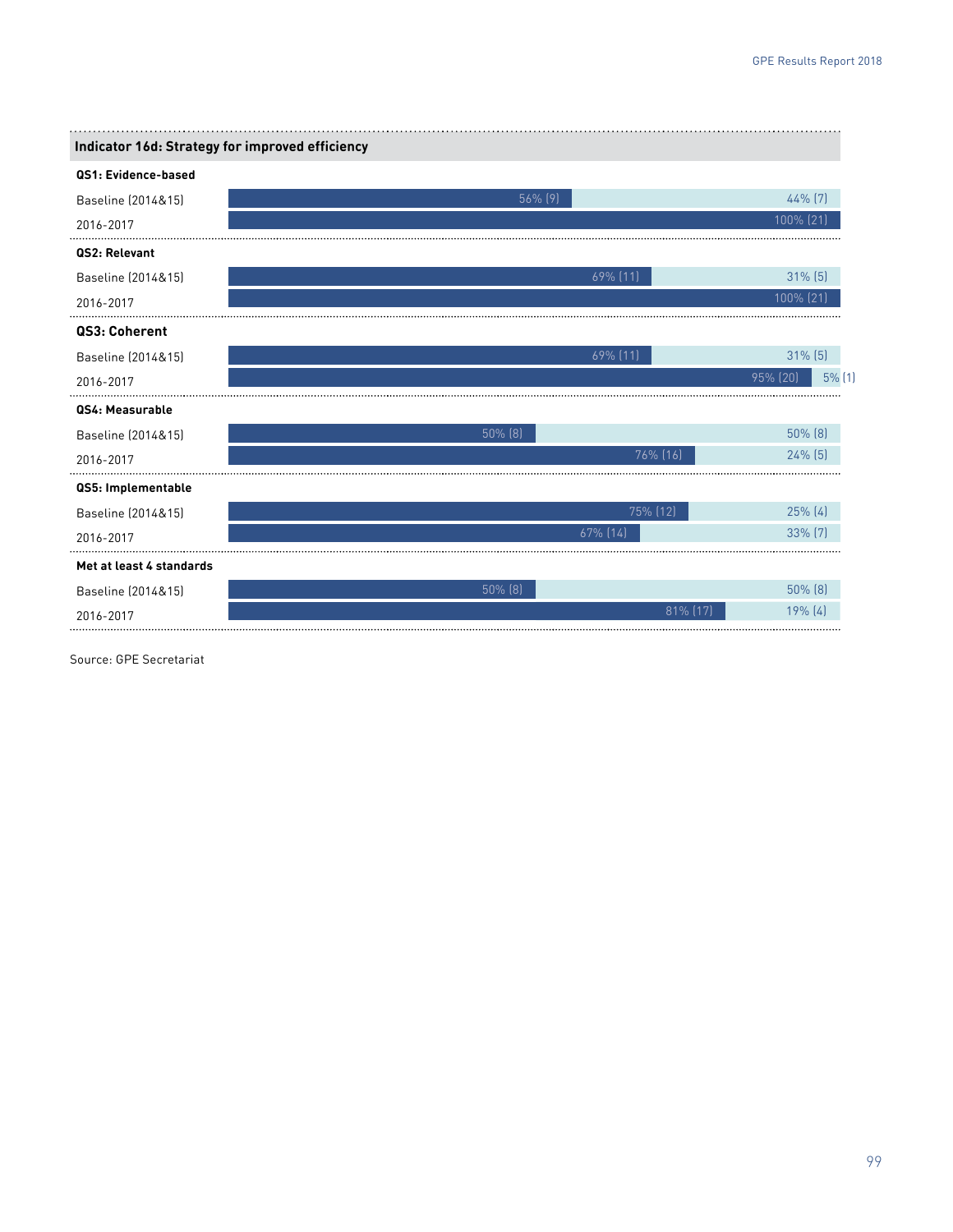# **Appendix 3-5: Proportion of TEPs Meeting Each Quality Standard for Thematic Strategies (Baseline [2014-2015, N=3] and CY2016-17 [N=2])**

| LEGEND:<br>Met                                    | Not Met    |             |  |  |  |  |
|---------------------------------------------------|------------|-------------|--|--|--|--|
| Indicator 16b: Strategy for teaching and learning |            |             |  |  |  |  |
| QS1: Evidence-based                               |            |             |  |  |  |  |
| Baseline (2014&15)                                |            | 100% (3)    |  |  |  |  |
| 2016-2017                                         |            | 100% (2)    |  |  |  |  |
| QS2: Relevant                                     |            |             |  |  |  |  |
| Baseline (2014&15)                                |            | 100% (3)    |  |  |  |  |
| 2016-2017                                         |            | 100% (2)    |  |  |  |  |
| QS3: Coherent                                     |            |             |  |  |  |  |
| Baseline (2014&15)                                |            | 100% [3]    |  |  |  |  |
| 2016-2017                                         |            | 100% (2)    |  |  |  |  |
| QS4: Measurable                                   |            |             |  |  |  |  |
| Baseline (2014&15)                                | $67\%$ (2) | 33% (1)     |  |  |  |  |
| 2016-2017                                         |            | 100% (2)    |  |  |  |  |
| QS5: Implementable                                |            |             |  |  |  |  |
| Baseline (2014&15)                                |            | 100% (3)    |  |  |  |  |
| 2016-2017                                         | $50\%$ (1) | $50\%$ (1)  |  |  |  |  |
| Met at least 4 standards                          |            |             |  |  |  |  |
| Baseline (2014&15)                                |            | $100\%$ (3) |  |  |  |  |
| 2016-2017                                         |            | $100\%$ (2) |  |  |  |  |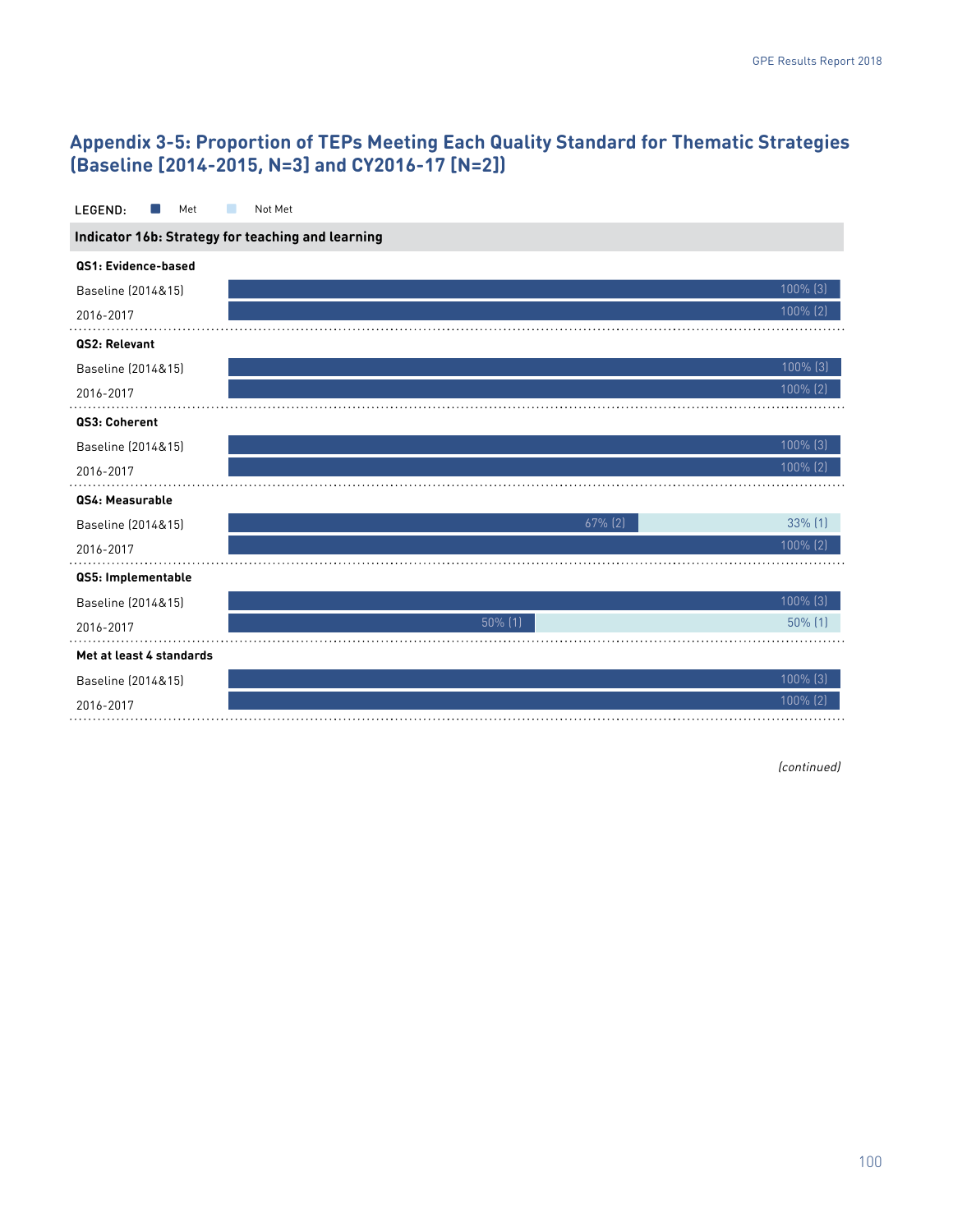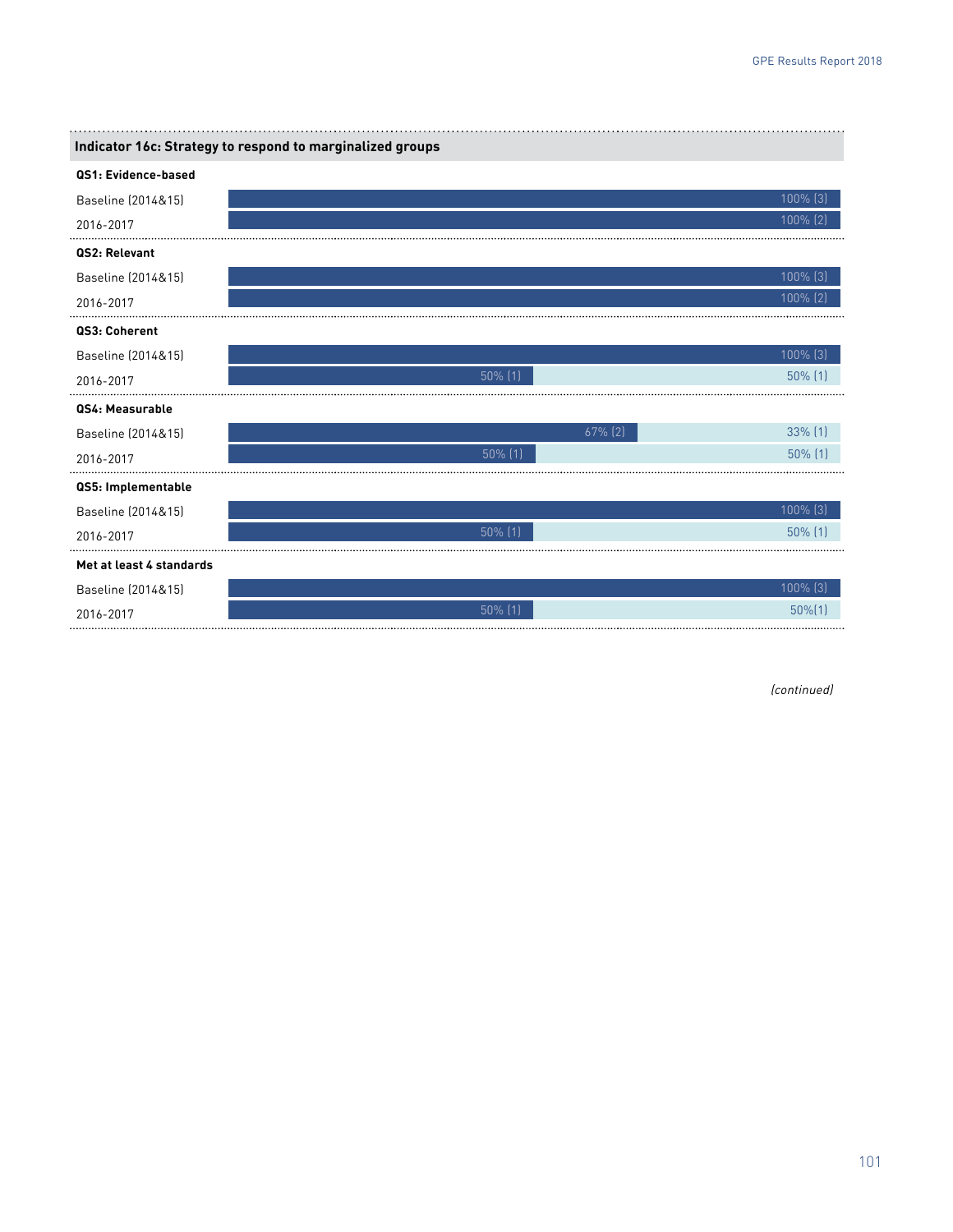| Indicator 16d: Strategy for improved efficiency |                       |  |
|-------------------------------------------------|-----------------------|--|
| QS1: Evidence-based                             |                       |  |
| Baseline (2014&15)                              | 100% (3)              |  |
| 2016-2017                                       | 100% (2)              |  |
| QS2: Relevant                                   |                       |  |
| Baseline (2014&15)                              | 100% (3)              |  |
| 2016-2017                                       | 100% (2)              |  |
| QS3: Coherent                                   |                       |  |
| Baseline (2014&15)                              | 33% (1)<br>67% (2)    |  |
| 2016-2017                                       | 100% (2)              |  |
| QS4: Measurable                                 |                       |  |
| Baseline (2014&15)                              | 33% (1)<br>$67\%$ (2) |  |
| 2016-2017                                       | 100% (2)              |  |
| QS5: Implementable                              |                       |  |
| Baseline (2014&15)                              | 100% [3]              |  |
| 2016-2017                                       | 50% (1)<br>50% (1)    |  |
| Met at least 4 standards                        |                       |  |
| Baseline (2014&15)                              | 67% (2)<br>(1)33%     |  |
| 2016-2017                                       | 100% (2)              |  |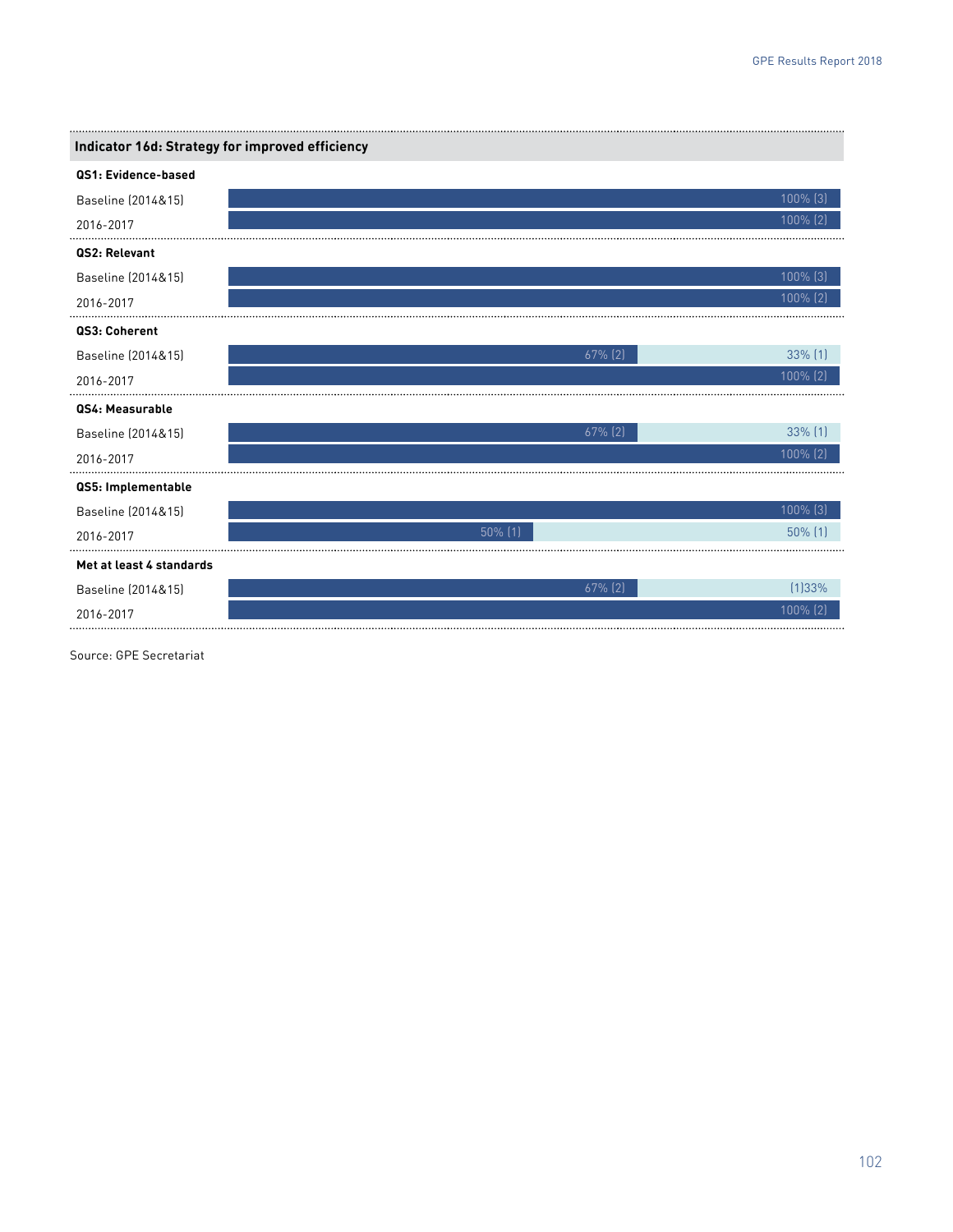# **Appendix 3-6: Quality Standards for Joint Sector Review**

- 1. **Participatory and inclusive:** The JSR includes effective and transparent participation from all education sector stakeholders. This dimension represents inclusion (who is at the table) and participation (engagement and contribution to the proceedings).
- 2. **Evidence-based:** The JSR is informed by evidence as a measure of technical credibility in monitoring. This includes education and financial data from the year under review.
- 3. **Aligned to shared policy frameworks:** A JSR is aligned to a policy framework, shared with stakeholders, against which results are monitored and remedial actions are agreed upon.
- 4. **A monitoring tool:** The JSR monitors sector performance and key indicators of the ESP/TEP and overall sector progress. Monitoring should be viewed as more than education stocktaking or accounting for outputs; it should also encompass a learning function, where shortcomings in implementation and how to improve implementation are discussed.
- 5. **Instrument for change effectively embedded into a policy cycle:** Robust and actionable recommendations from the JSR feed the next policy cycle, ensuring a JSR is used as an instrument of change, influencing future policy planning and budget preparation and execution.

|                    | East Asia<br>and Pacific Central | <b>Europe and Latin</b><br><b>Asia</b> | America<br>and<br><b>Caribbean</b> | and North<br><b>Africa</b> | Middle East South Asia | Sub-<br><b>Saharan</b><br><b>Africa</b> | <b>Total</b> |
|--------------------|----------------------------------|----------------------------------------|------------------------------------|----------------------------|------------------------|-----------------------------------------|--------------|
| On track           |                                  |                                        |                                    |                            |                        | 4                                       |              |
| Slightly<br>Behind |                                  |                                        |                                    |                            |                        | 23                                      | 29           |
| Delayed            |                                  |                                        |                                    |                            |                        | b                                       | 10           |
| Total              |                                  |                                        |                                    |                            |                        | 33                                      | 48           |

# **Appendix 3-7: Implementation Status of ESPIG, by Region (FY2017)**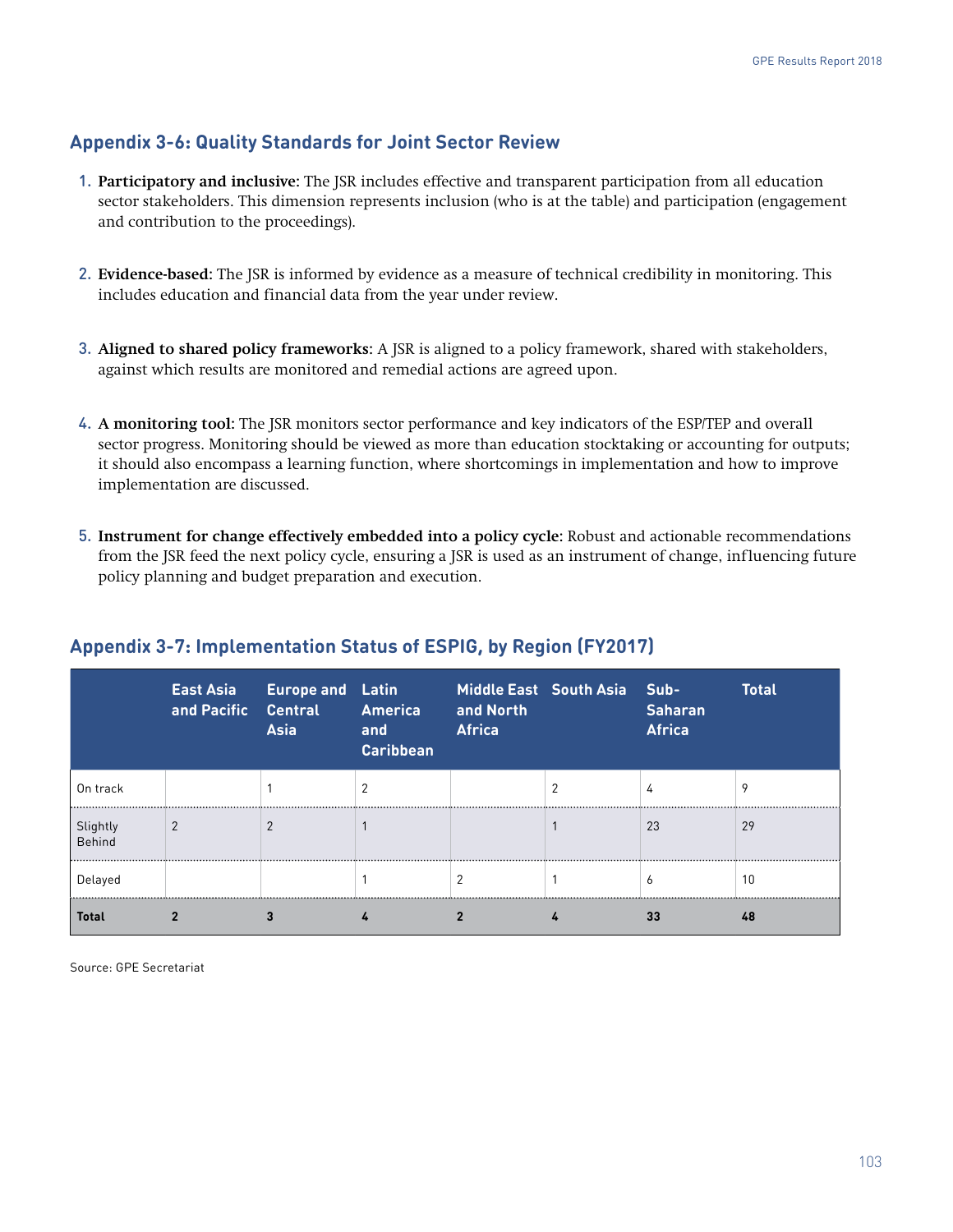# **Appendix 4-1: List of Advocacy Events in FY20175**

| <b>Events</b>                                                                                                                                                          | <b>Dates</b>          |
|------------------------------------------------------------------------------------------------------------------------------------------------------------------------|-----------------------|
| <b>Global Citizen concert</b>                                                                                                                                          | September 24, 2016    |
| <b>ADEA Continental Consultation Forum</b>                                                                                                                             | November 22-23, 2016  |
| <b>ANCEFA Regional Policy Forum</b>                                                                                                                                    | December 16, 2016     |
| Together for 2030: Partnering to deliver a sustainable future for all                                                                                                  | September 13-26, 2016 |
| A Roadmap to Achieve the Learning Generation high-level event                                                                                                          | January 13, 2017      |
| SDG4-ED2030 Regional Forum for East Africa                                                                                                                             | February 15-16, 2017  |
| Comparative International Education Society conference panel participation                                                                                             | March 5-9, 2017       |
| <b>ADEA Triennale</b>                                                                                                                                                  | March 14-17, 2017     |
| Roundtable on Education Financing                                                                                                                                      | March 15, 2017        |
| Side-event at 2017 Global Education and Skills Forum: Building Blocks - How High-Quality<br>Early Childhood Development Enables Children to Reach Their Full Potential | March 19, 2017        |
| High-level SDG action event on education                                                                                                                               | June 1, 2017          |
| Gender Is My Agenda Campaign (GIMAC) Pre-Consultative Meeting and AU Summit                                                                                            | June 27-July 4, 2017  |

<sup>5</sup> Additional data became available on three advocacy events in FY2016, after the publication of the 2015/2016 Results Report. Therefore, there were a total of 14 advocacy events in FY2016.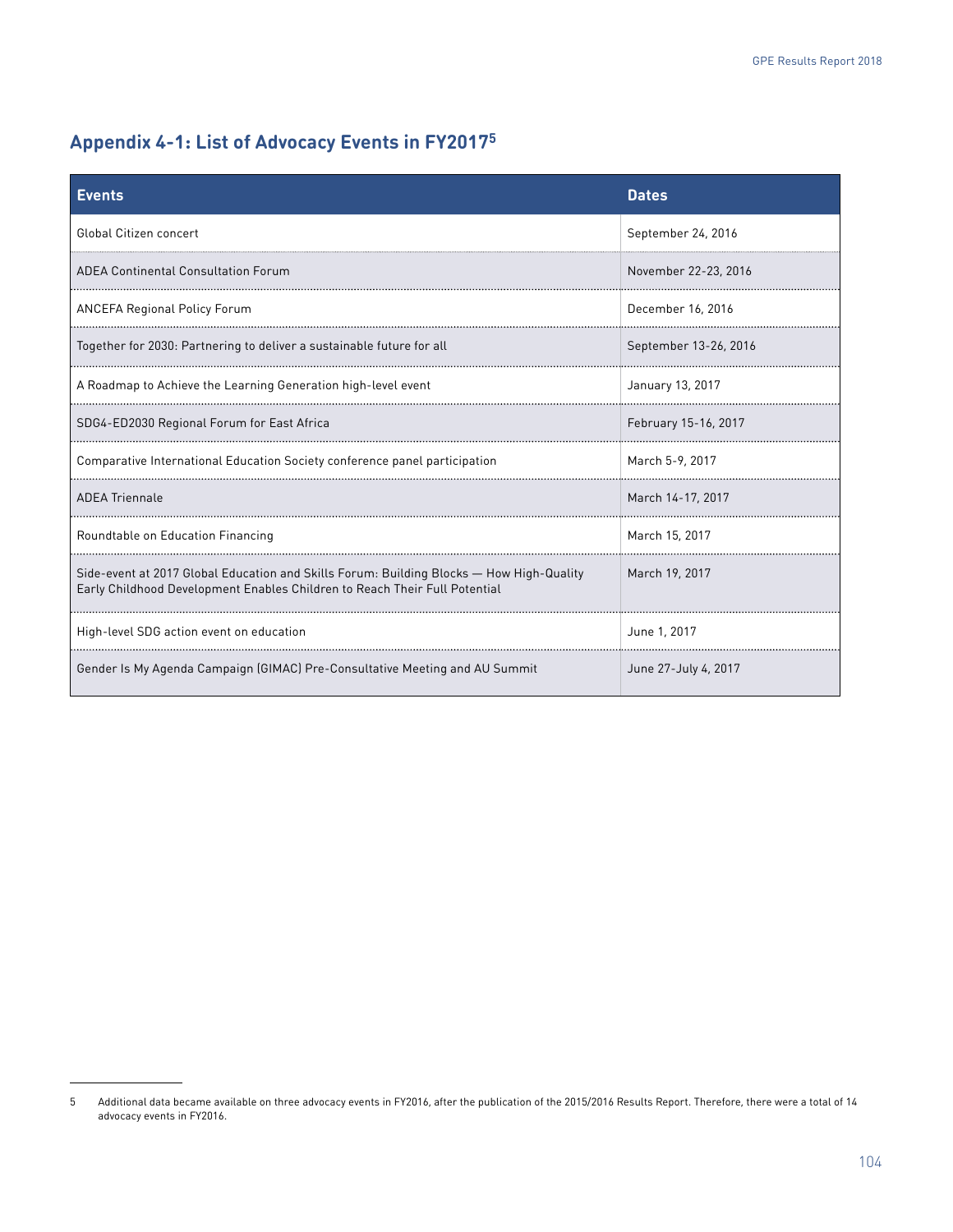|  | Appendix 4-2: List of Knowledge Products Developed in FY2017 <sup>6</sup> |
|--|---------------------------------------------------------------------------|
|--|---------------------------------------------------------------------------|

|    | Names of knowledge products developed                                                                                                                                                                      | <b>KPs</b><br>developed<br>solely by<br><b>Secretariat</b> | <b>KPs</b><br>developed by<br><b>Secretariat in</b><br>collaboration<br>with partners | <b>KPs</b><br>developed solely<br>by<br>partners through<br><b>GPE funding</b> |
|----|------------------------------------------------------------------------------------------------------------------------------------------------------------------------------------------------------------|------------------------------------------------------------|---------------------------------------------------------------------------------------|--------------------------------------------------------------------------------|
| 1  | Thematic Mapping: A selection of tools and<br>resources for planning in countries affected<br>by fragility and conflict (a complement to the<br>Guidelines for Transitional Education Plan<br>Preparation) |                                                            | $\mathbf x$                                                                           |                                                                                |
| 2  | Advancing Gender Equality in Education Across<br><b>GPE</b> Countries                                                                                                                                      | Ø                                                          |                                                                                       |                                                                                |
| 3  | A Rigorous Review of Global Research Evidence on<br>Policy and Practice on School-Related Gender-Based<br>Violence                                                                                         |                                                            |                                                                                       | $\mathbf{x}$                                                                   |
| 4  | GPE's Engagement on Domestic Financing for<br>Education                                                                                                                                                    | Ø                                                          |                                                                                       |                                                                                |
| 5  | GPE's Work for Early Childhood Care and Education                                                                                                                                                          | Ø                                                          |                                                                                       |                                                                                |
| 6  | Teaching and Learning to Read in a Multilingual<br>Context: Ways forward for three sub-Saharan<br>African countries (Burkina Faso, Niger, Senegal)                                                         |                                                            |                                                                                       | $\mathbf{x}$                                                                   |
| 7  | Guidance for Developing Gender-Responsive<br><b>Education Sector Plans</b>                                                                                                                                 |                                                            | ∞                                                                                     |                                                                                |
| 8  | Girls' Education and Gender in Education Sector<br>Plans and GPE-Funded Programs                                                                                                                           | B                                                          |                                                                                       |                                                                                |
| 9  | Guidelines for Transitional Education Plan<br>Appraisal                                                                                                                                                    |                                                            | $\mathbf{x}$                                                                          |                                                                                |
| 10 | Effective Joint Sector Reviews as (Mutual)<br><b>Accountability Platforms</b>                                                                                                                              |                                                            |                                                                                       |                                                                                |
| 11 | Economic Impacts of Child Marriage: Global<br>Synthesis Report (conference edition) June 2017                                                                                                              |                                                            |                                                                                       | $\mathbf x$                                                                    |

<sup>6</sup> After the publication of the 2016 Results Report, new data for FY2015 and FY2016 became available. In FY2015, there were six knowledge products developed and disseminated; in FY2016, there were 13. These add up to a cumulative value of 19 knowledge products developed and disseminated by FY2016.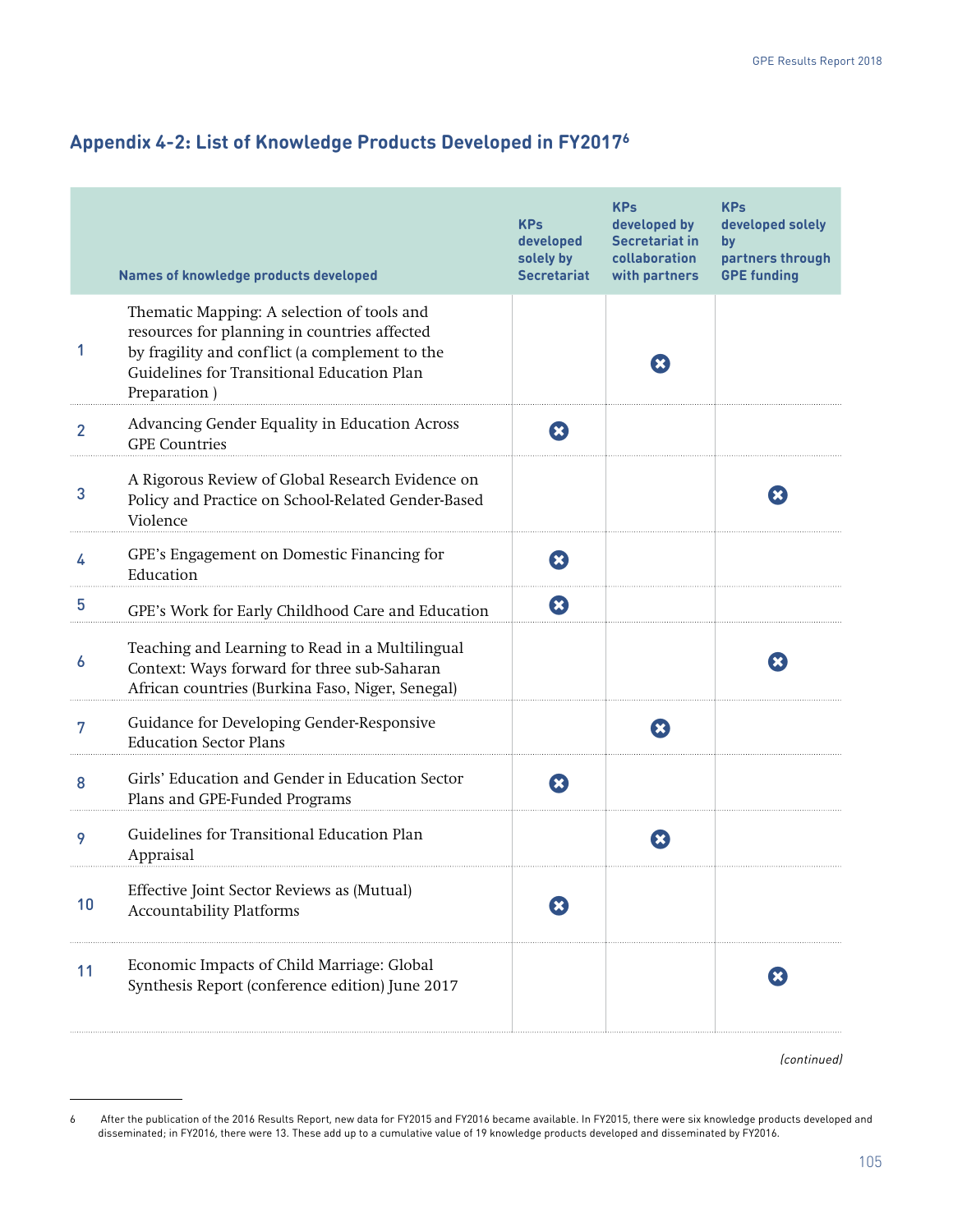|    | <b>Names of knowledge products developed</b>                                                                                                                | <b>KPs</b><br>developed<br>solely by<br><b>Secretariat</b> | <b>KPs</b><br>developed by<br><b>Secretariat in</b><br>collaboration<br>with partners | <b>KPs</b><br>developed solely<br>by<br>partners through<br><b>GPE funding</b> |
|----|-------------------------------------------------------------------------------------------------------------------------------------------------------------|------------------------------------------------------------|---------------------------------------------------------------------------------------|--------------------------------------------------------------------------------|
| 12 | Economic Impacts of Child Marriage: Work,<br>Earnings and Household Welfare Brief                                                                           |                                                            |                                                                                       |                                                                                |
| 13 | Transferencias financieras a escuelas y el derecho a<br>la educación. El caso del Programa Hondureño de<br>Educación Comunitaria                            |                                                            |                                                                                       |                                                                                |
| 14 | Les syntheses de l'iipe: Améliorer le financement<br>de l'éducation: utilisation et utilité des subventions<br>aux écoles. Madagascar.                      |                                                            |                                                                                       |                                                                                |
| 15 | Les syntheses de l'iipe: Améliorer le financement<br>de l'éducation: utilisation et utilité des subventions<br>aux écoles. Haiti                            |                                                            |                                                                                       |                                                                                |
| 16 | Les syntheses de l'iipe: Améliorer le financement<br>de l'éducation: utilisation et utilité des subventions<br>aux écoles. République démocratique du Congo |                                                            |                                                                                       |                                                                                |
| 17 | Les syntheses de l'iipe: Améliorer le financement<br>de l'éducation: utilisation et utilité des subventions<br>aux écoles. Togo                             |                                                            |                                                                                       |                                                                                |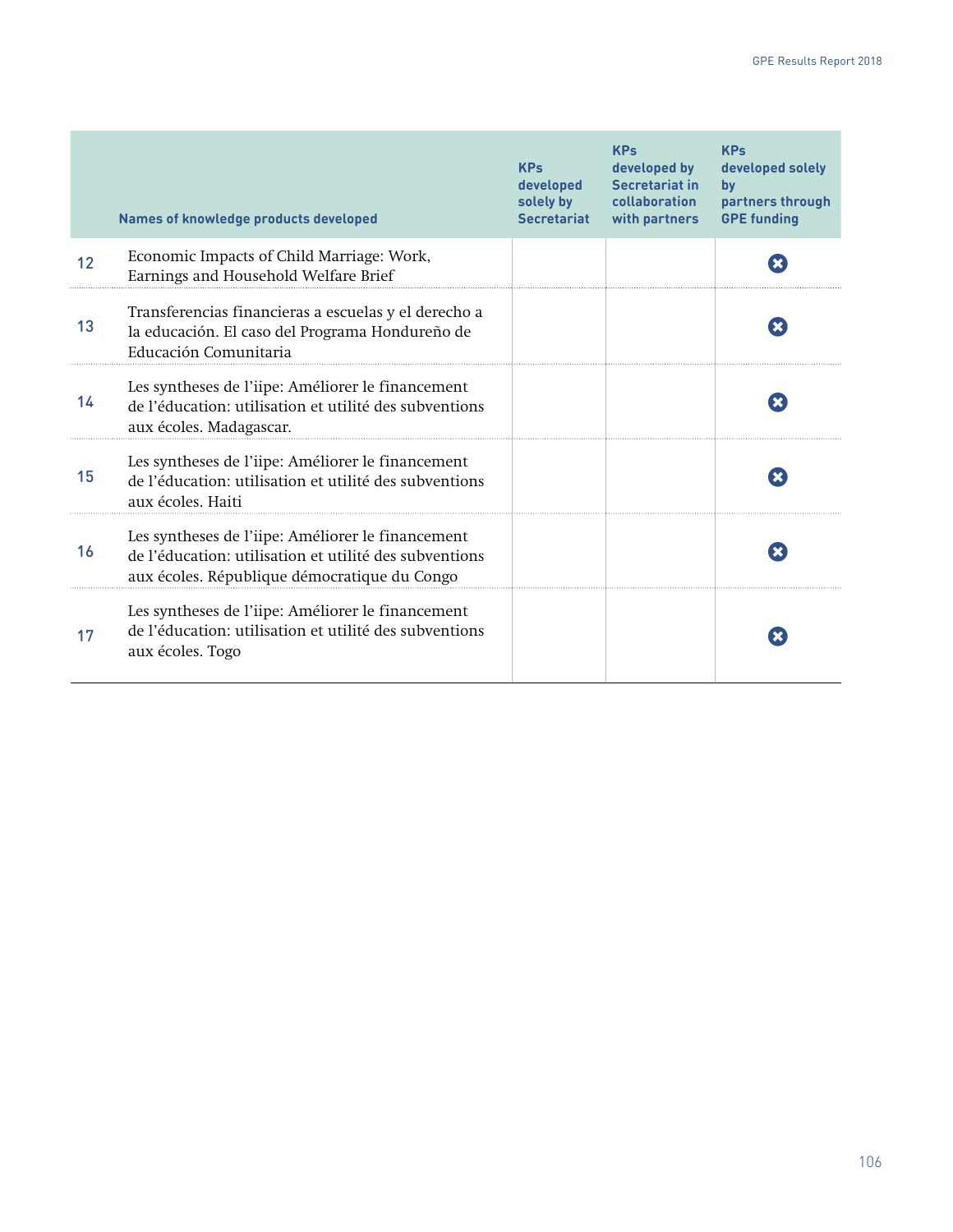# **Appendix 4-3: U.S. Dollar Value of the Pledges in 2014 and 2017 (left); Decrease in the Value of Donor's Pledges between 2014 and 2017 in Percentage (right)**

| USD value in 2014<br>LEGEND: | r. | USD value as of August<br>30, 2017 | $\bigcirc$ | Difference |                | Amount (percentage) decrease<br>in the value of the pledges<br>between 2017 and 2014 |
|------------------------------|----|------------------------------------|------------|------------|----------------|--------------------------------------------------------------------------------------|
| Total                        |    |                                    |            |            | 2264.1<br>1900 | $\bigcirc$<br>$-364.1(16.1\%)$                                                       |
| United Kingdom               |    |                                    |            |            | 510.8<br>387.6 | Œ<br>$-123.3$ (24.1%)                                                                |
| <b>European Commission</b>   |    |                                    |            |            | 510.5<br>438.9 | $\mathbf \Theta$<br>$-71.6$ (14.0%)                                                  |
| Norway                       |    |                                    |            |            | 270.0<br>206.9 | Œ<br>$-63.1$ (23.4%)                                                                 |
| Sweden                       |    |                                    |            |            | 192.9<br>159.3 | $-33.5(17.4%)$<br>Œ                                                                  |
| Denmark                      |    |                                    |            |            | 164.7<br>139.9 | Œ<br>$-24.8(15.1%$                                                                   |
| Australia                    |    |                                    |            |            | 131.8<br>109.2 | $\mathbf \Theta$<br>$-22.6$ (17.1%)                                                  |
| Belgium                      |    |                                    |            |            | 49.0<br>41.5   | $\left( \mathbf{t}\right)$<br>$-7.5(15.4%)$                                          |
| Germany                      |    |                                    |            |            | 47.6<br>40.3   | $\left( \mathbf{t}\right)$<br>$-7.3(15.4%)$                                          |
| Ireland I                    |    |                                    |            |            | 18.3<br>21.8   | $\bigoplus$ -3.5 (16.0%)                                                             |
| Canada                       |    |                                    |            |            | 94.2<br>92.3   | $\bigoplus$ -1.9 (2.0%)                                                              |
| Switzerland                  |    |                                    |            |            | 38.9<br>37.1   | $\bigoplus$ -1.8 (4.6%)                                                              |
| Italy                        |    |                                    |            |            | 13.0<br>11.3   | $\bigoplus$ -1.7 (13.0%)                                                             |
| Finland                      |    |                                    |            |            | 6.6<br>5.5     | $\bigoplus$ -1.1 (16.0%)                                                             |
| France                       |    |                                    |            |            | 18.5<br>18.2   | $\bigoplus$ -0.3 (1.7%)                                                              |
| Luxembourg                   |    |                                    |            |            | 0.4<br>0.3     | $\bigoplus$ -0.1 (18.2%)                                                             |
| Source: GPE Secretariat      |    |                                    |            |            |                |                                                                                      |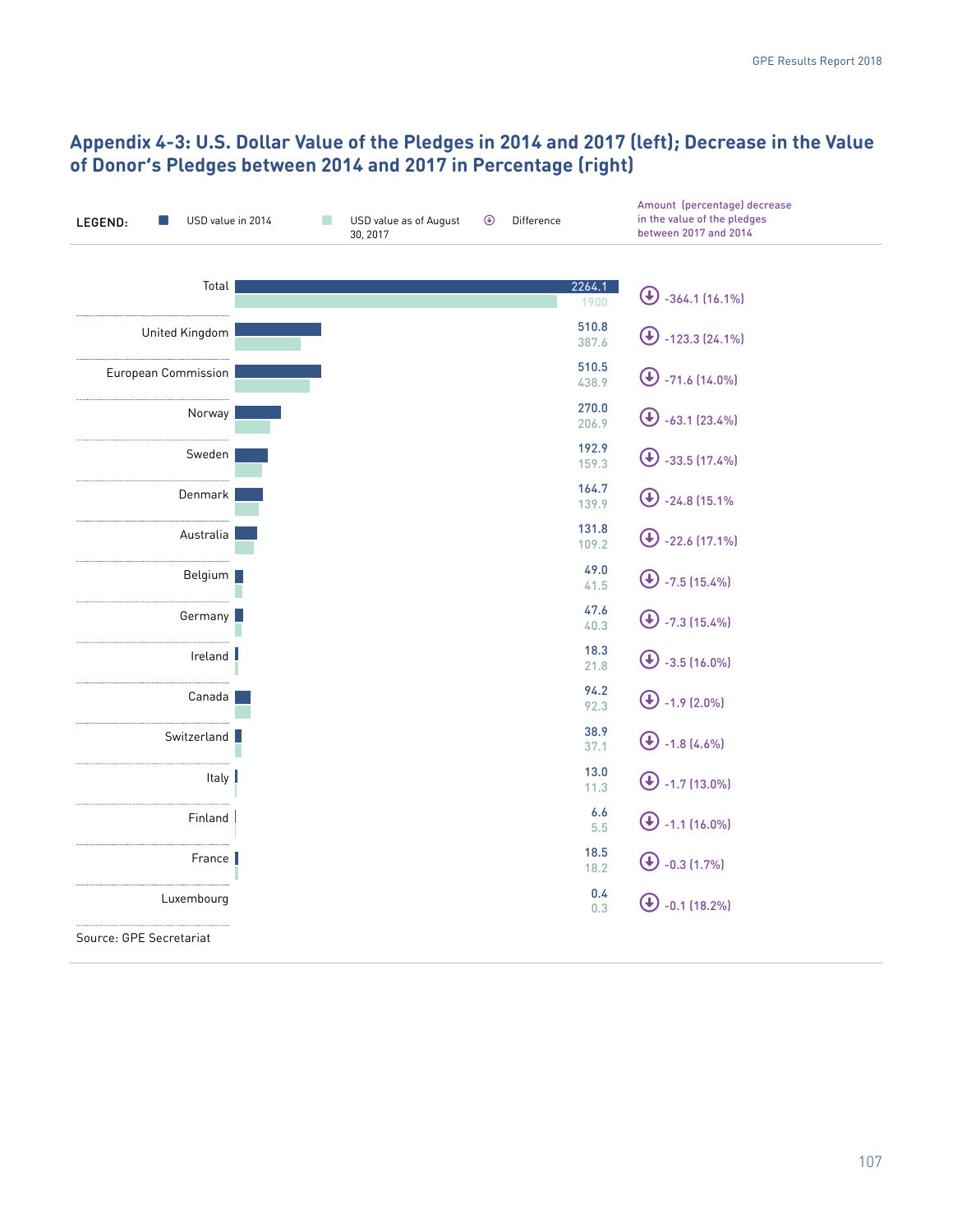

# **Appendix 4-4: Alignment Score and CPIA7**

Source: GPE Secretariat, based on results framework data, 2017, World Development Indicator, 2016

<sup>7</sup> World Bank (2016) World Development Indicators.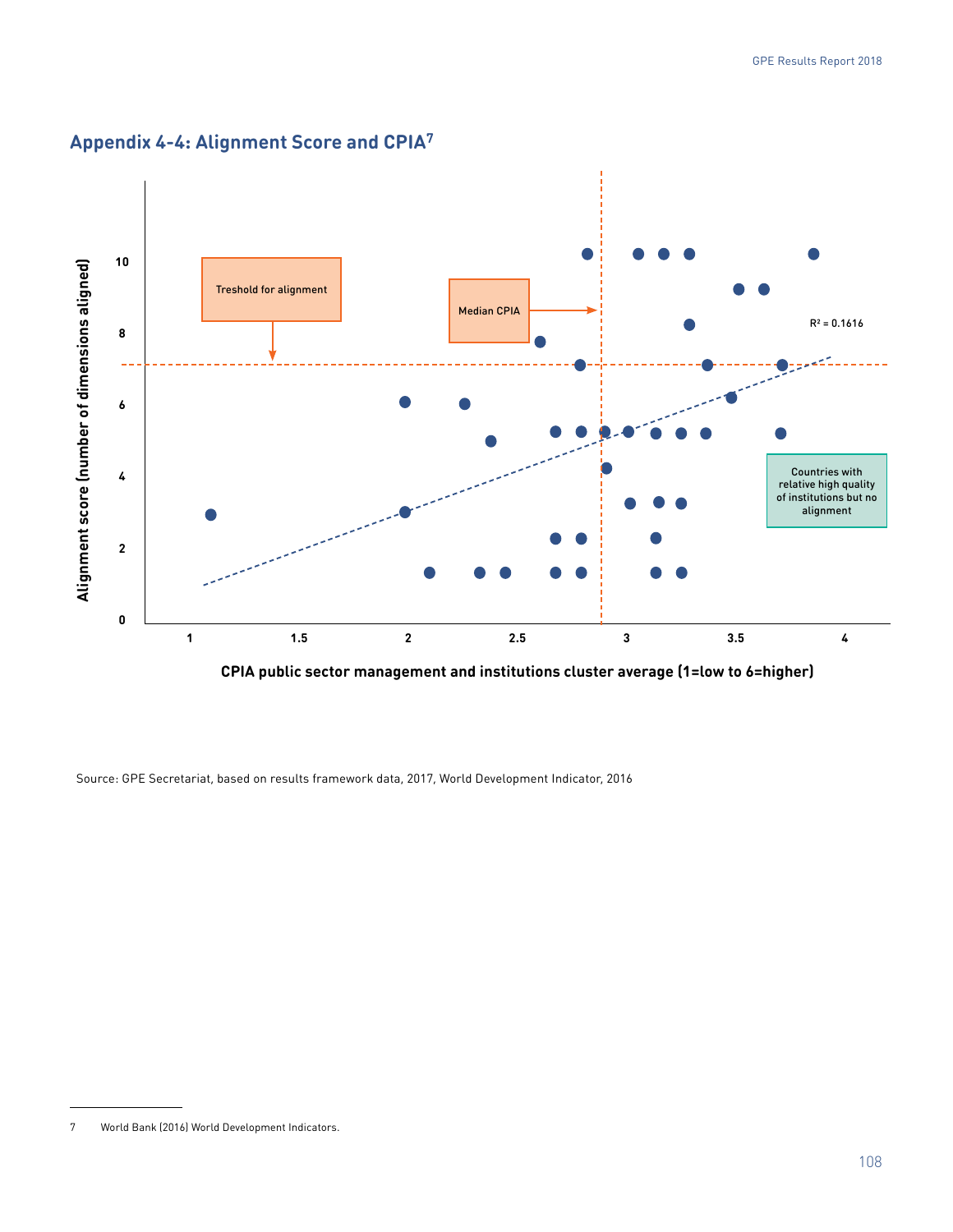# **Appendix A: GPE 2020 Result Indicators8**

#### **IMPACT: Improved and more equitable learning outcomes | Increased equity, gender equality and inclusion**

#### **Strategic Goal 1: Improved and more equitable student learning outcomes through quality teaching and learning**

| Indicator                                                                               | <b>Baseline</b><br>CY2000-2015;<br>$N=20$ DCPs $(4$ FCAC <sup>9</sup> ) |     | Milestone 2017                  | Milestone 2017<br><b>Status</b> | Target 2020              |
|-----------------------------------------------------------------------------------------|-------------------------------------------------------------------------|-----|---------------------------------|---------------------------------|--------------------------|
| 1. Proportion of develop-<br>ing country partners (DCPs)<br>showing improvement on      | Overall:                                                                | 65% | First milestone set<br>for 2018 | <b>Baseline</b>                 | 70%10                    |
| learning outcomes (basic<br>education)                                                  | FCAC:                                                                   | 50% | First milestone set<br>for 2018 | <b>Baseline</b>                 | 75%                      |
| Indicator                                                                               | <b>Baseline</b><br>CY2011-2014;<br>N=22 DCPs (6 FCAC)                   |     |                                 | Milestone 2017                  |                          |
| 2. Percentage of children<br>under 5 years of age who are                               |                                                                         |     | Milestone 2017                  | <b>Status</b>                   | Target 2020              |
|                                                                                         | Overall:                                                                | 66% | First milestone set<br>for 2018 | <b>Baseline</b>                 | 74%                      |
| developmentally on track in<br>terms of health, learning and<br>psychosocial well-being | FCAC:                                                                   | 62% | $\overline{\phantom{a}}$        | $\overline{\phantom{a}}$        | $\overline{\phantom{0}}$ |

#### **IMPACT: Improved and more equitable learning outcomes | Increased equity, gender equality and inclusion**

**Strategic Goal 2: Increased equity, gender equality and inclusion for all in a full cycle of quality education, targeting the poorest and most marginalized, including by gender, disability, ethnicity and conflict or fragility**

| Indicator                                                   | <b>Baseline</b><br>CY2015;<br>N=49 DCPs (24 FCAC) |             |           | Milestone 2017<br>CY2017;<br>N=56 DCPs (28 FCAC) | <b>Milestone</b><br>2017 Status | Target 2020 |
|-------------------------------------------------------------|---------------------------------------------------|-------------|-----------|--------------------------------------------------|---------------------------------|-------------|
| 3. Cumulative number of<br>equivalent children supported    | Overall:                                          | 7.2 million | Planned:  | 17.3 million                                     | Met                             | n/a         |
| for a year of basic education<br>(primary and lower second- |                                                   |             | Achieved: | 18.5 million                                     |                                 |             |
| ary) by GPE                                                 | FCAC:                                             | 5.6 million | Planned:  | 9.5 million                                      | Met                             | n/a         |
|                                                             |                                                   |             | Achieved: | 14 million                                       |                                 |             |
|                                                             | Female:                                           | 3.4 million | Planned:  | 8.3 million                                      | Met                             | n/a         |
|                                                             |                                                   |             | Achieved: | 8.8 million                                      |                                 |             |

<sup>8</sup> In this table, the core indicators are indicated in blue font. Please note that "-" stands for not available and "n/a" means not applicable.

<sup>9</sup> The Term 'countries affected by fragility and conflict' was formerly 'fragile and conflict-affected countries (FCAC)'. The abbreviated form, FCAC is still used to refer to this classification

<sup>10</sup> The 2020 targets (both overall and FCAC) have been revised based on new baseline sample, which consists of 20 DCPs (including four FCAC).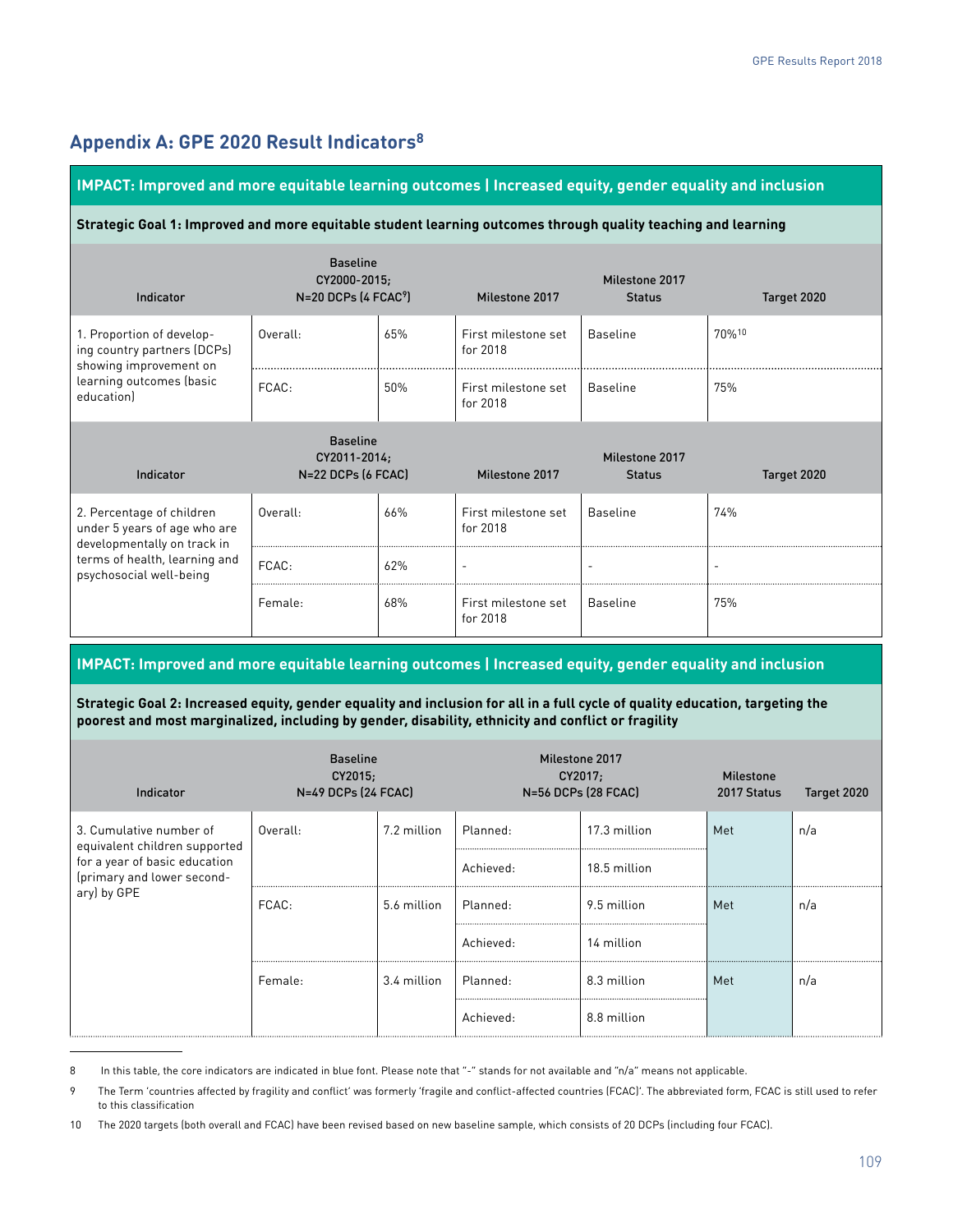# **IMPACT: Improved and more equitable learning outcomes | Increased equity, gender equality and inclusion**

**Strategic Goal 2: Increased equity, gender equality and inclusion for all in a full cycle of quality education, targeting the poorest and most marginalized, including by gender, disability, ethnicity and conflict or fragility**

| Indicator                                                      | <b>Baseline</b><br>2013;<br>N=61 DCPs (28 FCAC) |       |           | Milestone 2017<br>2015;<br>N=61 DCPs (28 FCAC) | Milestone<br>2017 Status        | Target 2020 |  |  |  |
|----------------------------------------------------------------|-------------------------------------------------|-------|-----------|------------------------------------------------|---------------------------------|-------------|--|--|--|
| 4. Proportion of children who<br>complete (a) primary educa-   | Primary Education:                              |       |           |                                                |                                 |             |  |  |  |
| tion; (b) lower secondary<br>education                         | Overall:                                        | 72.5% | Planned:  | 74.8%                                          | Met                             | 78.3%       |  |  |  |
|                                                                |                                                 |       | Achieved: | 76.1%                                          |                                 |             |  |  |  |
|                                                                | FCAC:                                           | 68.1% | Planned:  | 70.6%                                          | Not met                         | 74.6%       |  |  |  |
|                                                                |                                                 |       | Achieved: | 68.3%                                          |                                 |             |  |  |  |
|                                                                | Female:                                         | 70.1% | Planned:  | 72.3%                                          | Met                             | 75.9%       |  |  |  |
|                                                                |                                                 |       | Achieved: | 73.9%                                          |                                 |             |  |  |  |
|                                                                | Lower Secondary Education:                      |       |           |                                                |                                 |             |  |  |  |
|                                                                | Overall:                                        | 47.9% | Planned:  | 49.5%                                          | Met                             | 52.1%       |  |  |  |
|                                                                |                                                 |       | Achieved: | 50.2%                                          |                                 |             |  |  |  |
|                                                                | FCAC:                                           | 41.1% | Planned:  | 42.7%                                          | Met                             | 45.4%       |  |  |  |
|                                                                |                                                 |       | Achieved: | 42.8%                                          |                                 |             |  |  |  |
|                                                                | Female:                                         | 45.7% | Planned:  | 48.1%                                          | Met with<br>tolerance           | 51.8%       |  |  |  |
|                                                                |                                                 |       | Achieved: | 47.9%                                          |                                 |             |  |  |  |
| Indicator                                                      | <b>Baseline</b><br>2013;<br>N=61 DCPs (28 FCAC) |       |           | Milestone 2017<br>2015;<br>N=61 DCPs (28 FCAC) | <b>Milestone</b><br>2017 Status | Target 2020 |  |  |  |
| 5. Proportion of GPE DCPs<br>within set thresholds for gen-    | Primary Education:                              |       |           |                                                |                                 |             |  |  |  |
| der parity index of completion<br>rates for (a) primary educa- | Overall:                                        | 62%   | Planned:  | 65%                                            | Met                             | 69%         |  |  |  |
| tion; (b) lower secondary<br>education                         |                                                 |       | Achieved: | 66%                                            |                                 |             |  |  |  |
|                                                                | FCAC:                                           | 54%   | Planned:  | 55%                                            | Met                             | 61%         |  |  |  |
|                                                                |                                                 |       | Achieved: | 57%                                            |                                 |             |  |  |  |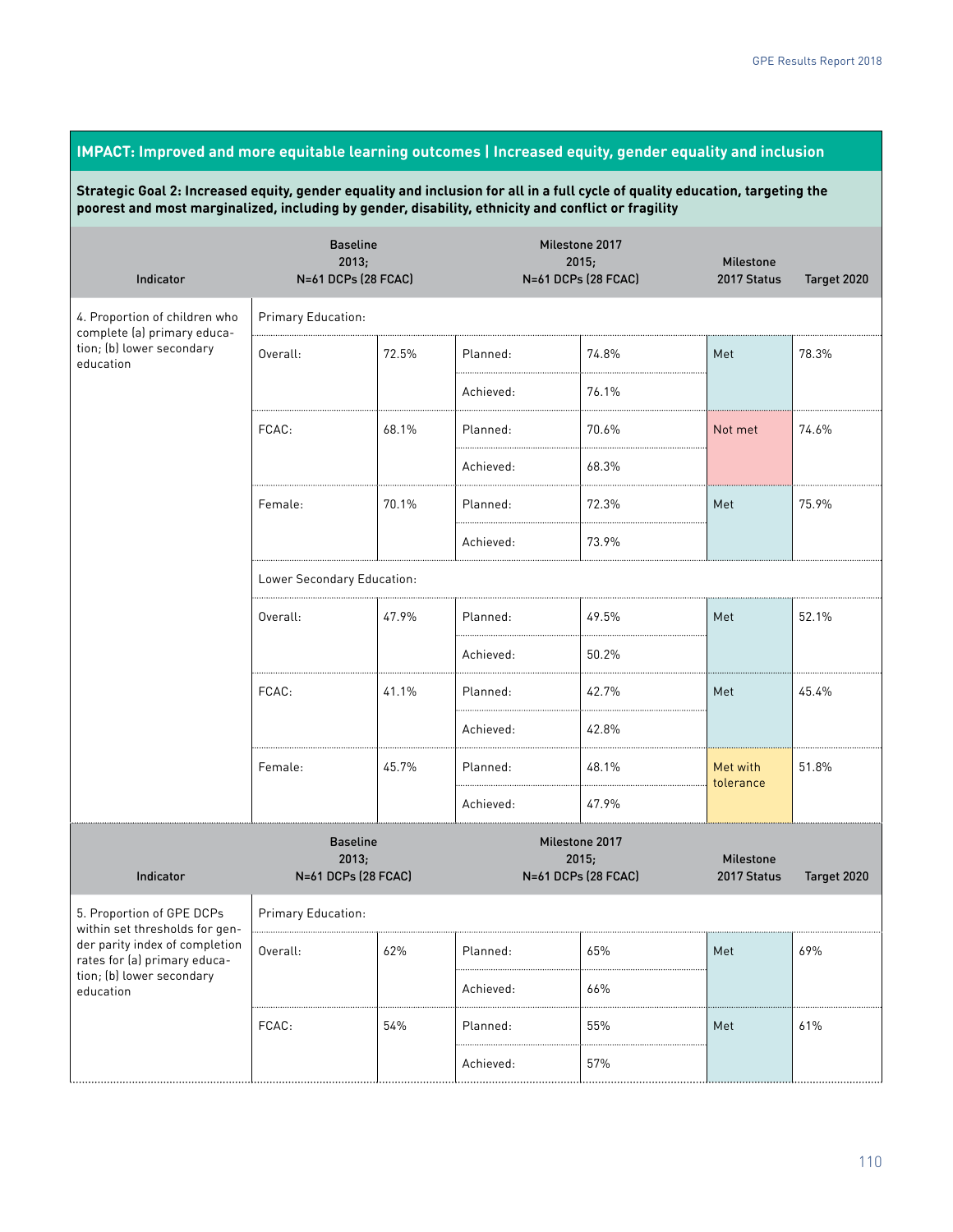#### **Strategic Goal 2: Increased equity, gender equality and inclusion for all in a full cycle of quality education, targeting the poorest and most marginalized, including by gender, disability, ethnicity and conflict or fragility** 5. Proportion of GPE DCPs within set thresholds for gender parity index of completion rates for (a) primary education; (b) lower secondary education (continued...) Lower Secondary Education: Overall:  $\begin{array}{|c|c|c|c|c|}\n\hline\n\end{array}$  49% Planned:  $\begin{array}{|c|c|c|c|}\n\hline\n\end{array}$  56% Not met  $\begin{array}{|c|c|c|}\n\hline\n\end{array}$ 66% Achieved: 151% FCAC: 36% Planned: 38% Met 54% Achieved: 39% Indicator Baseline 2013; N=61 DCPs (28 FCAC) Milestone 2017  $2015.$ N=61 DCPs (28 FCAC) Milestone 2017 Status Target 2020 6. Pre-primary gross enrollment ratio Overall: 28.2% Planned: 29.8% Met 32.2% Achieved: 37.2% FCAC: 22.6% Planned: 24.0% Met 26.0% Achieved: 35.5% Female: 27.5% Planned: 29.1% Met 31.6% Achieved: 36.7% Indicator Baseline 2013; N=61 DCPs (28 FCAC) Milestone 2017 2015; N=61 DCPs (28 FCAC) Milestone 2017 Status Target 2020 7. Out-of-school rate for (a) children of primary school age; (b) children of lower secondary school age Children of Primary School Age: Overall: 20.3% Planned: 19.0% Met with tolerance 17.0% Achieved: 19.4% FCAC: 25.8% Planned: 24.2% Not met 21.7% Achieved: 25.9% Female: 22.7% Planned: 21.1% Met with tolerance 18.6% Achieved: 22.0%

**IMPACT: Improved and more equitable learning outcomes | Increased equity, gender equality and inclusion**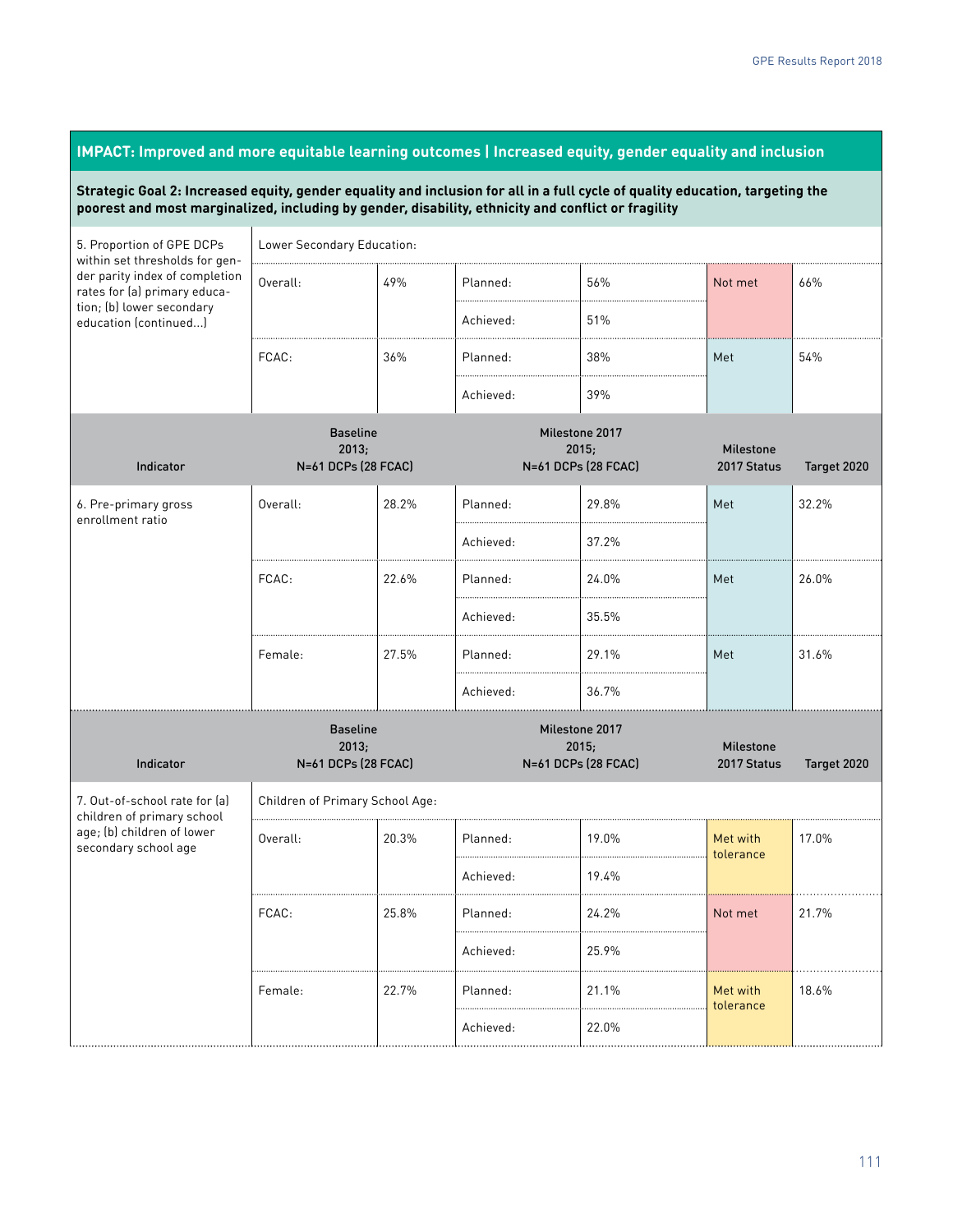#### **Strategic Goal 2: Increased equity, gender equality and inclusion for all in a full cycle of quality education, targeting the poorest and most marginalized, including by gender, disability, ethnicity and conflict or fragility** 7. Out-of-school rate for (a) children of primary school age; (b) children of lower secondary school age (continued...) Children of Lower Secondary School Age: Overall: 33.4% Planned: 32.0% Met with tolerance 29.9% Achieved: 32.9% FCAC: 38.4% Planned: 36.0% Not met 32.4% Achieved: 40.8% Female:  $\begin{array}{|c|c|c|c|c|}\n\hline\n35.3\% & \text{Planned:} & \begin{array}{|c|c|c|}\n\hline\n33.3\% & \text{Met with}\n\end{array}\n\hline\n\end{array}$ tolerance 30.2% Achieved: 34.1% Indicator Baseline 2013; N=61 DCPs (28 FCAC) Milestone 2017 2015; N=61 DCPs (28 FCAC) Milestone 2017 Status Target 2020 8. Gender parity index of outof-school rate for (a) primary education; (b) lower secondary education Primary Education: Overall: 1.27 Planned: 1.25 Not met 1.22 Achieved: 1.30

**IMPACT: Improved and more equitable learning outcomes | Increased equity, gender equality and inclusion**

|                                |      | Achieved: | 1.30 |         |      |  |  |  |
|--------------------------------|------|-----------|------|---------|------|--|--|--|
| FCAC:                          | 1.34 | Planned:  | 1.32 | Not met | 1.29 |  |  |  |
|                                |      | Achieved: | 1.40 |         |      |  |  |  |
| <br>Lower Secondary Education: |      |           |      |         |      |  |  |  |
| Overall:                       | 1.12 | Planned:  | 1.09 | Met     | 1.04 |  |  |  |
|                                |      | Achieved: | 1.08 |         |      |  |  |  |
| <br>FCAC:                      | 1.19 | Planned:  | 1.15 | Met     | 1.10 |  |  |  |
|                                |      | Achieved: | 1.14 |         |      |  |  |  |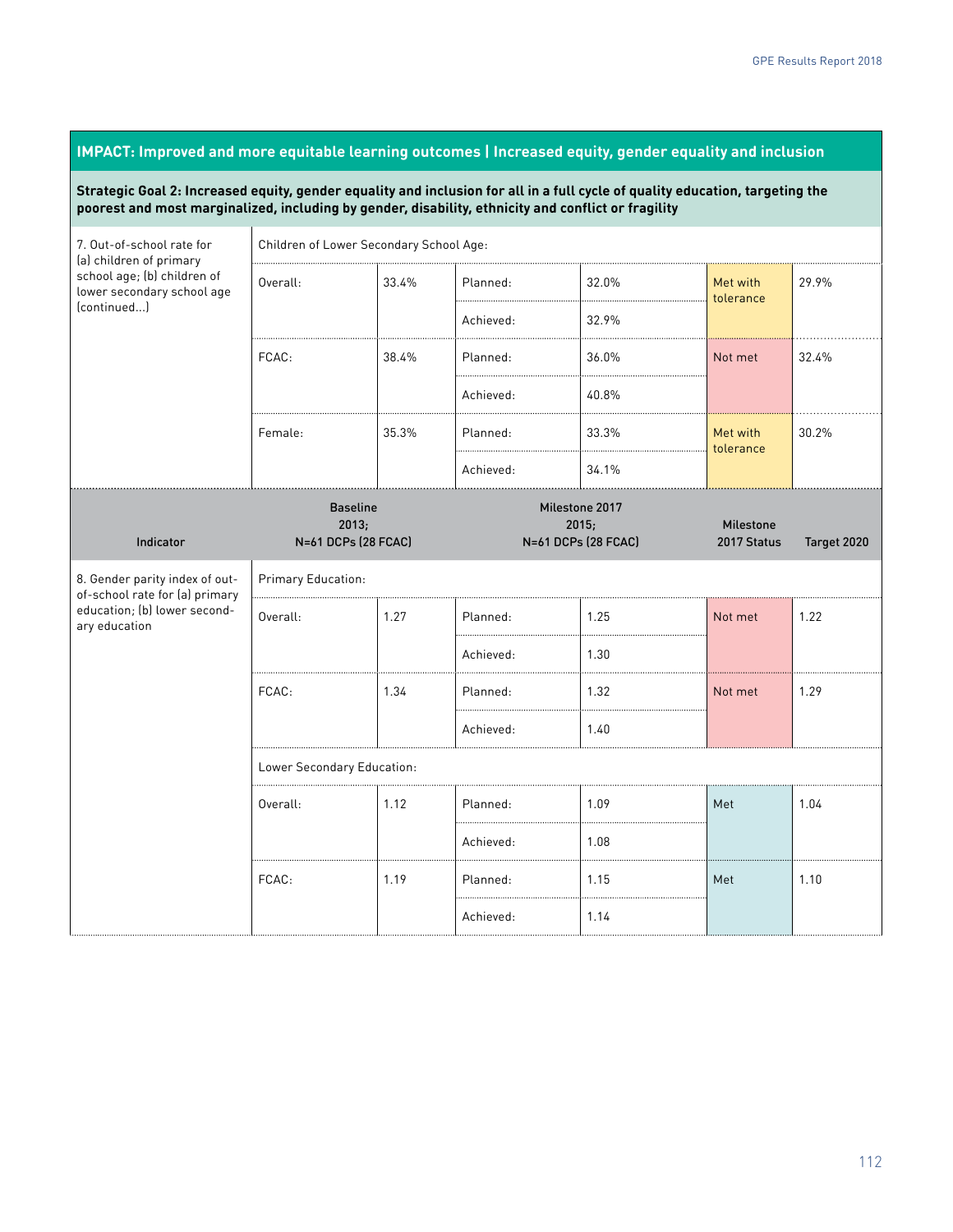#### **IMPACT: Improved and more equitable learning outcomes | Increased equity, gender equality and inclusion**

#### **Strategic Goal 2: Increased equity, gender equality and inclusion for all in a full cycle of quality education, targeting the poorest and most marginalized, including by gender, disability, ethnicity and conflict or fragility**

| Indicator       | <b>Baseline</b><br>CY2010-2014;<br>N=59 DCPs (27 FCAC) |         | Milestone 2017 | CY2010-2016;<br>N=59 DCPs (27 FCAC) | <b>Milestone</b><br>2017 Status | Target 2020 |
|-----------------|--------------------------------------------------------|---------|----------------|-------------------------------------|---------------------------------|-------------|
| 9. Equity index | Overall:                                               | 32%     | Planned:       | 36%                                 | Met                             | 42%         |
|                 |                                                        |         | Achieved:      | 42%                                 |                                 |             |
|                 | FCAC:                                                  | <br>33% | Planned:       | .<br>37%                            | <br>Met                         | 43%         |
|                 |                                                        |         | Achieved:      | <br><br>41%                         |                                 |             |

**OUTCOME: Strategic Goal 3: Effective and efficient education systems**

**Strategic Goal 3: Effective and efficient education systems delivering equitable, quality educational services for all**

| Indicator                                                                                                                                             |          | <b>Baseline</b><br>CY2015;<br>N=49 DCPs (22 FCAC) |                              | Milestone 2016 <sup>11</sup><br>2016;<br>N= 42 (19 FCAC) | <b>Milestone</b><br>2016 Status | <b>Target</b><br>2020 |
|-------------------------------------------------------------------------------------------------------------------------------------------------------|----------|---------------------------------------------------|------------------------------|----------------------------------------------------------|---------------------------------|-----------------------|
| 10. Proportion of DCPs that<br>have (a) increased their public<br>expenditure on education, or<br>(b) maintained sector spend-<br>ing at 20% or above | Overall: | 78% (a - 24%;<br>$b - 53%$                        | Planned:<br>Achieved:        | 76%<br>79%<br>$[a - 29\%, b - 50\%]$                     | Met                             | 90%                   |
|                                                                                                                                                       | FCAC:    | 77%<br>$(a - 32\%; b)$<br>$-45%$                  | Planned:<br>Achieved:        | 74%<br>63%<br>$[a - 21\%, b - 42\%]$                     | Not met                         | 86%                   |
| <b>Baseline</b><br>CY2010-2014;<br>N=21 DCPs (11 FCAC) <sup>12</sup><br>Indicator                                                                     |          |                                                   | Milestone 2017               | <b>Milestone</b><br>2017 Status                          | <b>Target</b><br>2020           |                       |
| 11. Equitable allocation of                                                                                                                           | Overall: | 29%                                               | First milestone set for 2018 |                                                          | <b>Baseline</b>                 | 48%                   |
| teachers, as measured by the<br>relationship (R2) between the<br>number of teachers and the<br>number of pupils per school<br>in each DCP             | FCAC:    | 18%13                                             | $\overline{\phantom{a}}$     |                                                          |                                 | $\overline{a}$        |

<sup>11</sup> CY2017 data will be available by June 2018 and will be published in the next Results Report.

<sup>12</sup> Revised N for FCAC is 12.

<sup>13</sup> Revised value is 25%.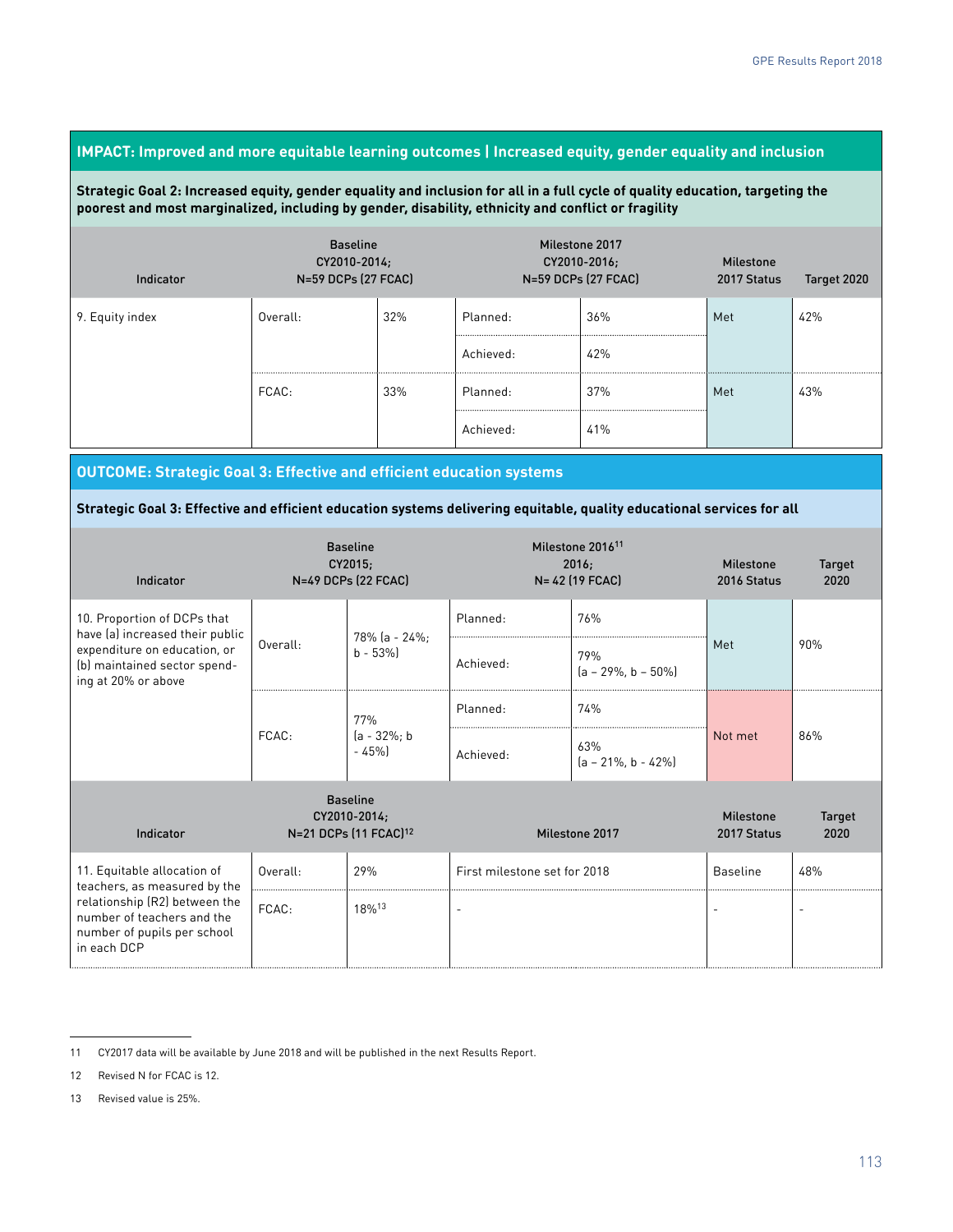| <b>OUTCOME: Strategic Goal 3: Effective and efficient education systems</b>                                                                      |          |                                                        |                              |                                                       |                                 |                       |  |  |  |
|--------------------------------------------------------------------------------------------------------------------------------------------------|----------|--------------------------------------------------------|------------------------------|-------------------------------------------------------|---------------------------------|-----------------------|--|--|--|
| Strategic Goal 3: Effective and efficient education systems delivering equitable, quality educational services for all                           |          |                                                        |                              |                                                       |                                 |                       |  |  |  |
| Indicator                                                                                                                                        |          | <b>Baseline</b><br>2013;<br>N=55 DCPs (24 FCAC)        |                              | Milestone 2017<br>2015;<br><b>N=49 DCPs (20 FCAC)</b> | <b>Milestone</b><br>2017 Status | <b>Target</b><br>2020 |  |  |  |
| 12. Proportion of DCPs with<br>pupil/trained teacher ratio<br>below threshold [<40] at the<br>primary level                                      | Overall: | 25%                                                    | Planned:                     | 29%                                                   | Not met                         | 35%                   |  |  |  |
|                                                                                                                                                  |          |                                                        | Achieved:                    | 24%                                                   |                                 |                       |  |  |  |
|                                                                                                                                                  | FCAC:    | 13%                                                    | Planned:                     | 17%                                                   | Not met                         | 21%                   |  |  |  |
|                                                                                                                                                  |          |                                                        | Achieved:                    | 15%                                                   |                                 |                       |  |  |  |
| Indicator                                                                                                                                        |          | <b>Baseline</b><br>CY2010-2014;<br>N=19 DCPs (12 FCAC) |                              | Milestone 2017                                        | <b>Milestone</b><br>2017 Status | <b>Target</b><br>2020 |  |  |  |
| 13. Repetition and dropout<br>impact on efficiency, as<br>measured by the internal<br>efficiency coefficient at the<br>primary level in each DCP | Overall: | 26%                                                    | First milestone set for 2018 |                                                       | <b>Baseline</b>                 | 42%                   |  |  |  |
|                                                                                                                                                  | FCAC:    | 17%                                                    | Target set for 2020          | <b>Baseline</b>                                       | 25%                             |                       |  |  |  |
| Indicator                                                                                                                                        |          | <b>Baseline</b><br>2012-2013;<br>N=61 DCPs(28 FCAC)    |                              | Milestone 2017<br>2014-2015;<br>N=61 DCPs (28 FCAC)   | <b>Milestone</b><br>2017 Status | <b>Target</b><br>2020 |  |  |  |
| 14. Proportion of DCPs<br>reporting at least 10 of 12                                                                                            | Overall: | 30%                                                    | Planned:                     | 38%                                                   | Not met                         | 66%                   |  |  |  |
| key international education<br>indicators to UIS (including                                                                                      |          |                                                        | Achieved:                    | 30%                                                   |                                 |                       |  |  |  |
| key outcomes, service delivery<br>and financing indicators as<br>identified by GPE)                                                              | FCAC:    | 32%                                                    | Planned:                     | 39%                                                   | Not met                         | 54%                   |  |  |  |
|                                                                                                                                                  |          |                                                        | Achieved:                    | 21%                                                   |                                 |                       |  |  |  |
| Indicator                                                                                                                                        |          | <b>Baseline</b><br>CY2011-2015;<br>N=60 DCPs (28 FCAC) |                              | <b>Milestone</b><br>2017                              | <b>Milestone</b><br>2017 Status | <b>Target</b><br>2020 |  |  |  |
| 15. Proportion of DCPs with a<br>learning assessment system<br>within the basic education                                                        | Overall: | 32%                                                    | First milestone set for 2018 |                                                       | <b>Baseline</b>                 | 47%                   |  |  |  |
| cycle that meets quality<br>standards                                                                                                            | FCAC:    | 21%                                                    | First milestone set for 2018 |                                                       | <b>Baseline</b>                 | 36%                   |  |  |  |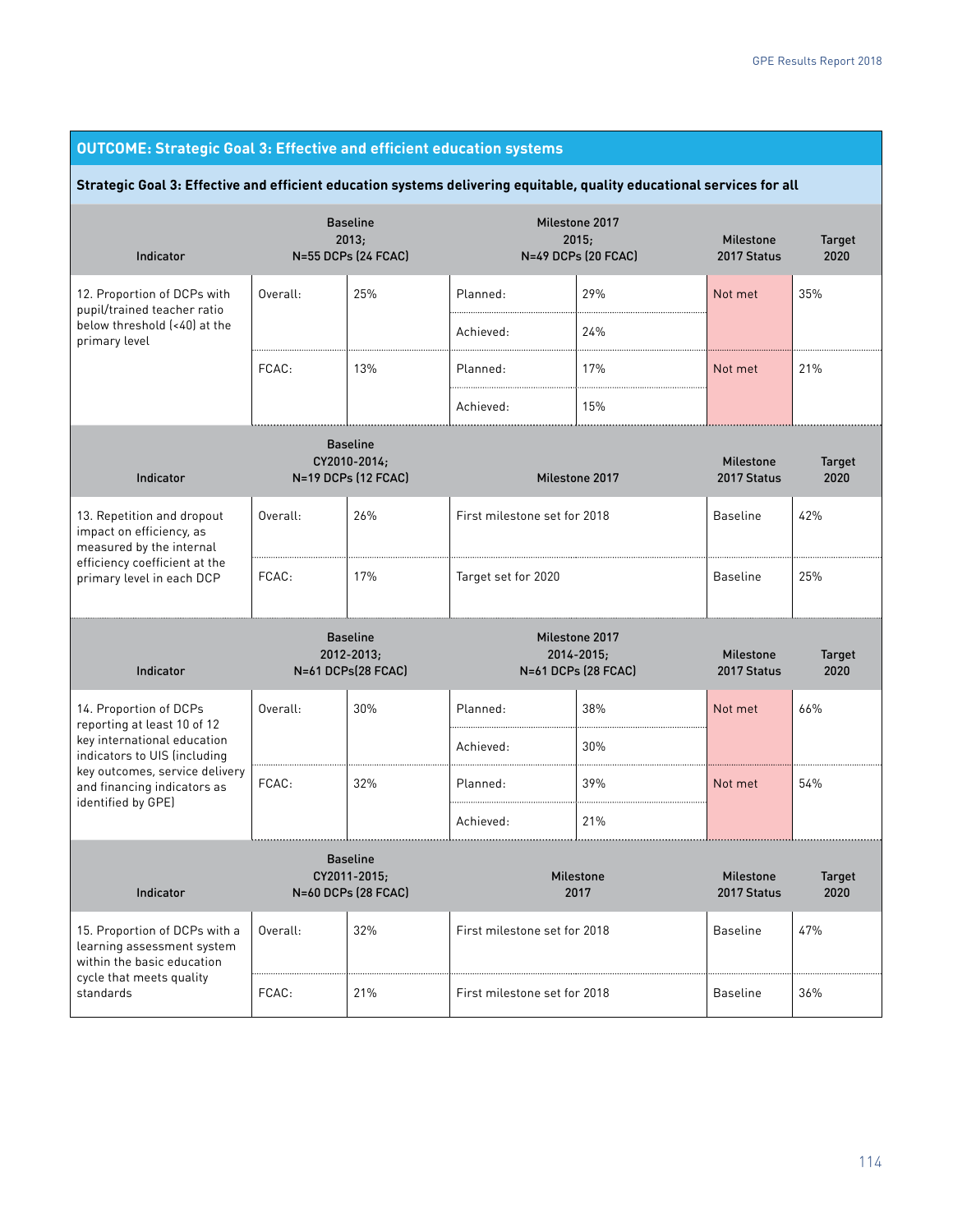### **COUNTRY-LEVEL OBJECTIVES: Strategic Objective 1: Strengthen education sector planning and policy implementation**

#### **Support evidence-based, nationally owned sector plans focused on equity, efficiency and learning**

| Indicator                                                                                                                                      |          | <b>Baseline</b><br>CY2014-2015; N=19 sector plans<br>[16 ESPs and 3 TEPs]      | Milestone 2017               | <b>Milestone</b><br>2017 Status | Target<br>2020        |
|------------------------------------------------------------------------------------------------------------------------------------------------|----------|--------------------------------------------------------------------------------|------------------------------|---------------------------------|-----------------------|
| 16.a Proportion of endorsed<br>(a) education sector plans<br>(ESP) or (b) transitional edu-<br>cation plans (TEP) meeting<br>quality standards | Overall: | 58% of ESPs/TEPs met<br>at least the minimum<br>number of quality<br>standards | First milestone set for 2018 | <b>Baseline</b>                 | 100%                  |
|                                                                                                                                                | ESPs:    | 56% of ESPs met at<br>least 5 out of 7 quality<br>standards                    | First milestone set for 2018 | <b>Baseline</b>                 | 100%                  |
|                                                                                                                                                | TEPs:    | 67% of TEPs met at<br>least3 out of 5 quality<br>standards                     | First milestone set for 2018 | <b>Baseline</b>                 | 100%                  |
| Indicator                                                                                                                                      |          | <b>Baseline</b><br>CY2014-2015; N=19 sector plans<br>[16 ESPs and 3 TEPs]      | Milestone 2017               | <b>Milestone</b><br>2017 Status | <b>Target</b><br>2020 |
| 16.b Proportion of ESPs/<br>TEPs that have a teaching and<br>learning strategy meeting                                                         | Overall: | 58% of ESPs/TEPs met<br>at least 4 out of 5 qual-<br>ity standards             | First milestone set for 2018 | <b>Baseline</b>                 | 100%                  |
| quality standards                                                                                                                              | ESPs:    | 50% of ESPs met at<br>least 4 out of 5 quality<br>standards                    | First milestone set for 2018 | <b>Baseline</b>                 | 100%                  |
|                                                                                                                                                | TEPs:    | 100% of TEPs met at<br>least 4 out of 5 quality<br>standards                   | First milestone set for 2018 | <b>Baseline</b>                 | 100%                  |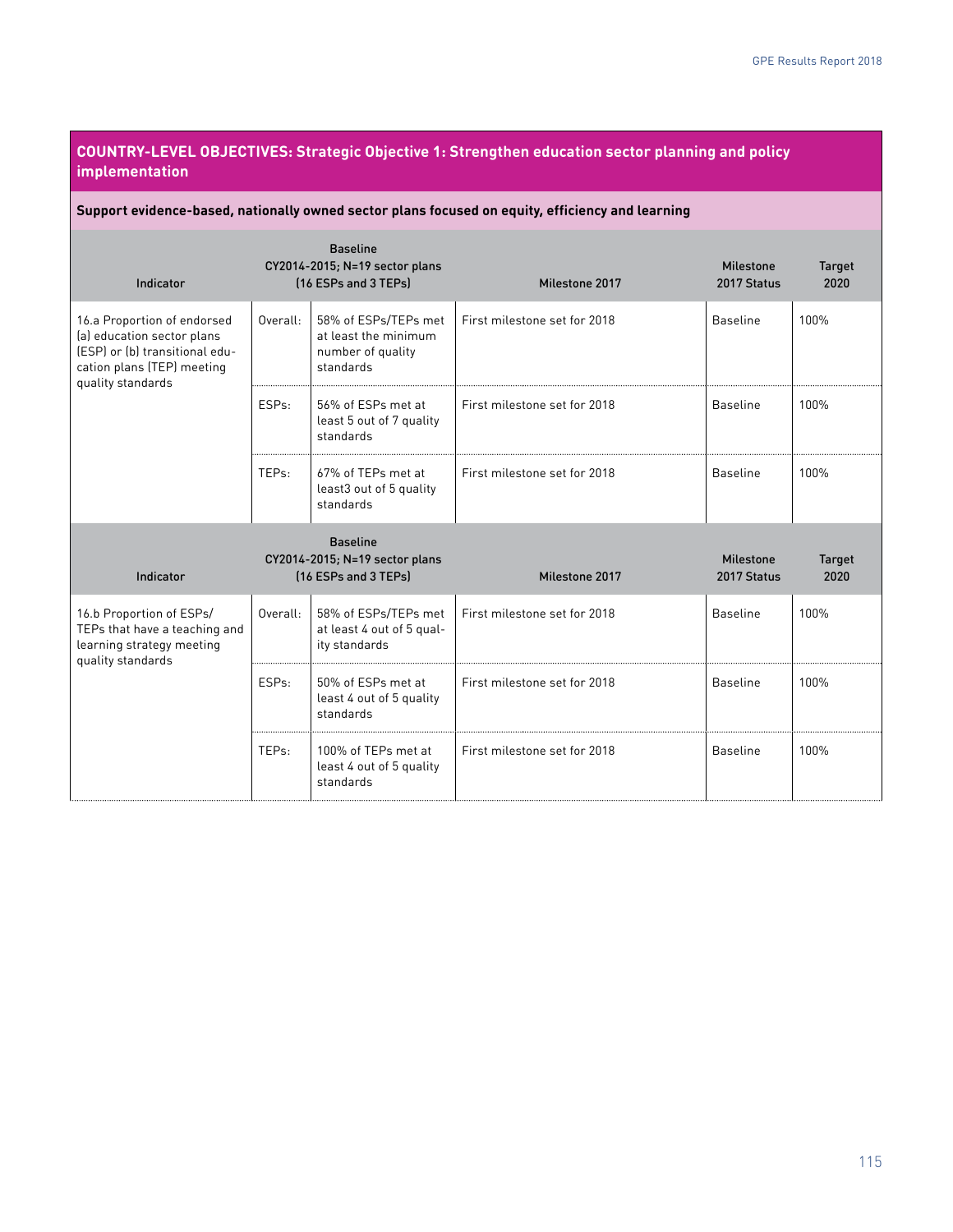### **COUNTRY-LEVEL OBJECTIVES: Strategic Objective 1: Strengthen education sector planning and policy implementation**

#### **Support evidence-based, nationally owned sector plans focused on equity, efficiency and learning**

| <b>Baseline</b><br>CY2014-2015; N=19 sector plans<br>[16 ESPs and 3 TEPs]<br>Indicator                               |                    |                                                                                                           |                              | Milestone 2017                                                                                                                                                                                                                | <b>Milestone</b><br>2017 Status | <b>Target</b><br>2020 |
|----------------------------------------------------------------------------------------------------------------------|--------------------|-----------------------------------------------------------------------------------------------------------|------------------------------|-------------------------------------------------------------------------------------------------------------------------------------------------------------------------------------------------------------------------------|---------------------------------|-----------------------|
| 16.c Proportion of ESPs/TEPs<br>with a strategy to respond<br>to marginalized groups that<br>meets quality standards | Overall:           | 68% of ESPs/TEPs met<br>at least 4 out of 5 qual-<br>ity standards                                        | First milestone set for 2018 |                                                                                                                                                                                                                               | <b>Baseline</b>                 | 100%                  |
| (including gender, disability<br>and other context-relevant<br>dimensionsl                                           | ESP <sub>s</sub> : | 63% of ESPs met at<br>least 4 out of 5 quality<br>standards                                               |                              | First milestone set for 2018                                                                                                                                                                                                  | <b>Baseline</b>                 | 100%                  |
|                                                                                                                      | TEP <sub>s:</sub>  | 100% of TEPs met at<br>least 4 out of 5 quality<br>standards                                              | First milestone set for 2018 |                                                                                                                                                                                                                               | <b>Baseline</b>                 | 100%                  |
|                                                                                                                      |                    | <b>Baseline</b><br>CY2014-2015; N=19 sector plans                                                         |                              |                                                                                                                                                                                                                               | <b>Milestone</b>                | <b>Target</b>         |
| Indicator                                                                                                            |                    | [16 ESPs and 3 TEPs]                                                                                      |                              | Milestone 2017                                                                                                                                                                                                                | 2017 Status                     | 2020                  |
| 16.d Proportion of ESPs/TEPs<br>with a strategy to improve<br>efficiency that meets quality<br>standards             | Overall:           | 53% of ESPs/TEPs met<br>at least 4 out of 5 qual-<br>ity standards                                        | First milestone set for 2018 |                                                                                                                                                                                                                               | <b>Baseline</b>                 | 100%                  |
|                                                                                                                      | ESPs:              | 50% of ESPs met at<br>least 4 out of 5 quality<br>standards                                               | First milestone set for 2018 |                                                                                                                                                                                                                               | <b>Baseline</b>                 | 100%                  |
|                                                                                                                      | TEPs:              | 67% of TEPs met at<br>least 4 out of 5 quality<br>standards                                               |                              | First milestone set for 2018                                                                                                                                                                                                  | <b>Baseline</b>                 | 100%                  |
|                                                                                                                      |                    |                                                                                                           |                              | Enhance sector plan implementation through knowledge and good practice exchange, capacity development, and improved<br>monitoring and evaluation, particularly in the areas of teaching and learning and equity and inclusion |                                 |                       |
| Indicator                                                                                                            |                    | <b>Baseline</b><br>FY2015; N=1 ESPIG application<br>identified with data gaps to inform<br>key indicators |                              | Milestone 2017<br>FY2017; N=0 ESPIG application identified<br>with data gaps to inform key indicators                                                                                                                         | <b>Milestone</b><br>2017 Status | <b>Target</b><br>2020 |
| 17. Proportion of DCPs or<br>states with a data strategy                                                             | 100%               |                                                                                                           | Planned:                     | 100%                                                                                                                                                                                                                          | No grants<br>applicable         | 100%                  |
| that meets quality standards                                                                                         |                    |                                                                                                           | Achieved:                    | n/a                                                                                                                                                                                                                           |                                 |                       |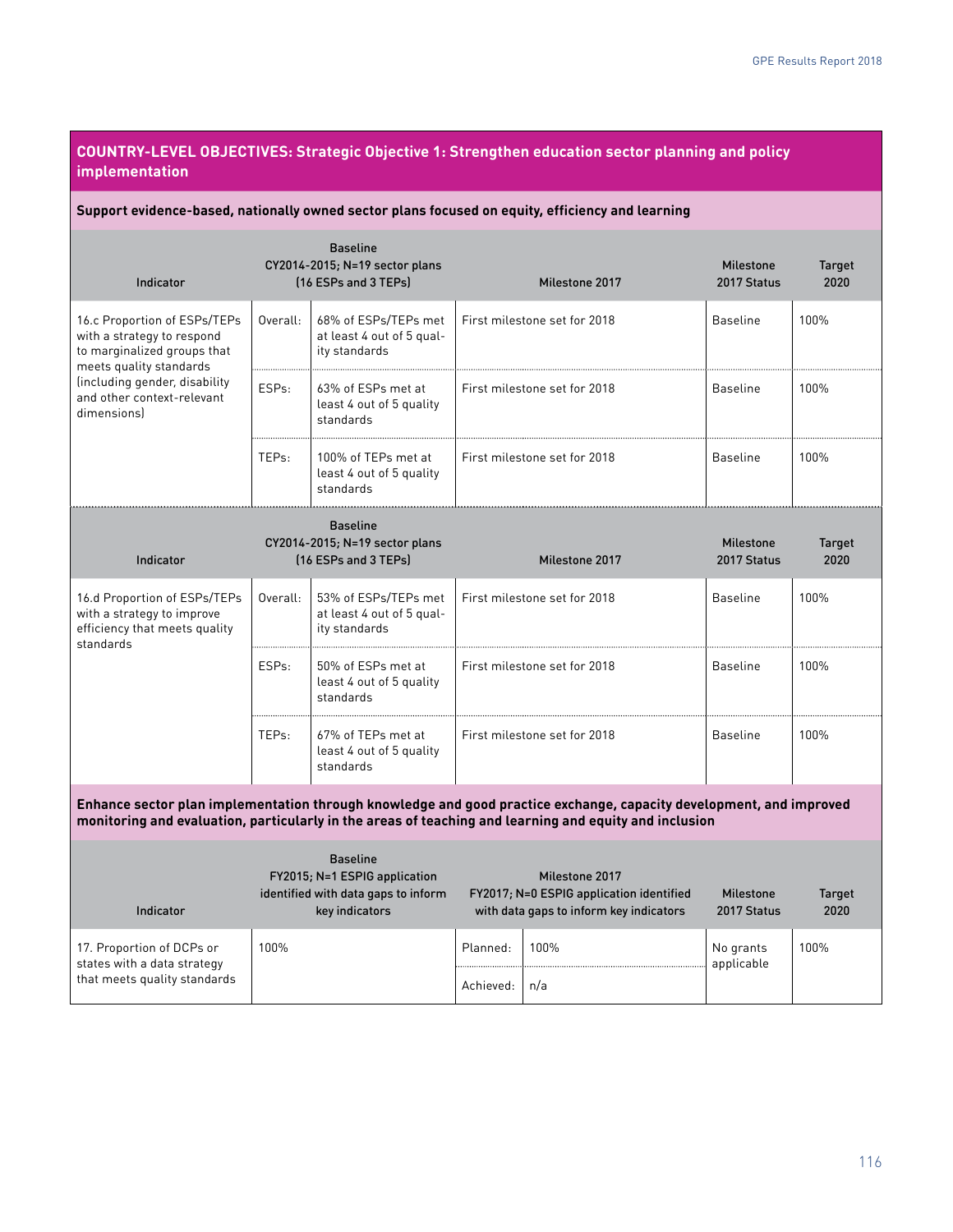#### **COUNTRY-LEVEL OBJECTIVES: Strategic Objective 2: Support mutual accountability through effective and inclusive sector policy dialogue and monitoring**

**Promote inclusive and evidence-based sector policy dialogue and sector monitoring, through government-led local education groups and the joint sector review process, with participation from civil society, teachers' organizations, the private sector and all development partners**

| Indicator                                                  |          | <b>Baseline</b><br>CY2015;<br>N=35 JSRs (20 in FCAC)     |           | Milestone 2017<br>CY2017:<br>N=19 JSRs (11 in FCAC) | Milestone<br>2017 Status | Target<br>2020 |
|------------------------------------------------------------|----------|----------------------------------------------------------|-----------|-----------------------------------------------------|--------------------------|----------------|
| 18. Proportion of joint sec-<br>tor reviews (JSRs) meeting | Overall: | 29% of JSRs met at least 3<br>out of 5 standards quality | Planned:  | 53%                                                 | Not met                  | 90%            |
| quality standards                                          |          |                                                          | Achieved: | 32%                                                 |                          |                |
|                                                            | FCAC:    | 25% of JSRs met at least 3<br>out of 5 quality standards | Planned:  | 51%                                                 | Not met                  | 90%            |
|                                                            |          |                                                          | Achieved: | 18%                                                 |                          |                |

**Strengthen the capacity of civil society and teacher organizations to engage in evidence-based policy dialogue and sector monitoring on equity and learning, leveraging social accountability to enhance the delivery of results**

| Indicator                                                                          |          | <b>Baseline</b><br>FY2016;<br>N=61 LEGs (28 in FCAC) |                                                                                                  | Milestone 2017<br>FY2017;<br>N=62 LEGs (31 in FCAC)             | Milestone<br>2017 Status | <b>Target</b><br>2020 |
|------------------------------------------------------------------------------------|----------|------------------------------------------------------|--------------------------------------------------------------------------------------------------|-----------------------------------------------------------------|--------------------------|-----------------------|
| 19. Proportion of LEGs<br>with (a) civil society and (b)<br>teacher representation | Overall: | $44\%$ (a - 77%; b - 48%)                            | 48%<br>Planned:<br>Achieved: $\begin{bmatrix} 53\% \text{ (a - 87\%)} \\ b - 56\% \end{bmatrix}$ |                                                                 | Met                      | 59%                   |
|                                                                                    | FCAC:    | 55% (a - 77%: b - 58%)                               | Planned:                                                                                         | 59%<br>Achieved: $\Big  61\% \Big  a - 90\% \Big $<br>$b - 65%$ | Met                      | 70%                   |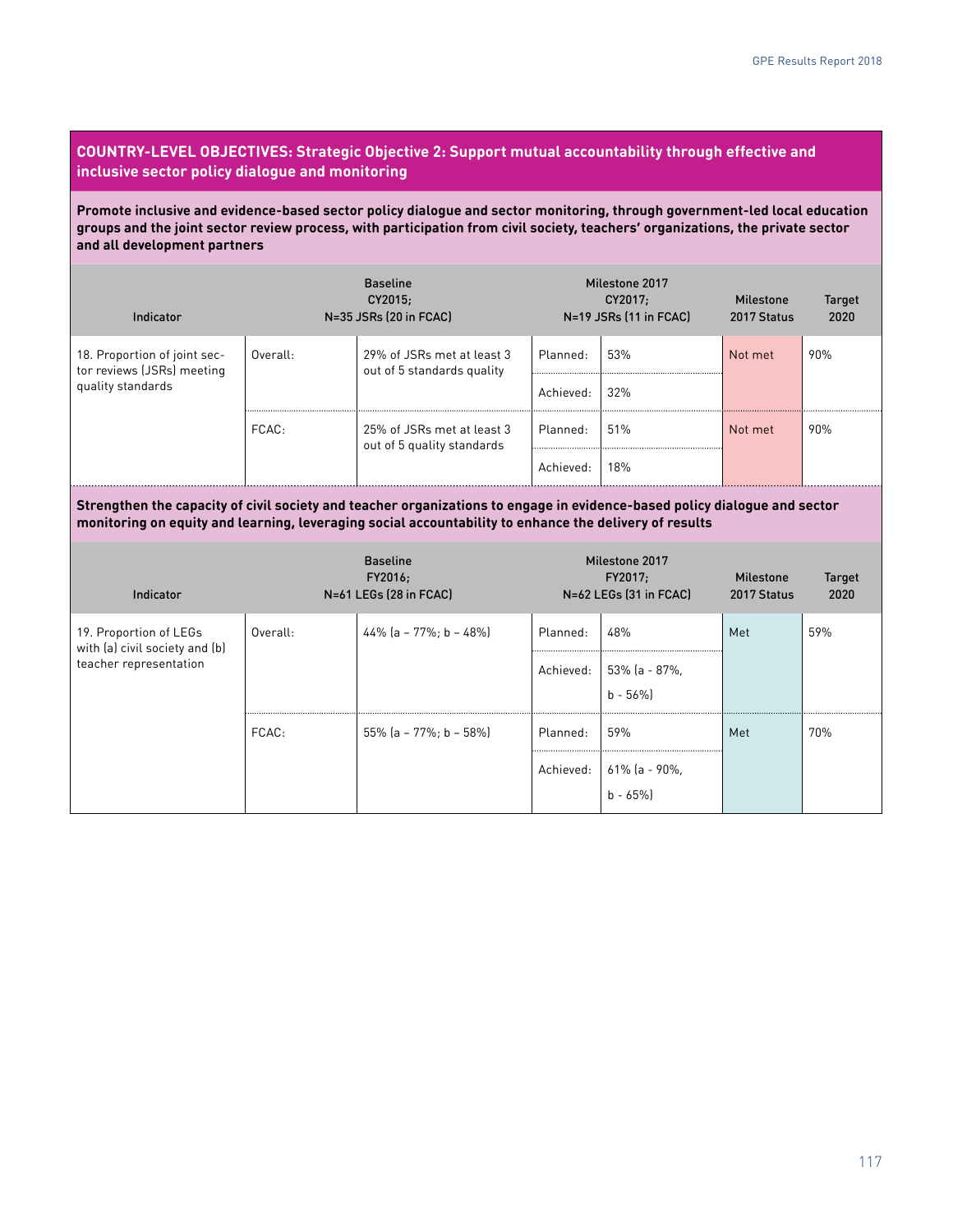| COUNTRY-LEVEL OBJECTIVES: Strategic Objective 3: GPE financing efficiently and effectively supports the<br>implementation of sector plans focused on improved equity, efficiency and learning |          |                                                                                |                                                             |      |                                 |                       |
|-----------------------------------------------------------------------------------------------------------------------------------------------------------------------------------------------|----------|--------------------------------------------------------------------------------|-------------------------------------------------------------|------|---------------------------------|-----------------------|
| (a) GPE financing is used to improve national monitoring of outcomes, including learning                                                                                                      |          |                                                                                |                                                             |      |                                 |                       |
| Indicator                                                                                                                                                                                     |          | <b>Baseline</b><br>FY2015; N=53 active ESPIGs at the end of FY (29<br>in FCAC) | Milestone 2017                                              |      | <b>Milestone</b><br>2017 Status | <b>Target</b><br>2020 |
| 20. Proportion of grants<br>supporting EMIS/learning                                                                                                                                          | Overall: | 38%                                                                            | First milestone set for 2018                                |      | <b>Baseline</b>                 | 60%                   |
| assessment systems                                                                                                                                                                            | FCAC:    | 34%                                                                            | First milestone set for 2018                                |      | <b>Baseline</b>                 | 51%                   |
| (b) GPE financing is used to improve teaching and learning in national education systems                                                                                                      |          |                                                                                |                                                             |      |                                 |                       |
| Indicator                                                                                                                                                                                     |          | <b>Baseline</b><br>FY2016; N=13 overall, [9 FCAC]                              | Milestone 2017<br>FY2017; N=14 overall,<br>$(9$ FCAC $)$    |      | <b>Milestone</b><br>2017 Status | <b>Target</b><br>2020 |
| 21. Proportion of textbooks<br>purchased and distributed                                                                                                                                      | Overall: | 74%                                                                            | Planned:                                                    | 78%  | Met                             | 90%                   |
| through GPE grants, out of<br>the total planned by GPE<br>grants                                                                                                                              |          |                                                                                | Achieved:                                                   | 114% |                                 |                       |
|                                                                                                                                                                                               | FCAC:    | 71%                                                                            | Planned:                                                    | 76%  | Met                             | 90%                   |
|                                                                                                                                                                                               |          |                                                                                | Achieved:                                                   | 118% |                                 |                       |
| Indicator                                                                                                                                                                                     |          | <b>Baseline</b><br>FY2016; N=30 overall, (17 FCAC)                             | Milestone 2017<br>FY2017; 38 overall<br>$(22$ FCAC)         |      | <b>Milestone</b><br>2017 Status | <b>Target</b><br>2020 |
| 22. Proportion of teachers<br>trained through GPE grants,                                                                                                                                     | Overall: | 86%                                                                            | Planned:                                                    | 87%  | Met                             | 90%                   |
| out of the total planned by<br>GPE grants                                                                                                                                                     |          |                                                                                | Achieved:                                                   | 98%  |                                 |                       |
|                                                                                                                                                                                               | FCAC:    | 83%                                                                            | Planned:                                                    | 85%  | Met                             | 90%                   |
|                                                                                                                                                                                               |          |                                                                                | Achieved:                                                   | 90%  |                                 |                       |
| (c) GPE financing is used to improve equity and access in national education systems                                                                                                          |          |                                                                                |                                                             |      |                                 |                       |
| Indicator                                                                                                                                                                                     |          | <b>Baseline</b><br>FY2016; N=25 overall (17 FCAC)                              | Milestone 2017<br>FY2017; N = 28 overall,<br>$(20$ FCAC $)$ |      | <b>Milestone</b><br>2017 Status | <b>Target</b><br>2020 |
| 23. Proportion of classrooms<br>built or rehabilitated through                                                                                                                                | Overall: | 65%                                                                            | Planned:                                                    | 69%  | Met                             | 80%                   |
| GPE grants, out of the total<br>planned by GPE grants                                                                                                                                         |          |                                                                                | Achieved:                                                   | 76%  |                                 |                       |
|                                                                                                                                                                                               | FCAC:    | 71%                                                                            | Planned:                                                    | 73%  | Not met                         | 80%                   |
|                                                                                                                                                                                               |          |                                                                                | Achieved:                                                   | 71%  |                                 |                       |

ſ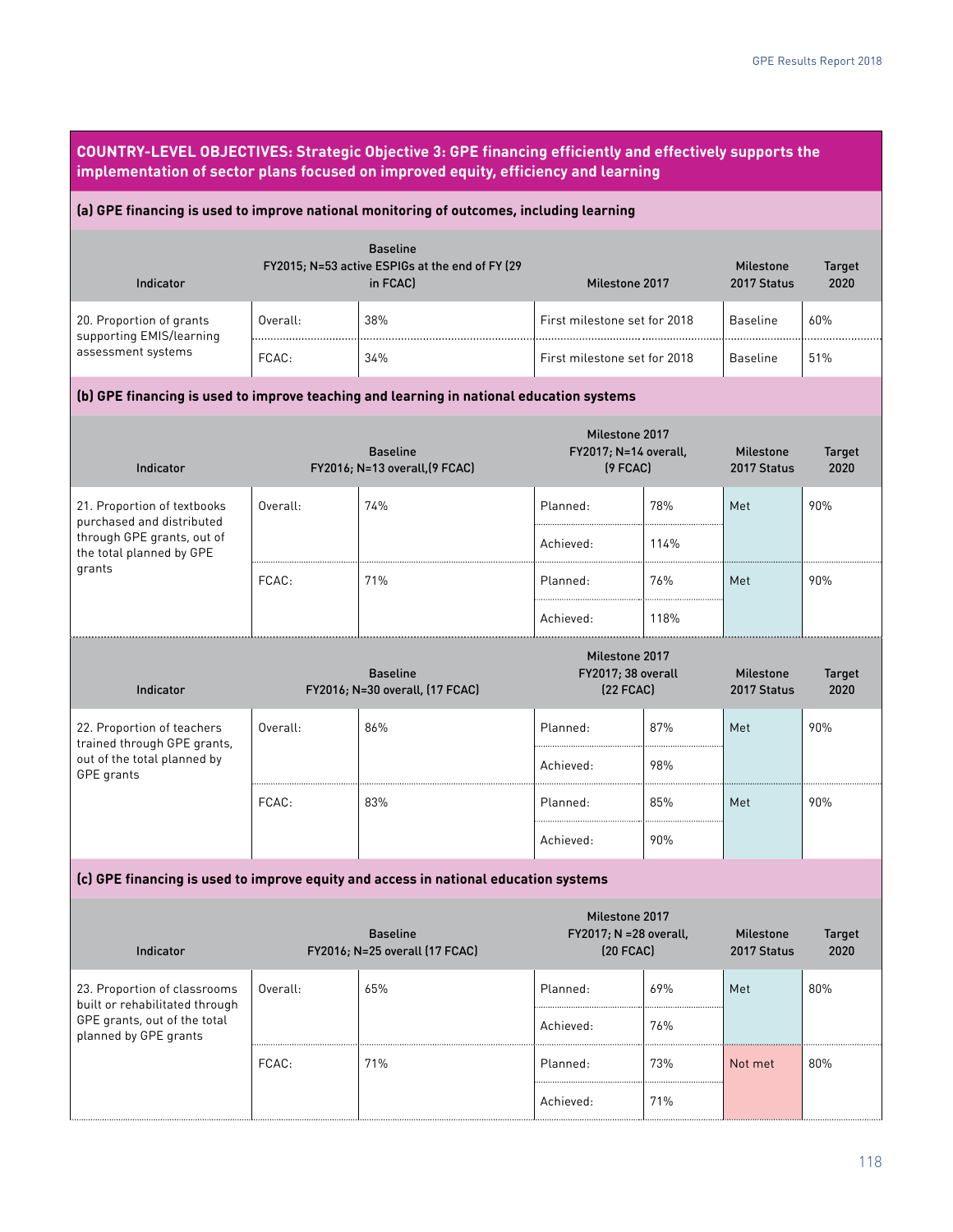**COUNTRY-LEVEL OBJECTIVES: Strategic Objective 3: GPE financing efficiently and effectively supports the implementation of sector plans focused on improved equity, efficiency and learning**

**(d) The GPE funding model is implemented effectively, leading to the achievement of country-selected targets for equity, efficiency and learning**

| Indicator                                                                                                                                                                                                                                                                                                     |          | <b>Baseline</b><br>FY2015; N=(a) 3 ESPIG applications; (b) 0 active<br>ESPIGs with such performance indicators due for<br>assessment in FY15 | Milestone 2017<br>FY2017: N=(a) 1 ESPIG<br>applications; (b) 1 active<br><b>ESPIGs with such performance</b><br>indicators due for assessment<br>in FY17 |                        | <b>Milestone</b><br>2017 Status | <b>Target</b><br>2020 |
|---------------------------------------------------------------------------------------------------------------------------------------------------------------------------------------------------------------------------------------------------------------------------------------------------------------|----------|----------------------------------------------------------------------------------------------------------------------------------------------|----------------------------------------------------------------------------------------------------------------------------------------------------------|------------------------|---------------------------------|-----------------------|
| 24. Proportion of GPE<br>program grant applications<br>approved from 2015 onward,<br>(a) identifying targets in<br>funding model performance<br>indicators on equity, efficiency<br>and learning; (b) achieving<br>targets in funding model per-<br>formance indicators on equity,<br>efficiency and learning | Overall: | (a) Not applicable<br>(b) Not applicable                                                                                                     | Planned:                                                                                                                                                 | $[a]$ 95%<br>$(b)$ 90% | Met                             | (a) 95%<br>$(b)$ 90%  |
|                                                                                                                                                                                                                                                                                                               |          |                                                                                                                                              | Achieved:                                                                                                                                                | (a) 100%<br>(b) 100%   |                                 |                       |
|                                                                                                                                                                                                                                                                                                               | FCAC:    | (a) Not applicable<br>(b) Not applicable                                                                                                     | Planned:                                                                                                                                                 | (a) 90%<br>(b)90%      | Met                             | (a) 90%<br>$(b)$ 90%  |
|                                                                                                                                                                                                                                                                                                               |          |                                                                                                                                              | Achieved:                                                                                                                                                | [a] 100%<br>(b) n/a    |                                 |                       |
|                                                                                                                                                                                                                                                                                                               |          | (e) GPE financing is assessed based on whether implementation is on track                                                                    |                                                                                                                                                          |                        |                                 |                       |
| Indicator                                                                                                                                                                                                                                                                                                     |          | <b>Baseline</b><br>FY2016; N=54 active ESPIGs at the end of FY (2914<br>in FCAC)                                                             | Milestone 2017<br>FY2017; N=48 active ESPIGs at<br>the end of FY (27 in FCAC)                                                                            |                        | <b>Milestone</b><br>2017 Status | <b>Target</b><br>2020 |
| 25. Proportion of GPE pro-<br>gram grants assessed as on                                                                                                                                                                                                                                                      | Overall: | 80%                                                                                                                                          | Planned:                                                                                                                                                 | 82%                    | Not met                         | 85%                   |
| track with implementation                                                                                                                                                                                                                                                                                     |          |                                                                                                                                              | Achieved:                                                                                                                                                | 79%                    |                                 |                       |
|                                                                                                                                                                                                                                                                                                               | FCAC:    | 77%                                                                                                                                          | Planned:                                                                                                                                                 | 79%                    | Met                             | 83%                   |
|                                                                                                                                                                                                                                                                                                               |          |                                                                                                                                              | Achieved:                                                                                                                                                | 85%                    |                                 |                       |

<sup>14</sup> Revised value is 31.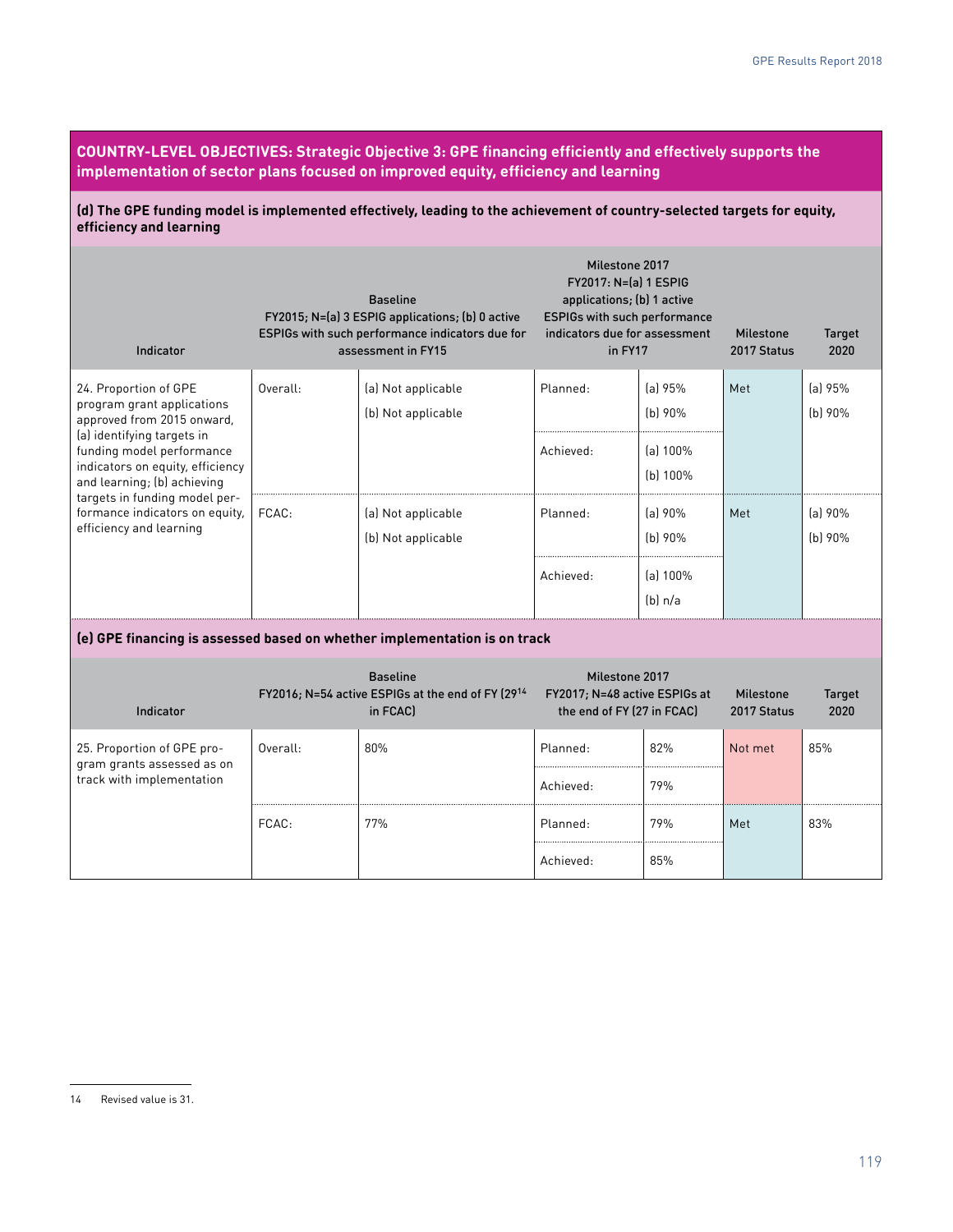# **GLOBAL-LEVEL OBJECTIVES: Strategic Objective 4: Mobilize more and better financing**

#### **(a) Encourage increased, sustainable and better-coordinated international financing for education by diversifying and increasing GPE's international donor base and sources of financing**

| Indicator                                                                                                                                                                                         | <b>Baseline</b><br>FY2015                     | Milestone 2017<br>FY2017                   |                                   | <b>Milestone</b><br>2017<br><b>Status</b> | <b>Target</b><br>2020 |  |
|---------------------------------------------------------------------------------------------------------------------------------------------------------------------------------------------------|-----------------------------------------------|--------------------------------------------|-----------------------------------|-------------------------------------------|-----------------------|--|
| 26. Funding to GPE from<br>nontraditional donors (private<br>sector and those who are<br>first-time donors to GPE)                                                                                | US\$5 million                                 | Planned:<br>Achieved:                      | US\$8.5 million<br>US\$10 million | Met                                       | n/a                   |  |
| Indicator                                                                                                                                                                                         | <b>Baseline</b><br>FY2015; N=17 pledges       | Milestone 2017<br>$FY2017; N=22$ pledges   |                                   | Milestone<br>2017<br><b>Status</b>        | <b>Target</b><br>2020 |  |
| 27. Percentage of donor<br>pledges fulfilled                                                                                                                                                      | 100% of pledges fulfilled                     | Planned:                                   | 100%                              | Met                                       | 100%                  |  |
|                                                                                                                                                                                                   |                                               | Achieved:                                  | 100%                              |                                           |                       |  |
| Indicator                                                                                                                                                                                         | <b>Baseline</b><br>CY2010 - 2014; N=21 donors | Milestone 2017<br>CY2014-2016; N=21 donors |                                   | Milestone<br>2017<br><b>Status</b>        | <b>Target</b><br>2020 |  |
| 28. Proportion of GPE donors<br>that have (a) increased their                                                                                                                                     | 48% $[a - 38\% : b - 10\%]$                   | Planned:                                   | 50%                               | Met                                       | 56%                   |  |
| funding for education; (b)<br>maintained their funding                                                                                                                                            |                                               | Achieved:                                  | $62\%$ [a - 57%:<br>$b - 5%$      |                                           |                       |  |
| (d) Advocate for improved alignment and harmonization of funding from the Global Partnership and its international partners<br>around nationally owned education sector plans and country systems |                                               |                                            |                                   |                                           |                       |  |

| Indicator                                                   | <b>Baseline</b><br>FY2015; N=68 active ESPIGs at any point during<br>FY (37 in FCAC) |                                                                                | Milestone 2017<br>FY2017; N=57 active ESPIGs at<br>any point during FY (34 in FCAC) |     | <b>Milestone</b><br>2017<br><b>Status</b> | <b>Target</b><br>2020 |
|-------------------------------------------------------------|--------------------------------------------------------------------------------------|--------------------------------------------------------------------------------|-------------------------------------------------------------------------------------|-----|-------------------------------------------|-----------------------|
| 29. Proportion of GPE grants<br>aligned to national systems | Overall:                                                                             | 34% of ESPIGs meet at least<br>7 elements of alignment out                     | Planned:                                                                            | 41% | Not met                                   | 51%                   |
|                                                             |                                                                                      | of a total of 10                                                               | Achieved:                                                                           | 28% |                                           |                       |
|                                                             | FCAC:                                                                                | 27% of ESPIGs meet at least<br>7 elements of alignment out<br>of a total of 10 | Planned:                                                                            | 31% | Not met                                   | 38%                   |
|                                                             |                                                                                      |                                                                                | Achieved:                                                                           | 24% |                                           |                       |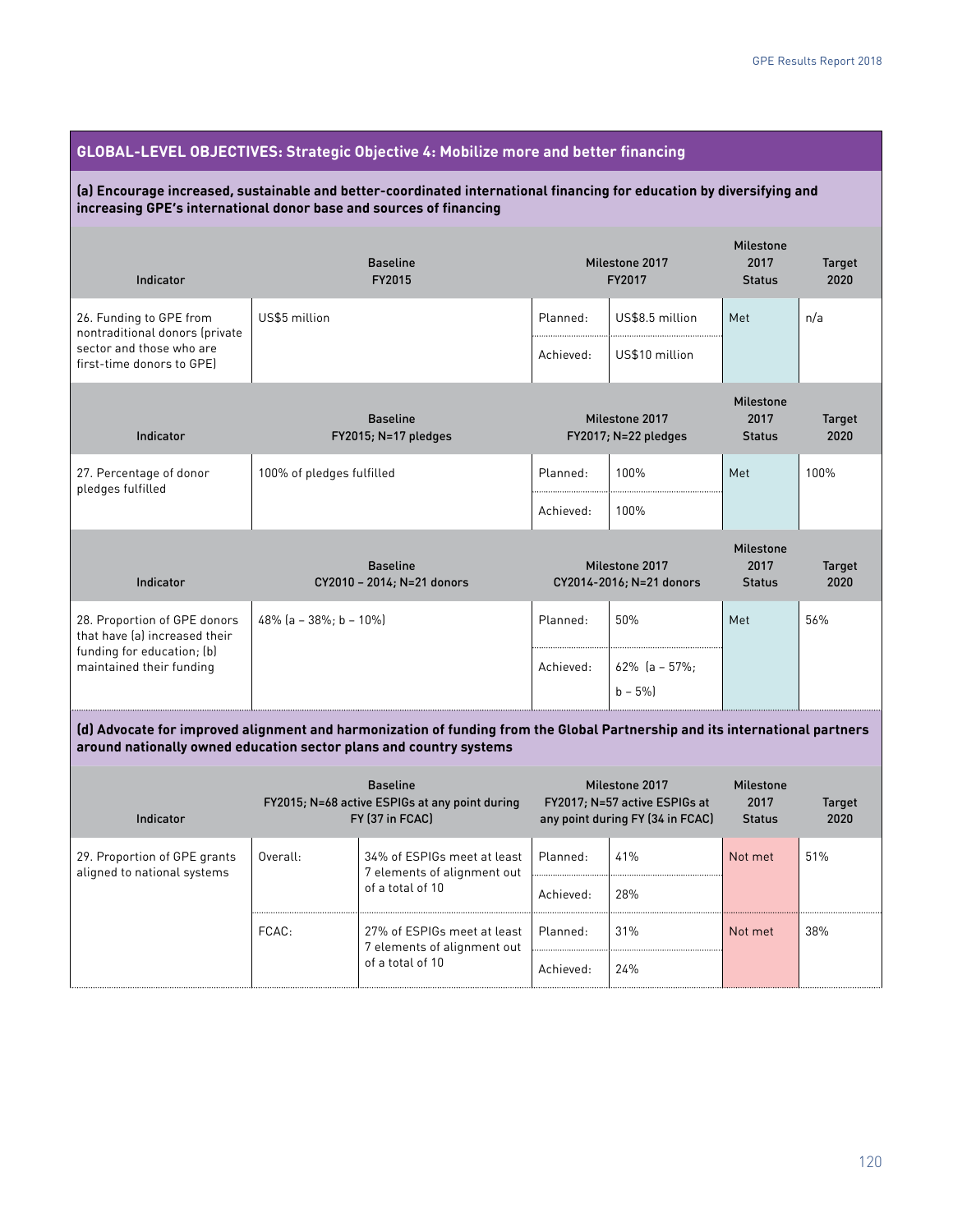| Indicator                                                                                                   |          | <b>Baseline</b><br>FY2015; N=68 active ESPIGs at any point during<br>FY (37 in FCAC) |           | Milestone 2017<br>FY2017; N=57 active ESPIGs at<br>any point during FY (34 in FCAC) | Milestone<br>2017<br><b>Status</b> | <b>Target</b><br>2020 |
|-------------------------------------------------------------------------------------------------------------|----------|--------------------------------------------------------------------------------------|-----------|-------------------------------------------------------------------------------------|------------------------------------|-----------------------|
| 30. Proportion of GPE grants<br>using (a) co-financed project<br>or (b) sector pooled funding<br>mechanisms | Overall: | 40% of ESPIGs are co-<br>financed or sector pooled (a<br>$-26\%$ : b - 13%           | Planned:  | 48%                                                                                 | Not met                            | 60%                   |
|                                                                                                             |          |                                                                                      | Achieved: | 37%<br>$[a - 25\% : b - 12\%]$                                                      |                                    |                       |
|                                                                                                             | FCAC:    | 32% of ESPIGs in FCAC are<br>co-financed or sector pooled<br>$[a - 22\% : b - 11\%]$ | Planned:  | 38%                                                                                 | Not met                            | 45%                   |
|                                                                                                             |          |                                                                                      | Achieved: | 31%                                                                                 |                                    |                       |
|                                                                                                             |          |                                                                                      |           | $[a - 21\% : b - 9\%]$                                                              |                                    |                       |

**(d) Support increased, efficient and equitable domestic financing for education through cross-national advocacy, mutual accountability, and support for transparent monitoring and reporting**

| Indicator                                                                       |          | <b>Baseline</b><br>FY2015; N=57 missions (34 to FCAC) |           | Milestone 2017<br>$FY2017; N=62$ missions (28 to<br>FCAC) | Milestone<br>2017<br><b>Status</b> | <b>Target</b><br>2020 |
|---------------------------------------------------------------------------------|----------|-------------------------------------------------------|-----------|-----------------------------------------------------------|------------------------------------|-----------------------|
| 31. Proportion of country mis-<br>sions addressing domestic<br>financing issues | Overall: | 47%                                                   | Planned:  | 54%                                                       | Met                                | 65%                   |
|                                                                                 |          |                                                       | Achieved: | 70 %                                                      |                                    |                       |
|                                                                                 | FCAC:    | 62%                                                   | Planned:  | 65%                                                       | Met                                | 65%                   |
|                                                                                 |          |                                                       | Achieved: | 77%                                                       |                                    |                       |

#### **GLOBAL-LEVEL OBJECTIVES - Strategic Objective 5: Build a stronger partnership**

**(a) Promote and coordinate consistent country-level roles, responsibilities and accountabilities among governments, development partners, grant agents, civil society, teachers organizations and the private sector through local education groups and a strengthened operational model**

| Indicator                                                                                     |                 | <b>Baseline</b> | Milestone 2017<br>$FY2017 N = 116$ respondents in<br>20 DCPs (72 in 12 FCAC) |     | <b>Milestone</b><br>2017<br><b>Status</b> | <b>Target</b><br>2020 |  |
|-----------------------------------------------------------------------------------------------|-----------------|-----------------|------------------------------------------------------------------------------|-----|-------------------------------------------|-----------------------|--|
| 32. Proportion of (a) DCPs and<br>(b) other partners reporting                                | All respondents |                 |                                                                              |     |                                           |                       |  |
| strengthened clarity of roles,<br>responsibilities and account-<br>abilities in DCP processes | DCPs:           | n/a             | Planned:                                                                     | 65% | Met                                       | 80%                   |  |
|                                                                                               |                 |                 | Achieved:                                                                    | 65% |                                           |                       |  |
|                                                                                               | Other partners: | n/a             | Planned:                                                                     | 65% | Not met                                   | 80%                   |  |
|                                                                                               |                 |                 | Achieved:                                                                    | 60% |                                           |                       |  |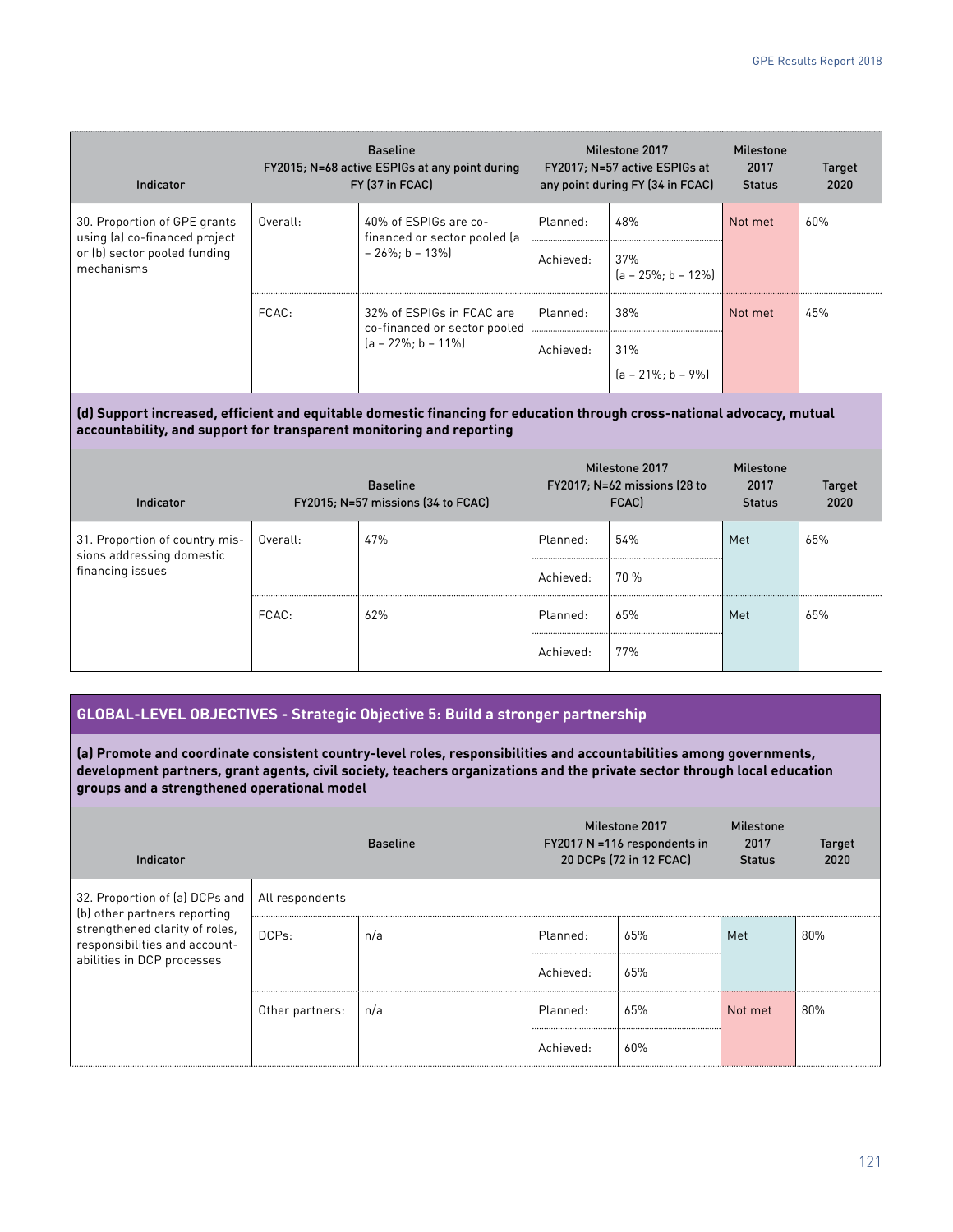| 32. Proportion of (a) DCPs and<br>(b) other partners reporting                                                                                                                               | Respondents in FCAC |                 |                          |     |                          |               |  |
|----------------------------------------------------------------------------------------------------------------------------------------------------------------------------------------------|---------------------|-----------------|--------------------------|-----|--------------------------|---------------|--|
| strengthened clarity of roles,<br>responsibilities and account-                                                                                                                              | DCPs:               | n/a             | Planned:                 | 65% | Not met                  | 80%           |  |
| abilities in DCP processes<br>(continued)                                                                                                                                                    |                     |                 | Achieved:                | 58% |                          |               |  |
|                                                                                                                                                                                              | Other partners:     | n/a             | Planned:                 | 65% | Not met                  | 80%           |  |
|                                                                                                                                                                                              |                     |                 | Achieved:                | 55% |                          |               |  |
| (b) Use global and cross-national knowledge and good practice exchange effectively to bring about improved education<br>policies and systems, especially in the areas of equity and learning |                     |                 |                          |     |                          |               |  |
|                                                                                                                                                                                              |                     | <b>Baseline</b> | <b>Milestone</b><br>2017 |     | <b>Milestone</b><br>2017 | <b>Target</b> |  |
| Indicator                                                                                                                                                                                    |                     | FY2015          | FY2017                   |     | <b>Status</b>            | 2020          |  |
| 33. Number of policy, techni-<br>cal and/or other knowledge<br>products developed and<br>disseminated with funding or<br>support from GPE                                                    | 4                   |                 | Planned:                 | 21  | Met                      | 64            |  |
|                                                                                                                                                                                              |                     |                 | Achieved:                | 36  |                          |               |  |

#### **(c) Expand the partnership's convening and advocacy role, working with partners to strengthen global commitment and financing for education**

| Indicator                                                                                                              | <b>Baseline</b><br>FY2016 | <b>Milestone</b><br>2017<br>FY2017 |    | <b>Milestone</b><br>2017<br><b>Status</b> | <b>Target</b><br>2020 |
|------------------------------------------------------------------------------------------------------------------------|---------------------------|------------------------------------|----|-------------------------------------------|-----------------------|
| 34. Number of advocacy<br>events undertaken with                                                                       | 1115                      | Planned:                           | 26 | Met                                       | 65                    |
| partners and other external<br>stakeholders to support the<br>achievement of GPE's strate-<br>gic goals and objectives |                           | Achieved:                          | 26 |                                           |                       |

#### **(d) Improve GPE's organizational efficiency and effectiveness, creating stronger systems for quality assurance, risk management, country support and fiduciary oversight**

| Indicator                                                  | <b>Baseline</b><br>FY2016; N=12 audit reports |           | Milestone 2017<br>FY2017; N=25 audit reports | <b>Milestone</b><br>2017<br><b>Status</b> | <b>Target</b><br>2020 |
|------------------------------------------------------------|-----------------------------------------------|-----------|----------------------------------------------|-------------------------------------------|-----------------------|
| 35. Proportion of significant<br>issues identified through | 100%                                          | Planned:  | 100%                                         | Met                                       | 100%                  |
| audit reviews satisfactorily<br>addressed                  |                                               | Achieved: | 100%                                         |                                           |                       |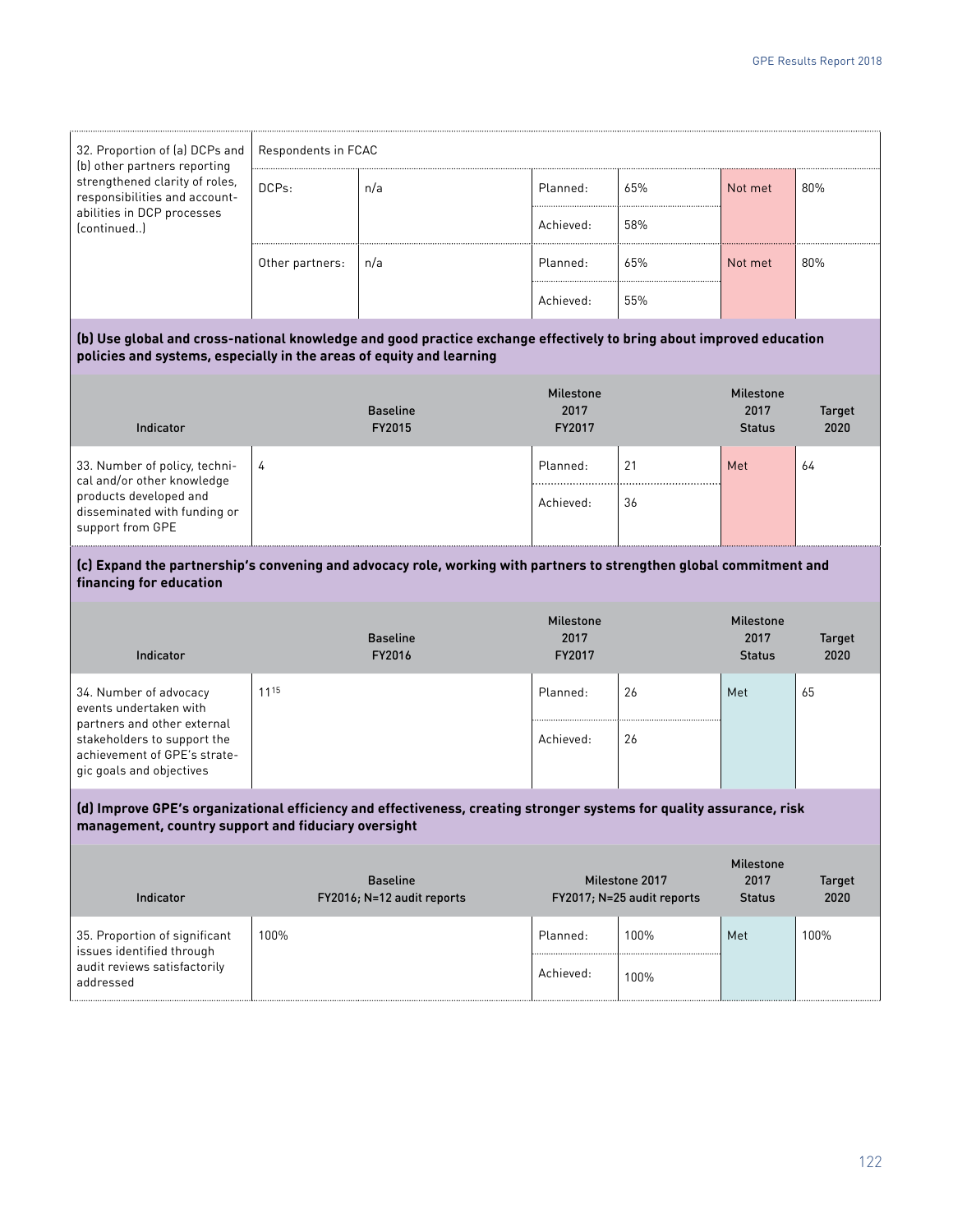| Indicator                                                     | <b>Baseline</b><br>FY2015; N=2,254.74 total work weeks |           | Milestone 2017<br>FY2017; N=3,297 total work<br>weeks | <b>Milestone</b><br>2017<br><b>Status</b> | <b>Target</b><br>2020 |
|---------------------------------------------------------------|--------------------------------------------------------|-----------|-------------------------------------------------------|-------------------------------------------|-----------------------|
| 36. Proportion of Secretariat<br>staff time spent on country- | 28%                                                    | Planned:  | 36%                                                   | Met                                       | 50%                   |
| facing functions                                              |                                                        | Achieved: | 41%                                                   |                                           |                       |

#### **(e) Invest in monitoring and evaluation to establish evidence of GPE results, strengthen mutual accountability and improve the work of the partnership**

| Indicator                                                                                       | <b>Baseline</b><br>FY2015; N=1 results report and 1 evaluation<br>reports | Milestone 2017               | <b>Milestone</b><br>2017<br><b>Status</b> | <b>Target</b><br>2020 |
|-------------------------------------------------------------------------------------------------|---------------------------------------------------------------------------|------------------------------|-------------------------------------------|-----------------------|
| 37. Proportion of results<br>reports and evaluation<br>reports published against set<br>targets | 100%                                                                      | First milestone set for 2018 | <b>Baseline</b>                           | 100%                  |

Note: The country-level data from the UIS February 2018 release were used to compute 2017 values of indicator 5, 12 and 14. GPE aggregates from the UIS July 2017 release was used for all other UIS-based indicators.

<sup>15</sup> Revised value is 14.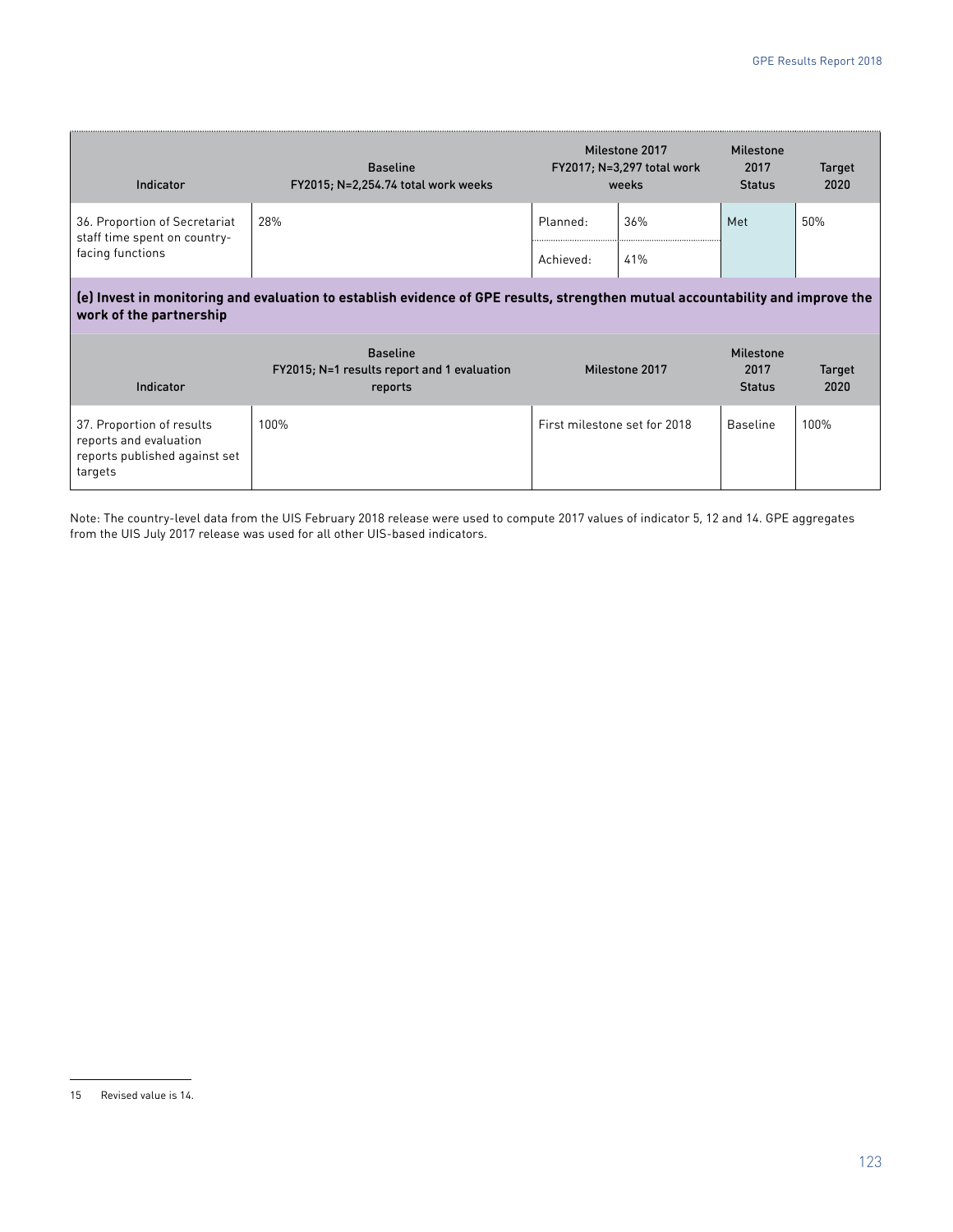# **Appendix B: GPE Grants by Type and Amount**

#### **Grant Amount Allocated, FY2017**

| <b>Type</b>                                              | <b>Number of Grants</b> | <b>Amount Allocated Amount Share %</b><br><b>US\$ Millions</b> |       |
|----------------------------------------------------------|-------------------------|----------------------------------------------------------------|-------|
| Education sector plan develop-<br>ment grant (ESPDG)     | 38                      | 12.6                                                           | 0.5%  |
| Program development grant<br>(PDG)                       | 15                      | 3.3                                                            | 0.1%  |
| Education sector program<br>implementation grant (ESPIG) | 59                      | 2.317.7                                                        | 99.3% |
| <b>Total</b>                                             | 112                     | 2,333.5                                                        | 100%  |

Source: GPE Portfolio Review 2017, p.17, p. 21, p.23 and p77-80

## **Cumulative From Inception16 to June 2017**

| <b>Type</b>                                                   | <b>Number of Grants</b> | <b>Amount Allocated</b><br><b>US\$ Millions</b> | <b>Share of Total</b><br><b>Allocated</b> | Disbursed, US\$<br><b>Millions</b> |
|---------------------------------------------------------------|-------------------------|-------------------------------------------------|-------------------------------------------|------------------------------------|
| <b>Country-level grants</b>                                   |                         |                                                 |                                           |                                    |
| Education sector plan<br>development grant<br>(ESPDG)         | 72                      | 18.3                                            | 0.4%                                      | 15.7                               |
| Program development<br>grant (PDG)                            | 48                      | 9.6                                             | 0.2%                                      | 8.7                                |
| Education sector pro-<br>gram implementation<br>grant (ESPIG) | 129                     | 4,633.9                                         | 97.8%                                     | 3,625.1                            |
| <b>Global and cross-national grants</b>                       |                         |                                                 |                                           |                                    |
| Global and regional<br>activities grants                      | 15                      | 29.7                                            | 0.6%                                      | 29.7                               |
| <b>Civil Society Education</b><br>Fund II                     | 2                       | 48.3                                            | 1.0%                                      | 40.5                               |
| <b>Total</b>                                                  | 266                     | 4,739.9                                         | 100%                                      | 3,719.7                            |

<sup>16</sup> ESPDG and PDG became active since 2012 and ESPIG became active since 2002.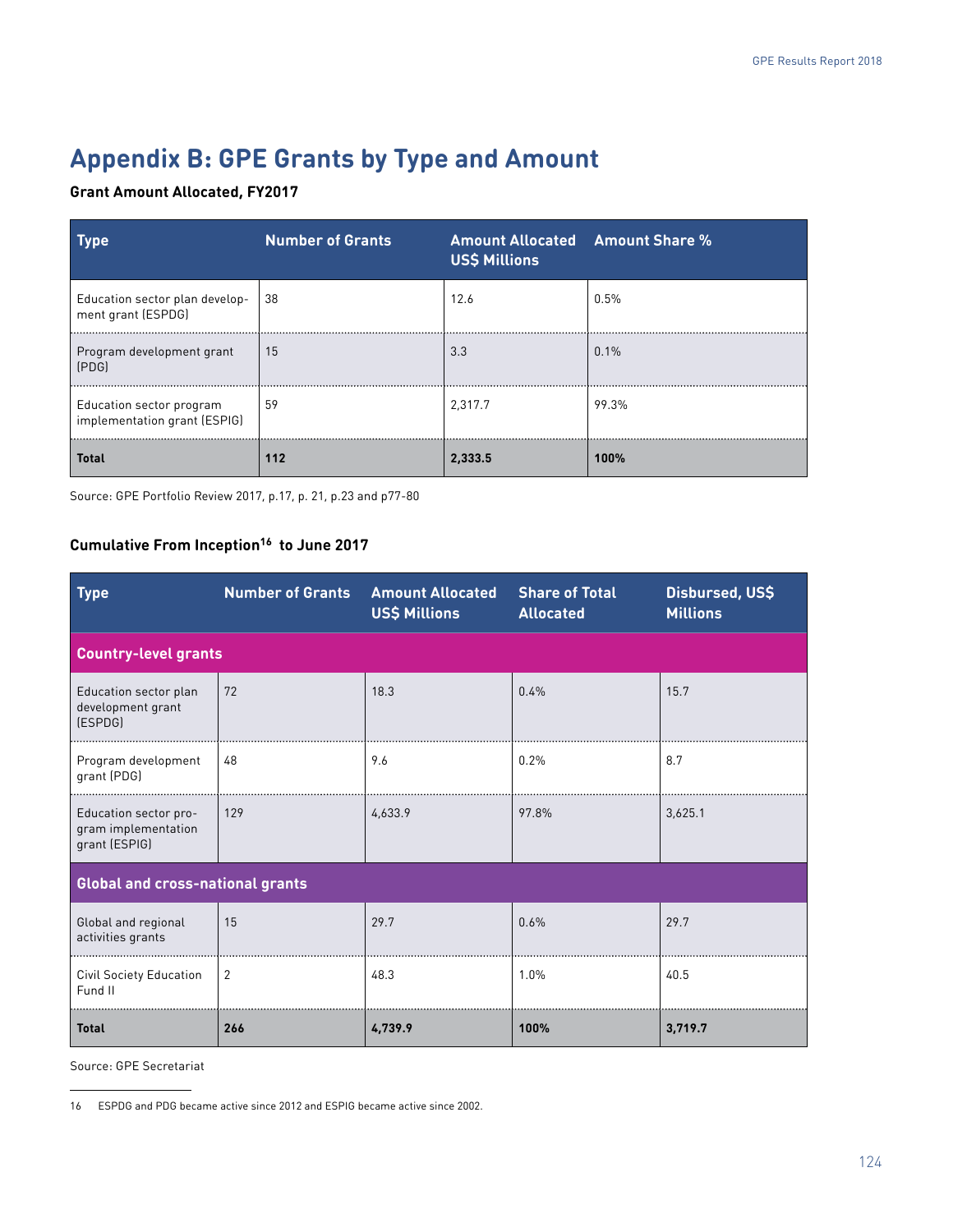# **Cumulative From Inception17 to December 2017**

| Type                                                     | <b>Number</b><br>of Grants | <b>Amount</b><br><b>Allocated US\$ Allocated</b><br><b>Millions</b> | <b>Share of Total Disbursed,</b> | <b>US\$ Millions</b> |
|----------------------------------------------------------|----------------------------|---------------------------------------------------------------------|----------------------------------|----------------------|
| <b>Country-level grants</b>                              |                            |                                                                     |                                  |                      |
| Education sector plan development grant<br>(ESPDG)       | 80                         | 21.7                                                                | 0.5%                             | 15.7                 |
| Program development grant (PDG)                          | 55                         | 11.0                                                                | 0.2%                             | 8.7                  |
| Education sector program implementation<br>grant (ESPIG) | 133                        | 4.690.5                                                             | 97.7%                            | 3,893.8              |
| <b>Global and cross-national grants</b>                  |                            |                                                                     |                                  |                      |
| Global and regional activities grants                    | 15                         | 29.7                                                                | 0.6%                             | 29.7                 |
| <b>Civil Society Education Fund II</b>                   | $\overline{2}$             | 48.3                                                                | 1.0%                             | 40.5                 |
| <b>Total</b>                                             | 285                        | 4,801.1                                                             | 100%                             | 3,988.4              |

<sup>17</sup> Ibid.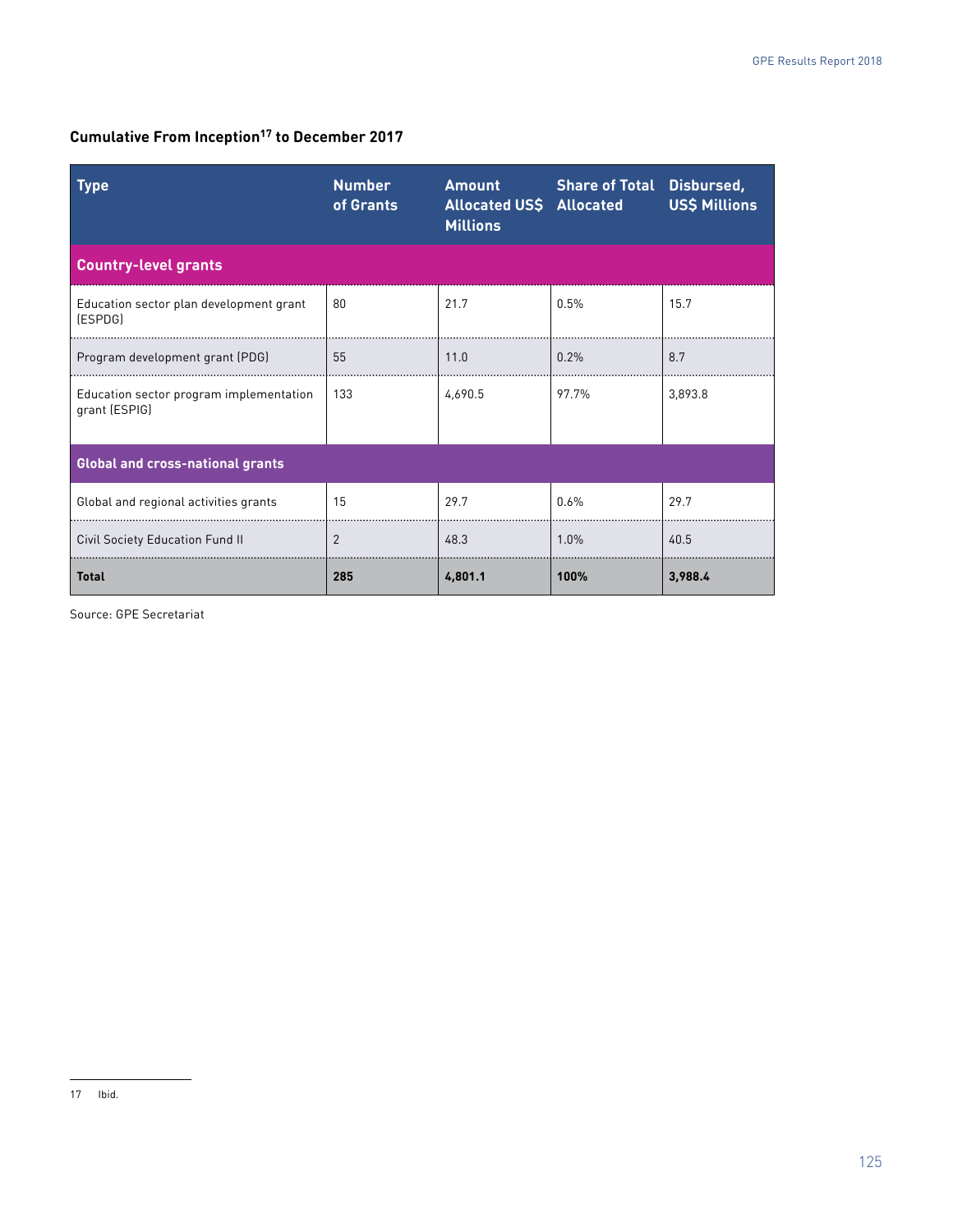# **Appendix C-1: Financial Contributions to the Global Partnership for Education: Cumulative (from 2004 to June 201718) and FY2017**

#### **Donors' cumulative contribution, as of June 2017 (in US\$ millions)**

| United Kingdom          | 988.1      |
|-------------------------|------------|
| Netherlands             | 645.4      |
| Norway                  | 412.6      |
| Australia               | 386.1      |
| Denmark                 | 379.7      |
| Spain                   | 353.3      |
| Sweden                  | 328.0<br>. |
| European Commission     | 252.3      |
| <b>United States</b>    | 198.5      |
| Canada                  | 169.5      |
| France                  | 115.8      |
| Ireland                 | 80.1       |
| Belgium                 | 75.8       |
| Germany                 | 72.6       |
| Italy                   | 44.9       |
| Switzerland             | 43.5       |
| Japan                   | 24.8       |
| Russia                  | 15.2       |
| Finland                 | 7.5        |
| Luxembourg              | 7.2        |
| <b>CIFF</b>             | 6.0        |
| Republic of Korea       | 2.1        |
| Dubai Cares             | 1.0        |
| Romania                 | 0.7        |
| Open Society Foundation | 0.5        |
| Rockefeller Foundation  | 0.4        |

#### **Donors' contribution, FY2017 (in US\$ millions)**

| United Kingdom                | 95.6 |
|-------------------------------|------|
| <b>United States</b>          | 70.0 |
| European Commission           | 64.2 |
| Norway                        | 58.1 |
| Sweden                        | 42.4 |
| Denmark                       | 38.5 |
| Canada                        | 22.4 |
| France                        | 17.2 |
| Australia                     | 15.3 |
| Switzerland                   | 9.9  |
| Germany                       | 7.6  |
| Belgium                       | 7.0  |
| Ireland                       | 4.4  |
| Italy                         | 4.3  |
| Japan                         | 1.9  |
| Dubai Cares                   | 1.0  |
| <b>CIFF</b>                   | 1.0  |
| Republic of Korea             | 0.7  |
| OSF (through AOSI)            | 0.5  |
| <b>Rockefeller Foundation</b> | 0.4  |
|                               |      |

<sup>18</sup> Different donors made their first contribution at different points in time between 2004 and 2017.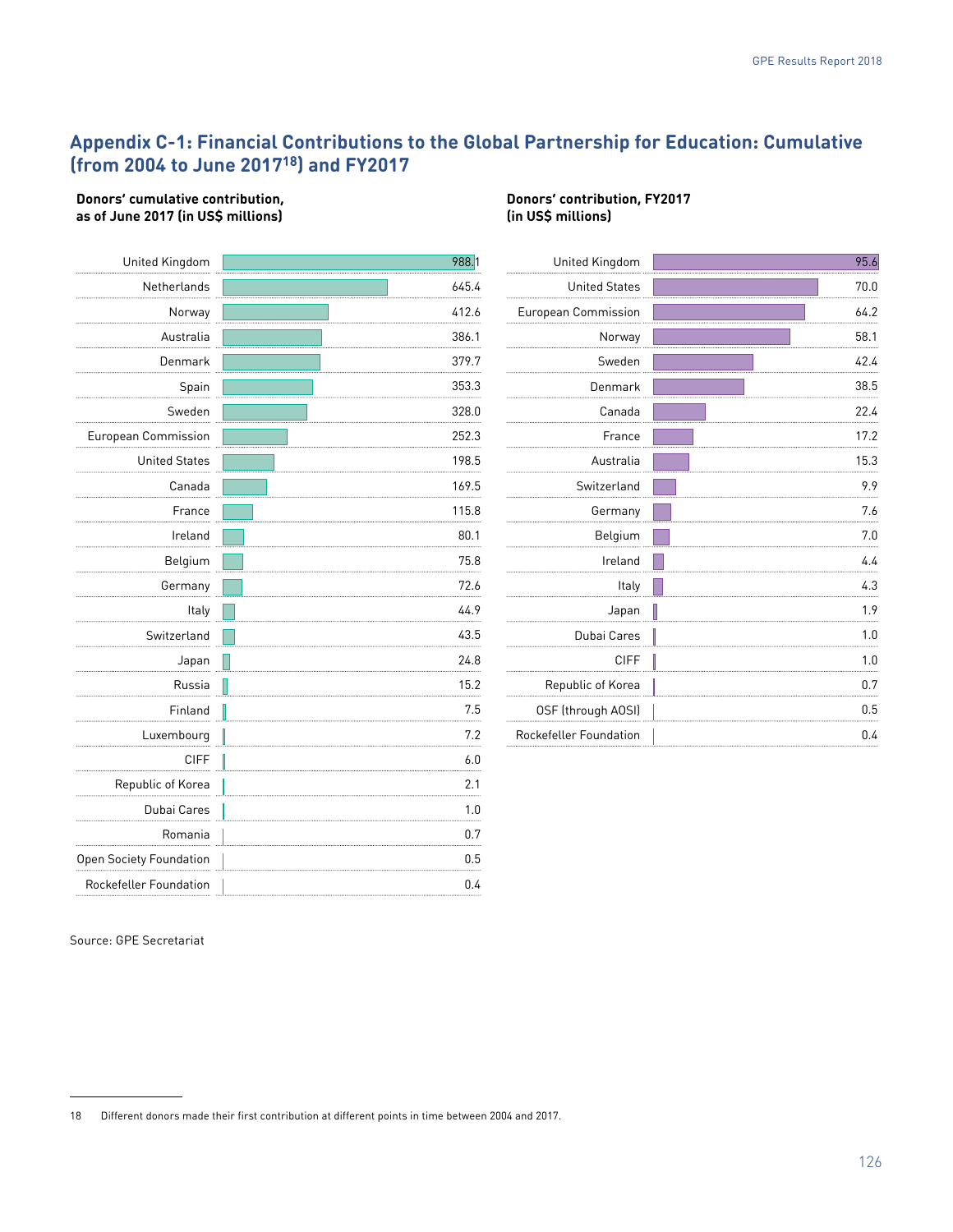# **Appendix C-2: Financial contributions to the Global Partnership for Education: Cumulative (from 2004 to December 201719) and CY2017**

#### **Donors' cumulative contribution, as of December 2017 (in US\$ millions)**

| United Kingdom                 |   | 1,090.1 |
|--------------------------------|---|---------|
| Netherlands                    |   | 645.4   |
| Norway                         |   | 489.2   |
| Australia                      |   | 397.7   |
| Denmark                        |   | 389.3   |
| Spain                          |   | 353.3   |
| Sweden                         |   | 348.1   |
| <b>European Commission</b>     |   | 342.5   |
| <b>United States</b>           |   | 198.5   |
| Canada                         |   | 169.5   |
| France                         |   | 115.8   |
| Ireland                        |   | 84.8    |
| Belgium                        |   | 83.5    |
| Germany                        |   | 76.8    |
| Switzerland                    |   | 53.6    |
| Italy                          |   | 47.3    |
| Japan                          |   | 24.8    |
| Russia                         | I | 15.2    |
| Finland                        | J | 7.5     |
| Luxembourg                     |   | 7.2     |
| <b>CIFF</b>                    |   | 6.0     |
| Republic of Korea              |   | 2.8     |
| Dubai Cares                    |   | 1.0     |
| Stichting Benevolentia         |   | 0.9     |
| Romania                        |   | 0.7     |
| <b>Open Society Foundation</b> |   | 0.5     |
| Rockefeller Foundation         |   | 0.4     |

#### **Donors' contribution, CY2017 (in US\$ millions)**

| European Commission     | 118.4    |
|-------------------------|----------|
| United Kingdom          | 102.0    |
| Norway                  | 76.6     |
| Denmark                 | 38.4     |
| Sweden                  | 31.5     |
| Australia               | 27.0     |
| Canada                  | 22.4     |
| Switzerland             | 20.0     |
| France                  | 8.7      |
| Germany                 | 7.9      |
| Belgium                 | 7.7      |
| Ireland                 | 4.7      |
| Italy                   | 2.4      |
| Japan                   | I<br>1.9 |
| <b>CIFF</b>             | I<br>1.0 |
| Dubai Cares             | I<br>1.0 |
| Stichting Benevolentia  | 0.9      |
| Republic of Korea       | 0.7      |
| Open Society Foundation | 0.5      |

<sup>19</sup> Different donors made their first contribution at different points in time between 2004 and 2017.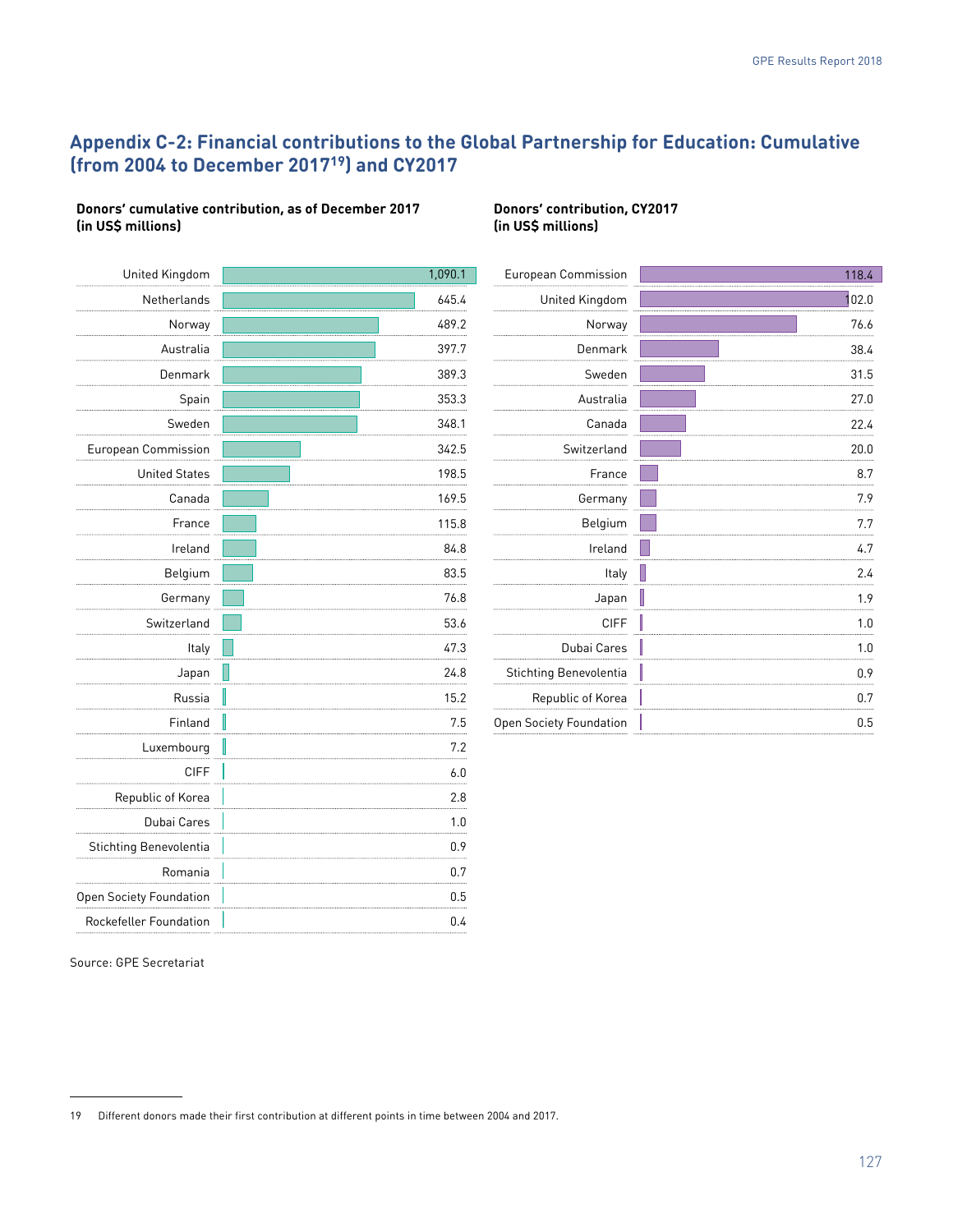# **Appendix D: GPE Developing Country Partners as of March 201820**

#### **Low-Income Countries:**

Afghanistan; Benin; Burkina Faso; Burundi; Central African Republic; Chad; Comoros; Congo, Dem. Rep.; Eritrea; Ethiopia; Gambia, The; Guinea; Guinea-Bissau; Haiti; Liberia; Madagascar; Malawi; Mali; Mozambique; Nepal; Niger; Rwanda; Senegal; Sierra Leone; Somalia; South Sudan; Tanzania; Togo; Uganda; Zimbabwe

#### **Small Island and Landlocked Developing States:**

Bhutan; Dominica; Grenada; Guyana; Sao Tome and Principe; St. Lucia; Saint Vincent and the Grenadines; Timor-Leste

#### **Vulnerable Lower-Middle-Income Countries:**

Bangladesh; Cambodia; Cameroon; Côte d'Ivoire; Djibouti; Ghana; Kenya; Lao PDR; Lesotho; Mauritania; Nicaragua; Nigeria; Pakistan; Papua New Guinea; Sudan; Yemen; Zambia

#### **Other Lower-Middle-Income Countries:**

Congo, Rep.; Honduras; Kyrgyz Republic; Moldova; Mongolia; Tajikistan; Uzbekistan; Vietnam

#### **Upper Middle-Income Countries (countries no longer eligible for GPE funding) :**

Albania; Georgia

#### **Countries Eligible to Join GPE21:**

#### **Small Island and Landlocked Developing States**

Cabo Verde; Kiribati; Maldives; Marshall Islands; Micronesia; Samoa; Solomon Islands; Tonga; Tuvalu; Vanuatu

#### **Vulnerable Lower-Middle-Income Countries**

Myanmar; Syria

#### **Other Lower-Middle-Income Countries**

Armenia; Bolivia; Egypt, Arab Rep.; El Salvador; Guatemala; Indonesia; Morocco; Philippines; Sri Lanka; Swaziland; Tunisia; Ukraine; West Bank and Gaza; India

<sup>20</sup> When the results framework was developed in 2016, there were 61 DCPs. These 61 are the 65 DCPs mentioned here excluding Dominica, Grenada, Saint Vincent and the Grenadines, and St. Lucia. These four DCPs joined GPE after the development of the results framework and were therefore not part of the baseline for the framework. To maintain consistency, the sample for all impact and outcome indicators continues to be the 61 DCPs that joined prior to 2016. Grant-level indicators (indicators 20 through 25) report on all grants active during FY2017. This includes the grant to the Organization of Eastern Caribbean States (Dominica, Grenada, Saint Vincent and the Grenadines, and St. Lucia). The cumulative number of equivalent children supported through GPE grants (Indicator 3) includes children supported through this grant.

<sup>21</sup> Based on GPE funding eligibility approved during the meeting of the Board of Directors on March 1, 2017.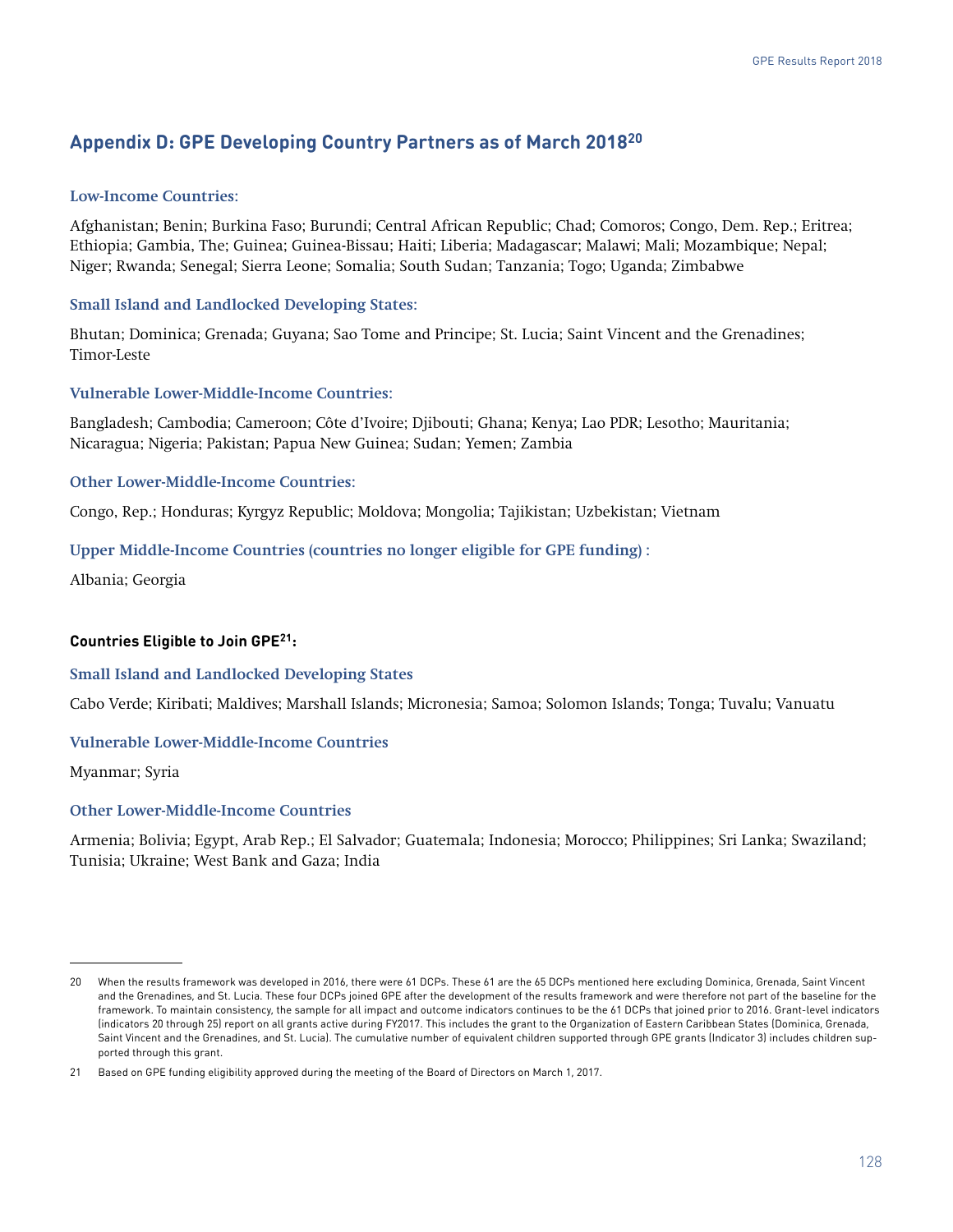# **Appendix E: List of FCAC Included in the 2016 and 2017 Results Report Samples22**

| <b>Developing Country</b><br><b>Partners</b> | 2016                 | 2017                 |
|----------------------------------------------|----------------------|----------------------|
| Afghanistan                                  | $\blacktriangledown$ | $\blacktriangledown$ |
| Burundi                                      | $\blacktriangledown$ | $\blacktriangledown$ |
| Central African Republic                     | $\blacktriangledown$ | $\blacktriangledown$ |
| Chad                                         | $\blacktriangledown$ | $\blacktriangledown$ |
| Comoros                                      | $\blacktriangledown$ | $\blacktriangledown$ |
| Congo, DR                                    | $\blacktriangledown$ | $\blacktriangledown$ |
| Côte d'Ivoire                                | $\blacktriangledown$ | $\blacktriangledown$ |
| Djibouti                                     |                      | $\blacktriangledown$ |
| Eritrea                                      | $\blacktriangledown$ | $\blacktriangledown$ |
| Ethiopia                                     | $\blacktriangledown$ | $\blacktriangledown$ |
| Gambia                                       | $\blacktriangledown$ | $\blacktriangledown$ |
| Guinea-Bissau                                | $\blacktriangledown$ | $\blacktriangledown$ |
| Haiti                                        | $\blacktriangledown$ | $\blacktriangledown$ |
| Liberia                                      | $\blacktriangledown$ | $\blacktriangledown$ |
| Madagascar                                   | $\blacktriangledown$ | $\blacktriangledown$ |
| Mali                                         | $\blacktriangledown$ | $\overline{\vee}$    |

| <b>Developing Country</b><br><b>Partners</b> | 2016                   | 2017                           |
|----------------------------------------------|------------------------|--------------------------------|
| Nepal                                        | $\blacktriangledown$   | $\blacktriangledown$           |
| Nigeria                                      | $\blacktriangledown$   | $\blacktriangledown$           |
| Pakistan                                     | $\boxed{\checkmark}$   | $\blacktriangleright$          |
| Papua New Guinea                             |                        | $\blacktriangledown$           |
| Rwanda                                       | $\blacktriangledown$   | $\blacktriangledown$           |
| Sierra Leone                                 | $\blacktriangledown$   | $\blacktriangledown$           |
| Somalia                                      | $\blacktriangledown$   | $\blacktriangledown$           |
| South Sudan<br>.                             | $\blacktriangledown$   | $\blacktriangledown$           |
| Sudan                                        | $\blacktriangledown$   | $\blacktriangledown$           |
| Timor-Leste                                  | $\blacktriangledown$   |                                |
| Togo                                         | $\blacktriangledown$   | $\blacktriangledown$           |
| Uganda                                       | $\blacktriangledown$   | $\blacktriangledown$           |
| Yemen                                        | $\boldsymbol{\lbrack}$ | $\boldsymbol{\mathsf{\omega}}$ |
| Zimbabwe                                     | $\blacktriangledown$   | $\blacktriangledown$           |
| <b>Total</b>                                 | 28                     | 29                             |

<sup>22</sup> A country is included in this list if it is listed in either World Bank's Harmonized List of Fragile Situations or UNESCO's list of conflict-affected countries. The former is the list of IDA-eligible countries with (i) a harmonized CPIA country rating of 3.2 or less, and/or (ii) the presence of UN and/or regional peace-keeping or political/peace-building mission during the last three years (World Bank [2017] Information Note: The World Bank Group's Harmonized List of Fragile Situations, p. 3). The latter is a list of countries with 1,000 or more battle-related deaths (including fatalities among civilians and military actors) over the preceding 10-year period and/or more than 200 battle-related deaths in any one year over the preceding three-year period according to the Uppsala Conflict Data Program Battle-Related Deaths Dataset (UNESCO [2017] Global Education Monitoring Report, p. 427). The list for 2017 is based on World Bank's list for FY2017 and UNESCO's Global Education Monitoring Report 2016. The list for 2016 is based on World Bank's list for FY2016 and UNESCO's Global Education Monitoring Report 2015.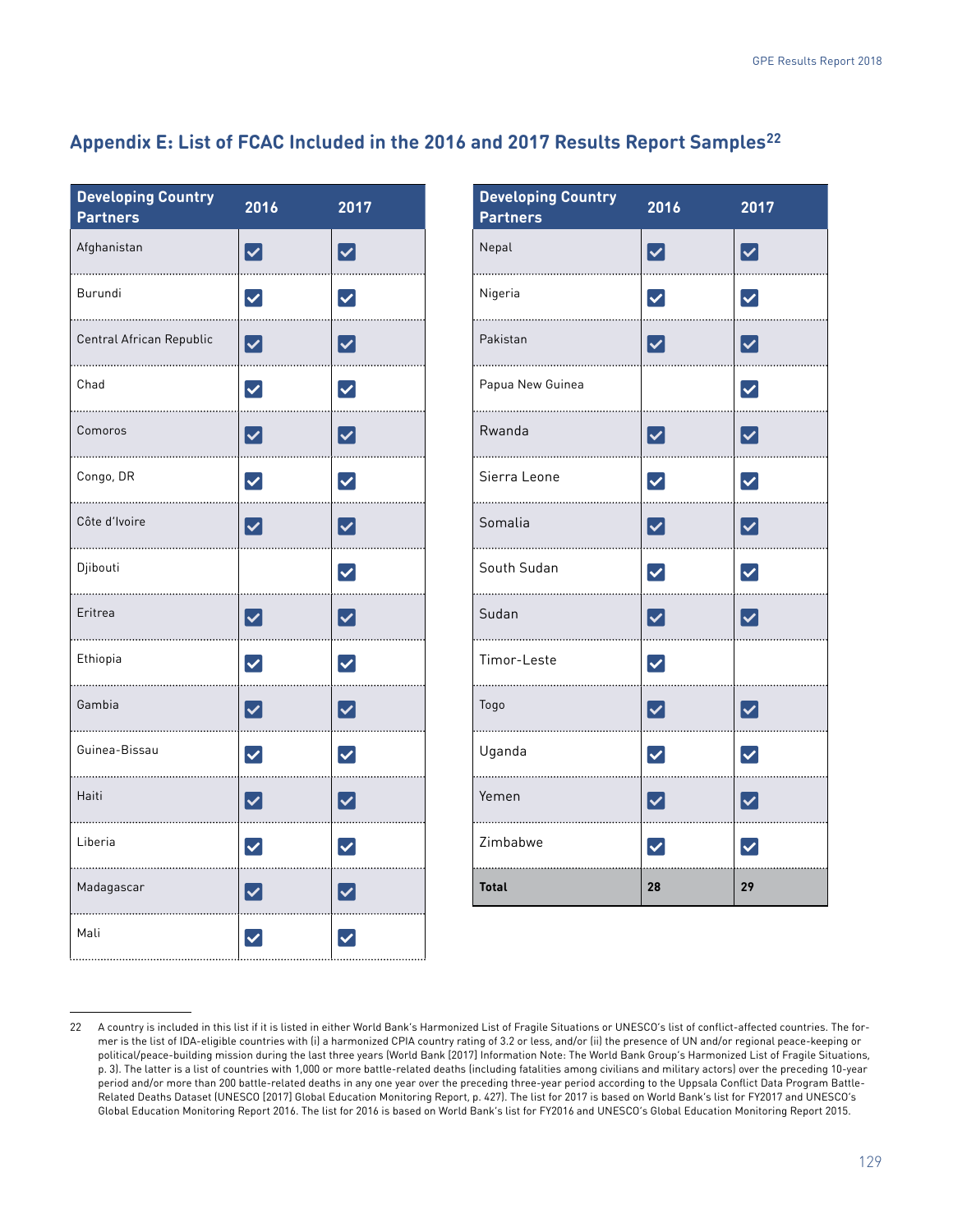|              | <b>Disbursement</b><br><b>FY2017</b><br>(US\$ Millions) | <b>Disbursement</b><br>FY2017 (%) | <b>Cumulative</b><br>disbursement, as<br>of June 2017<br>(US\$ Millions) | <b>Cumulative</b><br>disbursement, as<br>of June 2017 (%) |
|--------------|---------------------------------------------------------|-----------------------------------|--------------------------------------------------------------------------|-----------------------------------------------------------|
| Non-FCAC     | 159.4                                                   | 37.2%                             | 1.842.7                                                                  | 50.8%                                                     |
| <b>FCAC</b>  | 269.3                                                   | 62.8%                             | 1.782.4                                                                  | 49.2%                                                     |
| <b>Total</b> | 428.8                                                   | 100.0%                            | 3,625.1                                                                  | 100.0%                                                    |

# **Appendix F-1: GPE Disbursements, FY2017 and Cumulative**

Source: GPE Secretariat

# **Appendix F-2: GPE Disbursements, CY2017 and Cumulative**

|              | <b>Disbursement</b><br><b>CY2017</b><br>(US\$ Millions) | <b>Disbursement</b><br>CY2017 (%) | <b>Cumulative</b><br>Disbursement, as<br>(US\$ Millions) | <b>Cumulative</b><br>Disbursement, as<br>of December 2017 of December 2017<br>(%) |
|--------------|---------------------------------------------------------|-----------------------------------|----------------------------------------------------------|-----------------------------------------------------------------------------------|
| Non-FCAC     | 222.5                                                   | 46.2%                             | 1.979.9                                                  | 50.8%                                                                             |
| <b>FCAC</b>  | 259.5                                                   | 53.8%                             | 1.913.9                                                  | 49.2%                                                                             |
| <b>Total</b> | 482.0                                                   | 100.0%                            | 3,893.8                                                  | 100.0%                                                                            |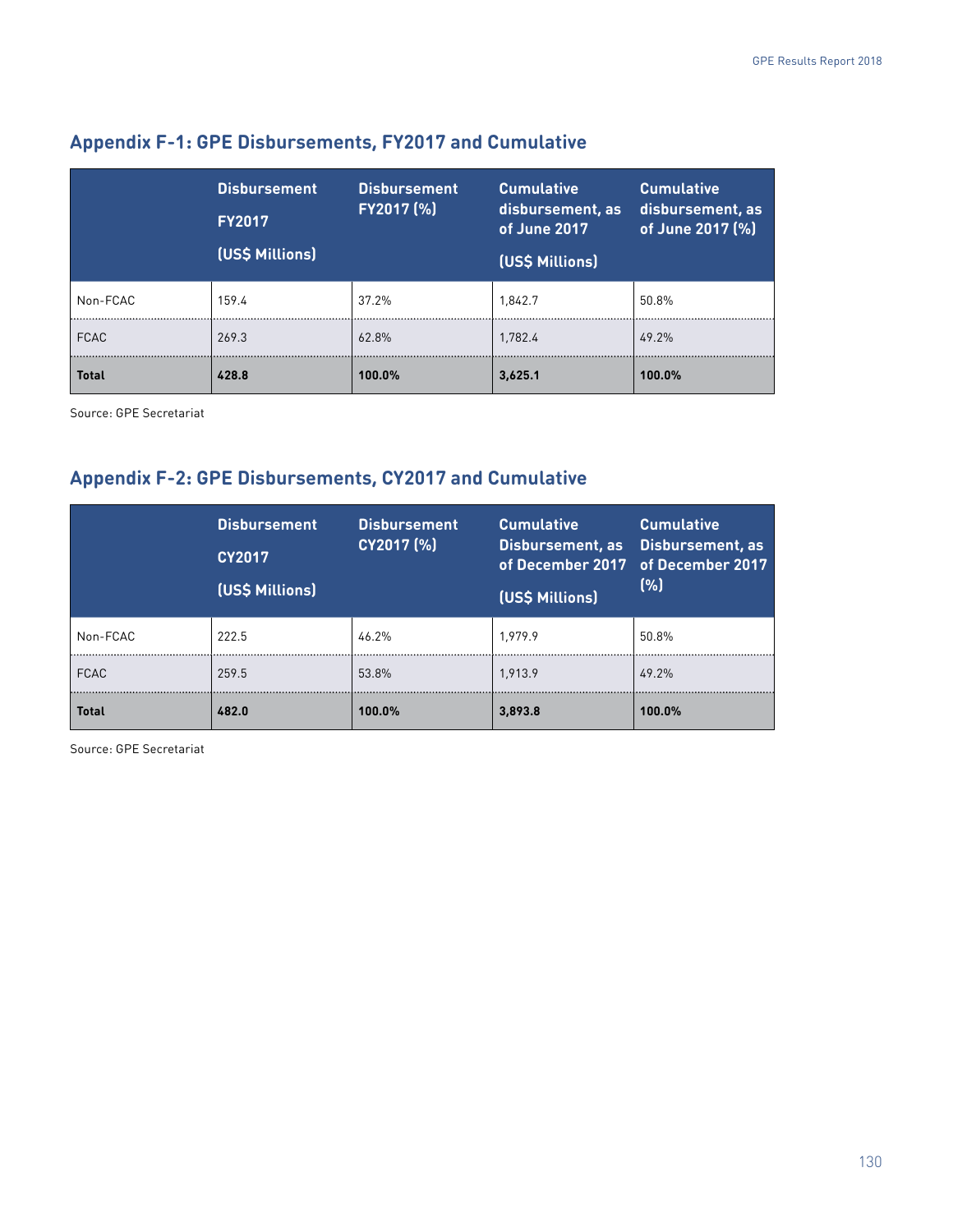| <b>Region</b>                          | <b>Disbursement</b><br><b>FY2017 (US\$</b><br>Millions) | <b>Disbursement</b><br>FY2017 (%) | <b>Cumulative</b><br>disbursement, as disbursement, as<br>of June 2017 (US\$ of June 2017 (%)<br><b>Millions</b> ) | <b>Cumulative</b> |
|----------------------------------------|---------------------------------------------------------|-----------------------------------|--------------------------------------------------------------------------------------------------------------------|-------------------|
| East Asia and Pacific                  | 11.3                                                    | 2.6%                              | 284.3                                                                                                              | 7.8%              |
| Europe and Central<br>Asia             | 15.8                                                    | 3.7%                              | 113.7                                                                                                              | 3.1%              |
| Latin America and the<br>Caribbean     | 7.3                                                     | 1.7%                              | 120.7                                                                                                              | 3.3%              |
| Middle East and North   14.8<br>Africa |                                                         | 3.5%                              | 83.7                                                                                                               | 2.3%              |
| South Asia                             | 56.6                                                    | 13.2%                             | 299.2                                                                                                              | 8.3%              |
| Sub-Saharan Africa                     | 322.9                                                   | 75.3%                             | 2.723.6                                                                                                            | 75.1%             |
| <b>Total</b>                           | 428.8                                                   | 100.0%                            | 3,625.1                                                                                                            | 100.0%            |

# **Appendix F-3: GPE Disbursements by Region, FY2017 and Cumulative**

Source: GPE Secretariat

# **Appendix F-4: GPE Disbursements by Region, CY2017 and cumulative**

| <b>Region</b>                      | <b>Disbursement</b><br><b>CY2017</b><br>(US\$ Millions) | <b>Disbursement</b><br>CY2017 (%) | <b>Cumulative</b><br>disbursement, as<br>of December 2017 of December 2017<br>(US\$ Millions) | <b>Cumulative</b><br>disbursement, as<br>(% ) |
|------------------------------------|---------------------------------------------------------|-----------------------------------|-----------------------------------------------------------------------------------------------|-----------------------------------------------|
| East Asia and Pacific              | 6.3                                                     | 1.3%                              | 284.6                                                                                         | 7.3%                                          |
| Europe and Central<br>Asia         | 15.2                                                    | 3.2%                              | 121.9                                                                                         | 3.1%                                          |
| Latin America and the<br>Caribbean | 1.8                                                     | $0.4\%$                           | 121.8                                                                                         | 3.1%                                          |
| Middle East and North<br>Africa    | 18.5                                                    | 3.8%                              | 91.3                                                                                          | 2.3%                                          |
| South Asia                         | 79.6                                                    | 16.5%                             | 346.4                                                                                         | 8.9%                                          |
| Sub-Saharan Africa                 | 360.7                                                   | 74.8%                             | 2927.6                                                                                        | 75.2%                                         |
| <b>Total</b>                       | 482.0                                                   | 100.0%                            | 3893.8                                                                                        | 100.0%                                        |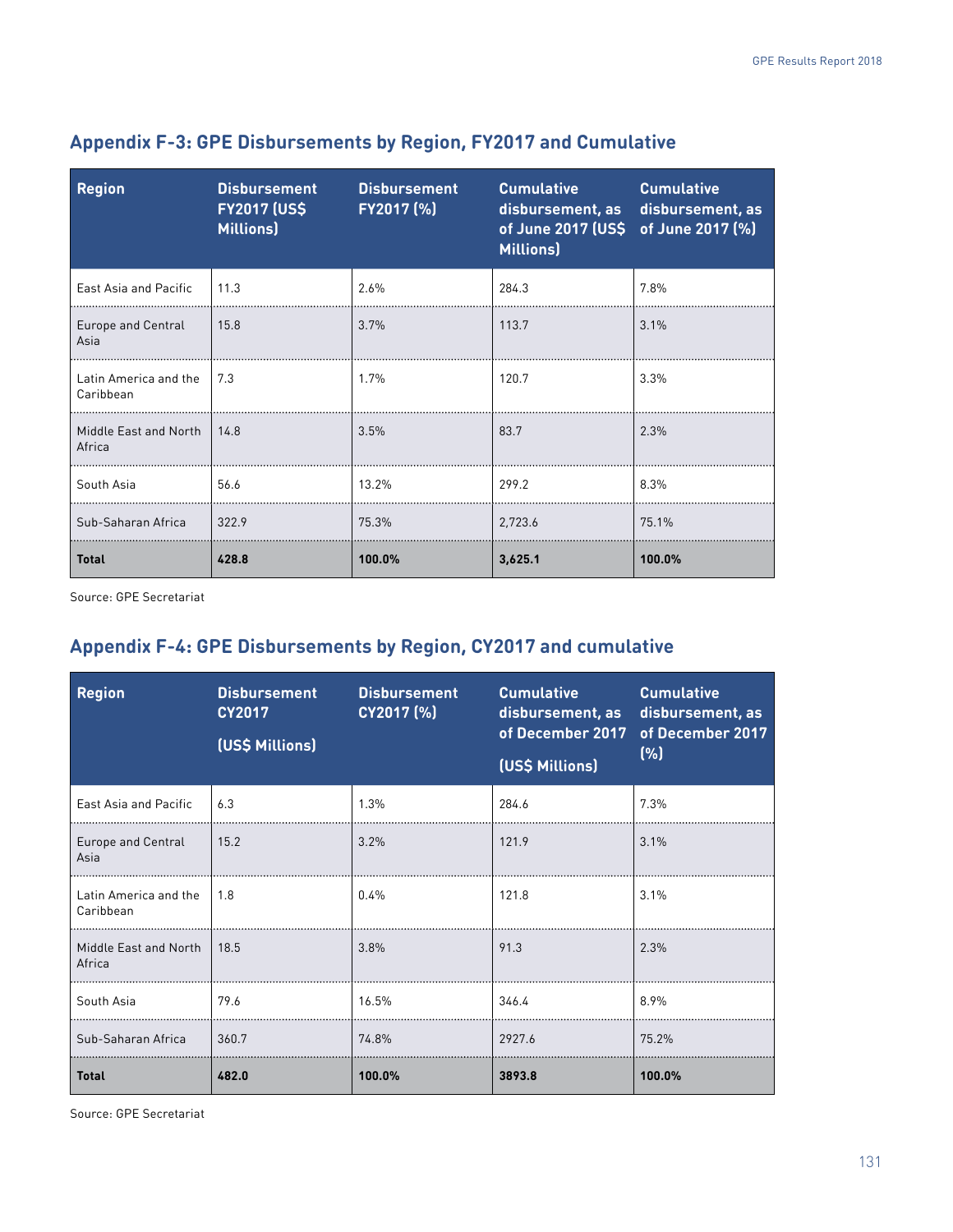# **Appendix F-5: GPE Disbursements by Country, FY2017 and Cumulative**

#### **Cumulative Disbursement, as of June 2017 (in US\$ Millions) Disbursement FY2017 (in US\$ Millions)23**

| Burkina Faso             | 256.8 | Ethiopia                 |
|--------------------------|-------|--------------------------|
| Pakistan                 | 199.1 | Madagascar               |
| Madagascar               | 192.6 | Rwanda                   |
| Kenya                    | 187.0 | Mozambique               |
| Sudan                    | 180.2 | Burkina Faso             |
| Afghanistan              | 154.4 | Nepal                    |
| Uganda                   | 153.6 | Kenya                    |
| Tanzania                 | 115.7 | Senegal                  |
| Niger                    | 111.7 | Benin                    |
| Nigeria                  | 100.0 | Congo, DR                |
| Republic of Yemen        | 96.0  | Malawi                   |
| Benin                    | 95.9  | Cambodia                 |
| Cambodia<br>.            | 94.5  | Ghana                    |
| Congo, DR                | 84.3  | Vietnam                  |
| Zimbabwe                 | 81.7  | Tanzania                 |
| Ethiopia                 | 77.9  | Zambia                   |
| Chad                     | 77.9  | Guinea                   |
| Côte d'Ivoire            | 70.1  | Republic of Yemen        |
| Guinea                   | 69.1  | Pakistan<br>.            |
| .<br>South Sudan         | 68.4  | Cameroon                 |
| Sierra Leone             | 63.8  | Sudan                    |
| Uzbekistan<br>.          | 56.0  | Togo                     |
| Burundi                  | 55.7  | Afghanistan              |
| Haiti                    | 55.6  | Niger                    |
| Malawi                   | 53.8  | Central African Republic |
| Central African Republic | 49.0  | Chad                     |
| Tajikistan               | 47.6  | Gambia, The              |
| Cameroon                 | 47.2  | Tajikistan               |
| Mali                     | 45.3  | Haiti                    |
| Guinea-Bissau            | 43.7  | Mali                     |
| Togo                     | 40.9  | Uganda                   |
| Somalia                  | 40.9  | Côte d'Ivoire            |
| Mauritania               | 40.7  | Nicaragua                |
| Eritrea                  | 40.5  | Burundi                  |
| Kyrgyz Republic          | 40.0  | Liberia                  |
| Gambia, The              | 39.3  | Mongolia                 |
|                          |       |                          |

| Burkina Faso             | 33.2 |
|--------------------------|------|
| Pakistan                 | 32.4 |
| Madagascar<br>           | 28.0 |
| Kenya<br>.               | 26.2 |
| Sudan                    | 25.8 |
| Afghanistan              | 24.3 |
| Uganda                   | 20.0 |
| Tanzania                 | 18.3 |
| Niger<br>                | 17.3 |
| Nigeria                  | 16.6 |
| Republic of Yemen        | 13.9 |
| Benin<br>.               | 12.6 |
| Cambodia                 | 11.5 |
| Congo, DR                | 11.3 |
| Zimbabwe                 | 9.7  |
| Ethiopia<br>.            | 9.5  |
| Chad                     | 9.3  |
| Côte d'Ivoire            | 8.9  |
| Guinea                   | 8.8  |
| South Sudan<br>.         | 8.3  |
| Sierra Leone<br>         | 8.3  |
| Uzbekistan               | 8.3  |
| Burundi                  | 7.7  |
| Haiti<br>.               | 6.3  |
| Malawi                   | 6.0  |
| Central African Republic | 5.8  |
| Tajikistan<br>.          | 5.6  |
| Cameroon                 | 5.5  |
| Mali                     | 4.9  |
| Guinea-Bissau<br>        | 4.8  |
| Togo                     | 4.1  |
| .<br>Somalia             | 3.2  |
| Mauritania<br>.          | 3.0  |
| Eritrea                  | 2.7  |
| Kyrgyz Republic<br>.     | 1.9  |
| Gambia, The              | 1.6  |
|                          |      |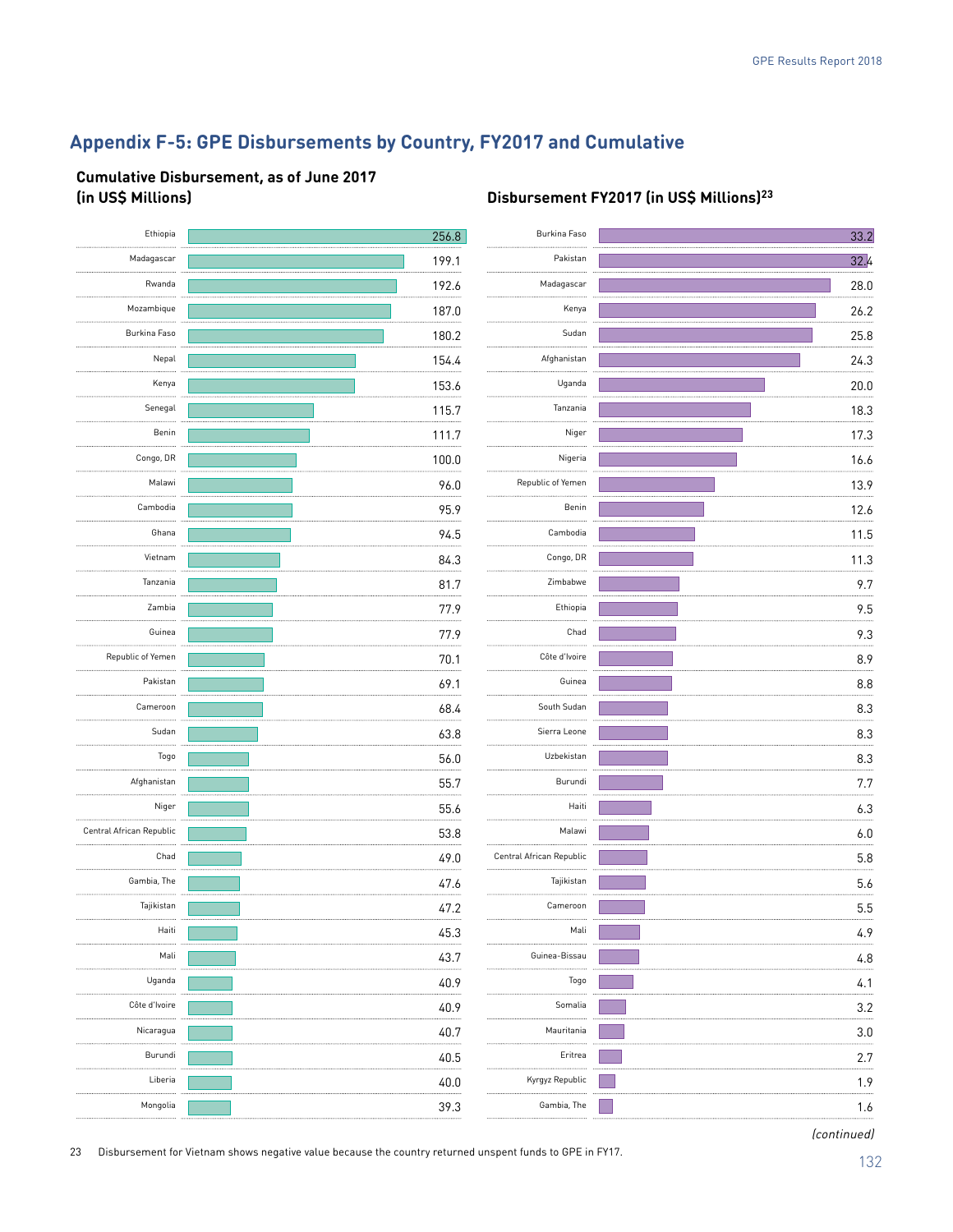| Guyana                                   | 34.3 |
|------------------------------------------|------|
| Mauritania                               | 32.5 |
| Lesotho                                  | 31.3 |
| Lao People's Democratic                  | 30.0 |
| Republic                                 |      |
| Uzbekistan                               | 28.8 |
| Nigeria                                  | 28.0 |
| Sierra Leone                             | 25.2 |
| Kyrgyz Republic                          | 24.6 |
| Zimbabwe                                 | 22.8 |
| Bangladesh                               | 20.0 |
| Papua New Guinea                         | 19.2 |
| South Sudan<br>.                         | 17.7 |
| Timor-Leste                              | 15.6 |
| Djibouti                                 | 13.6 |
| Somalia                                  | 13.2 |
| Moldova<br>                              | 13.1 |
| Guinea-Bissau                            | 10.5 |
| Eritrea                                  | 9.0  |
| Sao Tome and Principe                    | 4.7  |
| Comoros                                  | 3.8  |
| <b>OECS</b> (Caribbean Island<br>States) | 0.4  |
|                                          |      |

|       | Djibouti                                 |
|-------|------------------------------------------|
| n<br> | Comoros                                  |
| U.6   | Guyana                                   |
| 0.5   | Sao Tome and Principe                    |
| በ 4   | <b>OECS</b> (Caribbean Island<br>Statesl |
|       | Lao People's<br>Democratic Republic      |
|       | Vietnam                                  |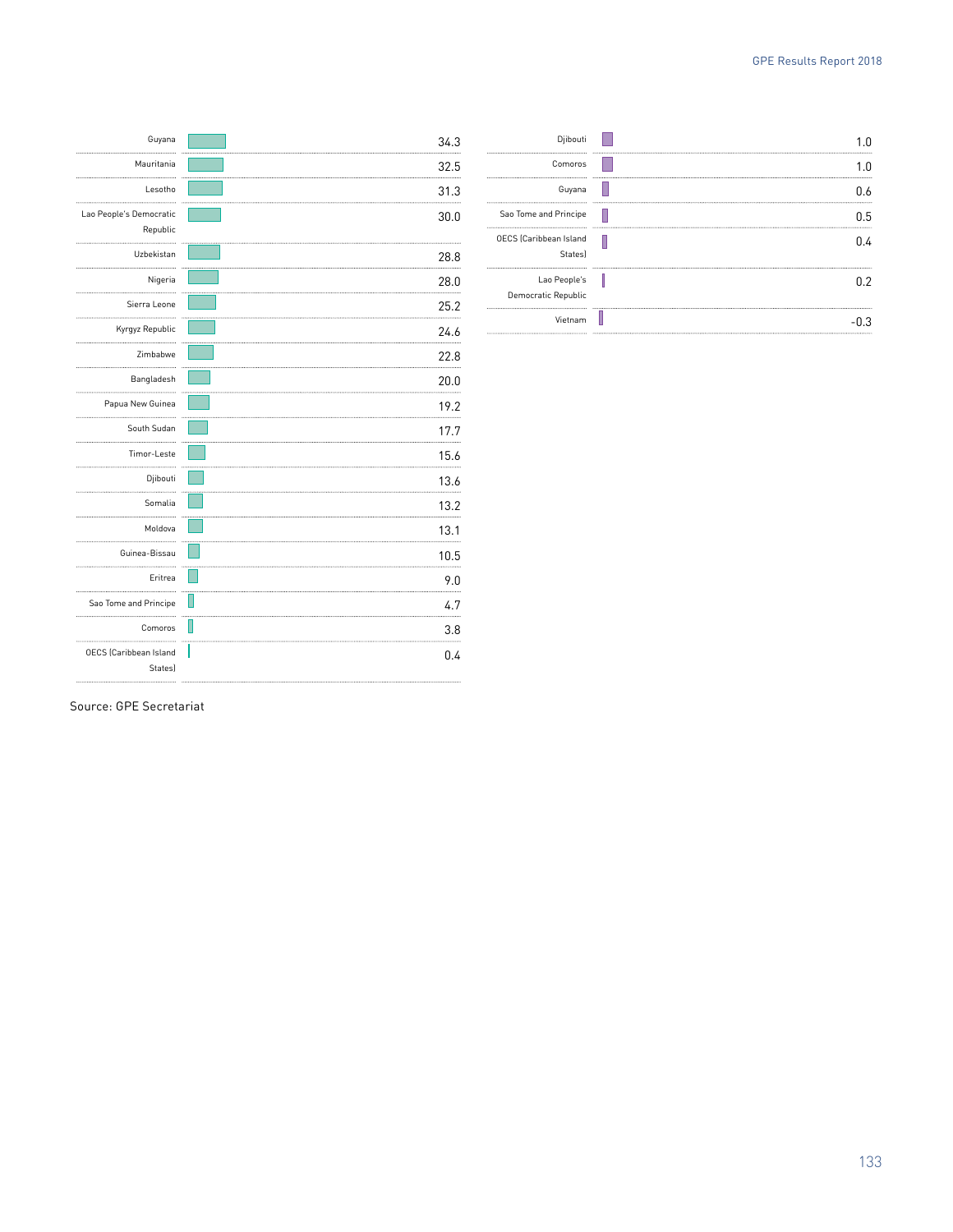# **Appendix F-6: GPE Disbursements by Country, CY2017 and Cumulative**

### **Cumulative Disbursement, as of December 2017 (in US\$ Millions) Disbursement CY2017 (in US\$ Millions)**

| Ethiopia           | 286.4 | Pakistan          | 42.1 |
|--------------------|-------|-------------------|------|
| Madagascar         | 208.1 | Bangladesh        | 37.5 |
| Rwanda             | 197.7 | Tanzania          | 36.6 |
| Mozambique         | 195.5 | Ethiopia          | 33.4 |
| Burkina Faso       | 180.2 | Nigeria           | 31.5 |
| Kenya              | 172.6 | Kenya             | 27.3 |
| Nepal              | 154.4 | Niger             | 20.6 |
| Senegal            | 124.3 | Sudan             | 18.9 |
| Congo, DR          | 108.4 | Cameroon          | 18.2 |
| Malawi             | 97.5  | Republic of Yemen | 17.1 |
| Cambodia           | 95.9  | Madagascar        | 17.0 |
| Tanzania           | 94.8  | South Sudan       | 13.3 |
| Ghana              | 94.5  | Sierra Leone      | 12.7 |
| Vietnam            | 84.3  | Guinea            | 12.6 |
| Guinea             | 83.4  | Benin             | 11.2 |
| Cameroon           | 81.9  | Uganda            | 10.4 |
| Zambia             | 77.9  | Congo, DR         | 10.4 |
| Yemen, Republic of | 77.3  | Uzbekistan        | 10.3 |
| Benin              | 75.1  | Mali              | 9.0  |
| Sudan              | 69.0  | Senegal           | 8.6  |
| Pakistan (Sindh)   | 65.7  | Mozambique        | 8.5  |
| Niger              | 65.7  | Burkina Faso      | 8.4  |
| Bangladesh         | 57.5  | Chad              | 7.6  |
| Togo               | 56.0  | Malawi            | 7.5  |
| Afghanistan        | 55.7  | Burundi           | 6.1  |
| Central African    | 55.4  | Cambodia          | 5.8  |
| Republic           |       | Rwanda            | 5.0  |
| Chad               | 53.0  | Togo              | 4.1  |
| Nigeria            | 50.1  | Central African   | 4.0  |
| Gambia, The        | 48.0  | Republic          |      |
| Tajikistan         | 48.0  | Kyrgyz Republic   | 3.0  |
| Mali               | 47.8  | Zimbabwe          | 2.7  |
| Haiti              | 46.1  | Somalia           | 2.6  |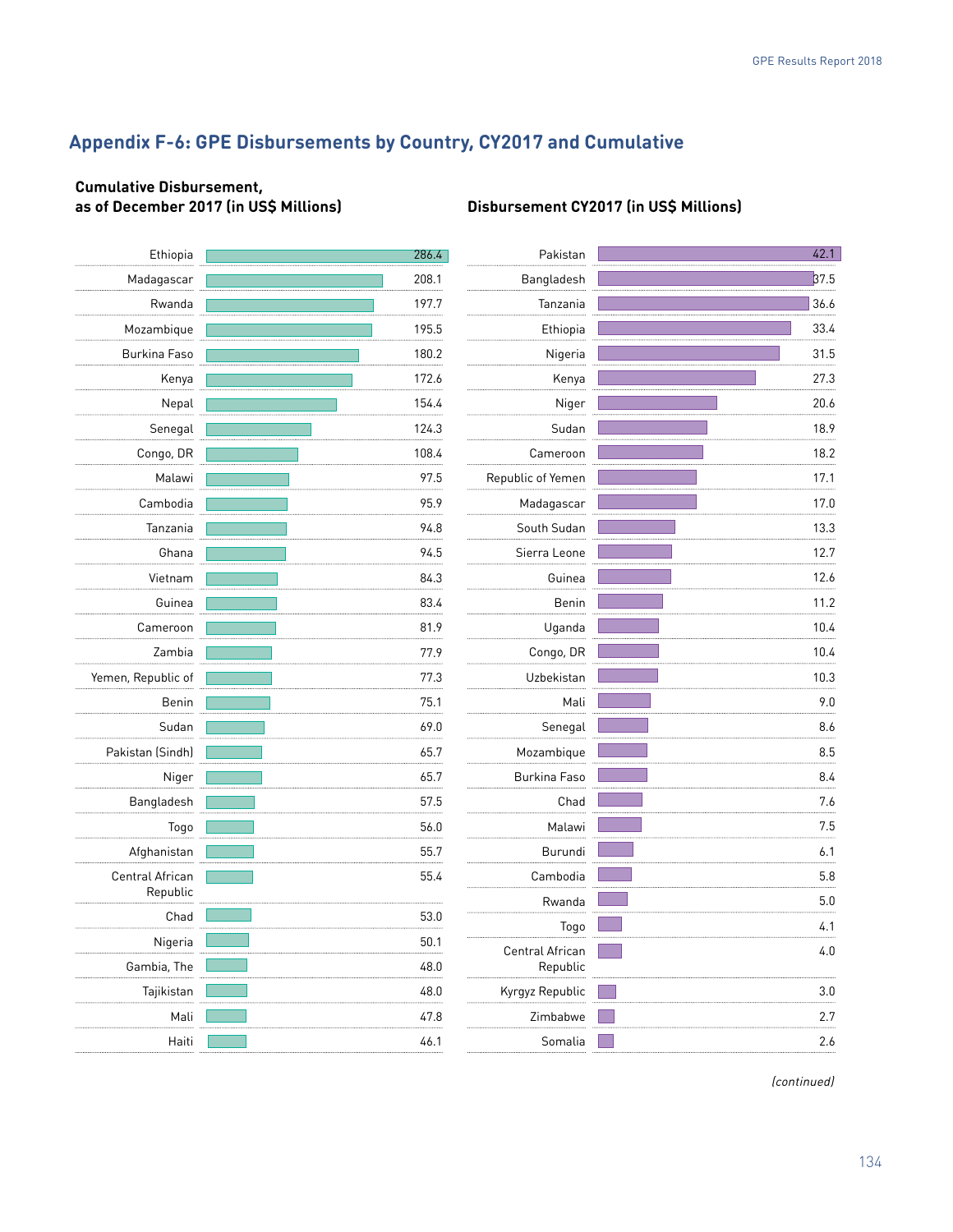| Burundi                                         | 43.6      |
|-------------------------------------------------|-----------|
| Uganda                                          | 42.1<br>  |
| Côte d'Ivoire                                   | 41.4      |
| Benin                                           | 41.1      |
| Nicaragua                                       | 40.7<br>  |
| Liberia                                         | 40.0      |
| Mongolia                                        | 39.3      |
| Guyana                                          | 34.6<br>  |
| Uzbekistan                                      | 34.3      |
| Mauritania                                      | 33.4<br>. |
| Lesotho                                         | 31.6      |
| Lao People's<br>Democratic Republic             | 30.4      |
| Sierra Leone                                    | 29.6<br>  |
| South Sudan                                     | 28.2      |
| Kyrgyz Republic                                 | 26.5      |
| Zimbabwe                                        | 24.9      |
| Papua New Guinea                                | 19.2      |
| Timor-Leste                                     | 15.6      |
| Djibouti                                        | 14.0      |
| Moldova                                         | 13.1      |
| Pakistan<br>(Balochistan)                       | 13.1      |
| Guinea-Bissau                                   | 11.4      |
| Eritrea                                         | 9.1       |
| Somalia (South<br>Central)                      | 7.3       |
| Tanzania (Zanzibar)                             | 5.2       |
| Sao Tome and<br>Principe                        | 4.7       |
| Comoros                                         | 4.2       |
| Somalia (Somaliland)                            | 4.2       |
| Somalia (Puntland)                              | 2.1       |
| <b>OECS</b> (Caribbean<br><b>Island States)</b> | 0.4       |

| Mauritania                                      |   | 2.5 |
|-------------------------------------------------|---|-----|
| Guinea-Bissau                                   |   | 2.4 |
| Eritrea                                         |   | 2.4 |
| Tajikistan                                      |   | 1.9 |
| Côte d'Ivoire                                   |   | 1.9 |
| Gambia, The                                     |   | 1.6 |
| Djibouti                                        |   | 1.4 |
| Comoros                                         |   | 1.0 |
| Haiti                                           |   | 0.8 |
| Guyana                                          | Ш | 0.5 |
| Lao People's<br>Democratic Republic             | Ш | 0.5 |
| <b>OECS</b> (Caribbean<br><b>Island States)</b> | Π | 0.4 |
| Lesotho                                         |   | 0.4 |
| Sao Tome and<br>Principe                        | I | 0.3 |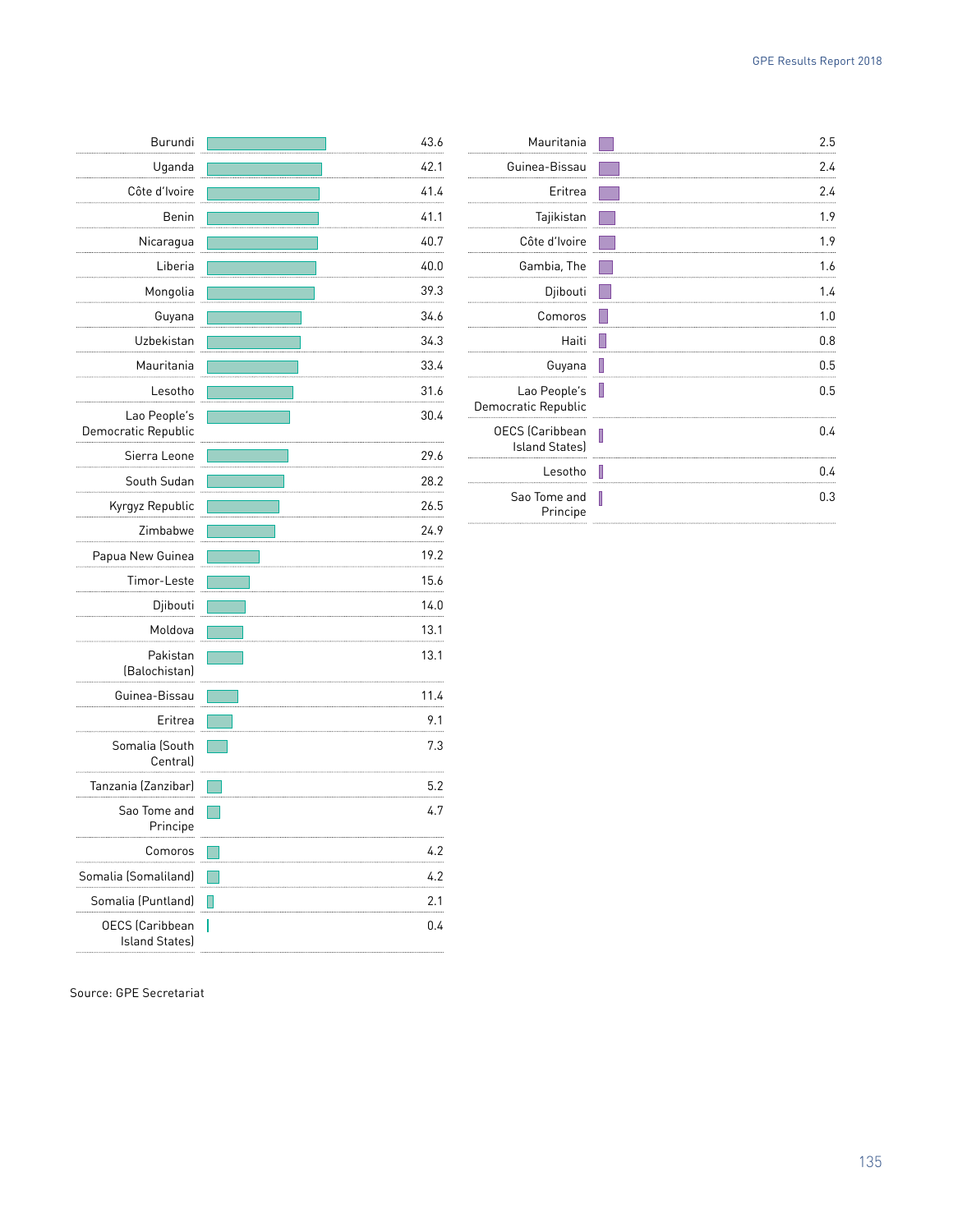## **Appendix G: Technical Notes on Indicator Data**

- 1. **Baselines:** The year 2015 is the overall baseline year for the results framework, which will report on the achievement of the goals and objectives of GPE's strategic plan GPE 2020, covering the period 2016 to 2020. In some cases, due to data availability, the baseline was set at 2016. Ten indicators were revised baseline values in the 2015/16 Results Report because of improved availability of data.
- 2. **Milestones and targets:** For each indicator, 2020 end targets and milestones in intervening years were developed to assess whether GPE is on track to reach them.
- 3. **Periodicity:** In accordance with the nature of the data underpinning each indicator, source data can be based on the calendar year or on the Secretariat's fiscal year (July to June).
- 4. **Data sources:** Data sources vary; the results framework uses data from UNESCO Institute of Statistics (UIS), UNICEF and other partners, in addition to data generated by the Secretariat.
- 5. **Units of analysis:** Indicators have different units of analysis e.g., children, developing country partners, grants, donors, technical reports, etc.
- 6. **Sample:** If the unit of analysis is a developing country partner, the sample consists of those countries that were developing country partners at baseline, in 2015 (i.e.,61 countries). If the unit of analysis is grant (indicators 20, 21, 22, 23, 24, 25, 29 and 30), all active grants in the reference fiscal year are included in the sample.
- 7. **Reporting cycle:** While some indicators are reported on every year, others are reported on only once every other year.
- 8. **Tolerance:** In the case of UIS-based, impact-level indicators that are reported in percentages, a 1 percentage point "tolerance" is applied to assessing achievement of milestones and targets (see point 10 below). Therefore, if GPE achievement is within 1 percentage point of its milestone or target, this will be considered to have been met within tolerance.
- 9. **Disaggregation:** Depending on the nature of the indicator, different types of disaggregation are applied. Typically, where the unit of analysis is a developing country partner, data are disaggregated by FCAC. Where the unit of analysis is children, data are disaggregated by gender.
- 10. **FCAC:** Though GPE revises the list of FCAC every year, the list from 2016 is used for the disaggregation of indicators, as the baseline and milestones and target set for 2020 are based on the FCAC list from 2016. However, the list of FCAC from 2017 is used for the disaggregation of grant-level indicators (indicator 20, 21, 22, 23, 24, 25, 29 and 30), to be consistent with other GPE publications (e.g., portfolio review).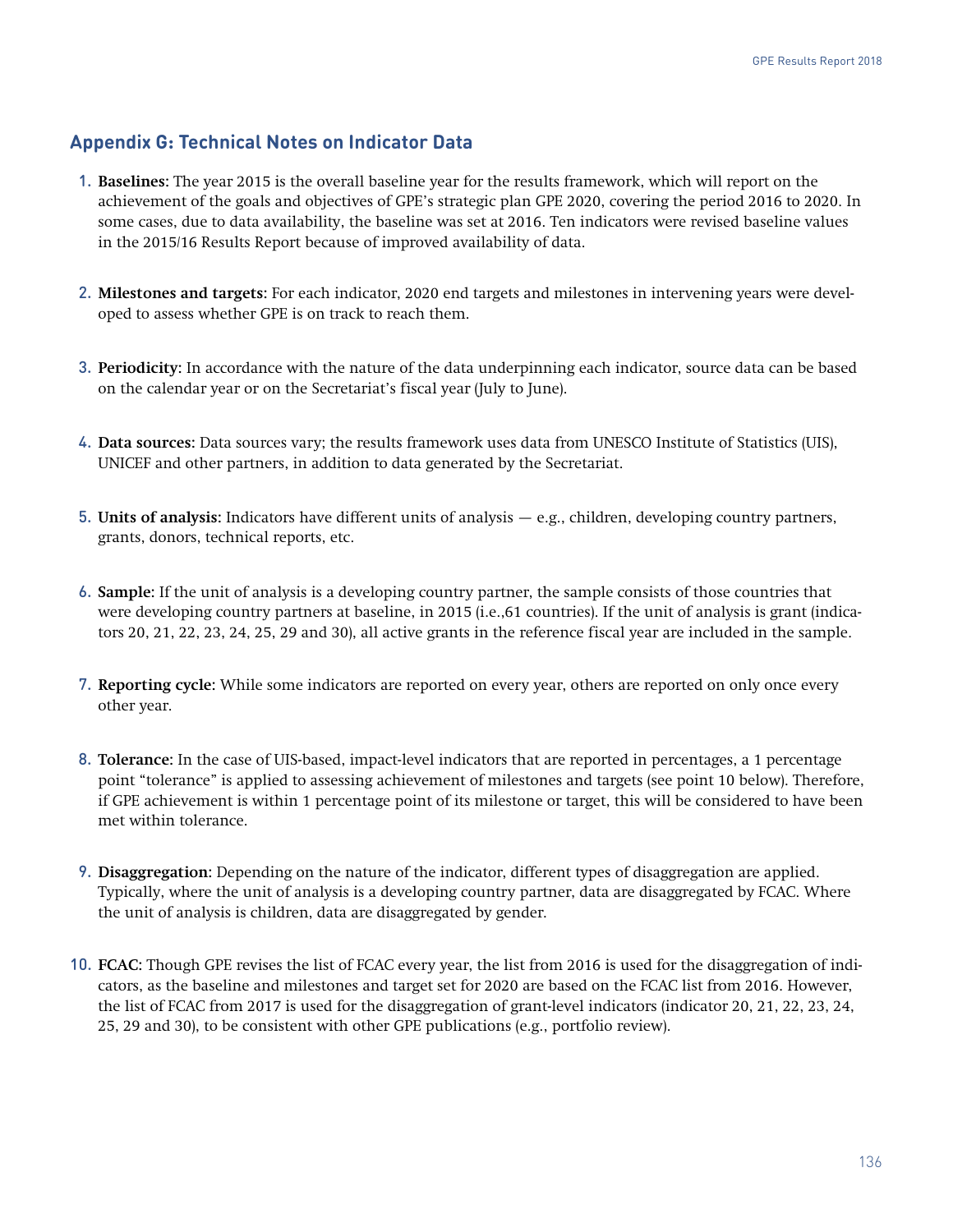- 11. **Core indicators:** Within the GPE results framework, a subset of 12 "core indicators" highlights the key results the partnership aims to achieve. These core indicators are shown in blue font in the results framework data tables presented in Appendix F.
- 12. **Achievement:** Overall results for each indicator are represented as green (fully met); yellow (met with tolerance); or red (not met) in Appendix A. Indicator milestones are reflected as met if the overall milestone is met, even though the milestone for disaggregated group(s) (i.e., FCAC and/or gender) is not met, or if the indicator milestone is met for one educational level (e.g., primary) but not met for the other educational level (e.g., lower secondary). In the latter cases, [not met] is indicated against the level of education for which the milestone was missed and the term 'partially met' is used in text to indicate such cases.
- 13. **Updated data:** Some indicator values for 2016 (as reported in the 2015/16 Results Report) have been revised as more updated data have become available. These updated data have been used in the figures and main texts in this report.
- 14. **Methodological notes:** Methodological notes for each indicator are available on GPE website. [http://www.](http://www.globalpartnership.org/content/results-framework-methodology) [globalpartnership.org/content/results-framework-methodology](http://www.globalpartnership.org/content/results-framework-methodology)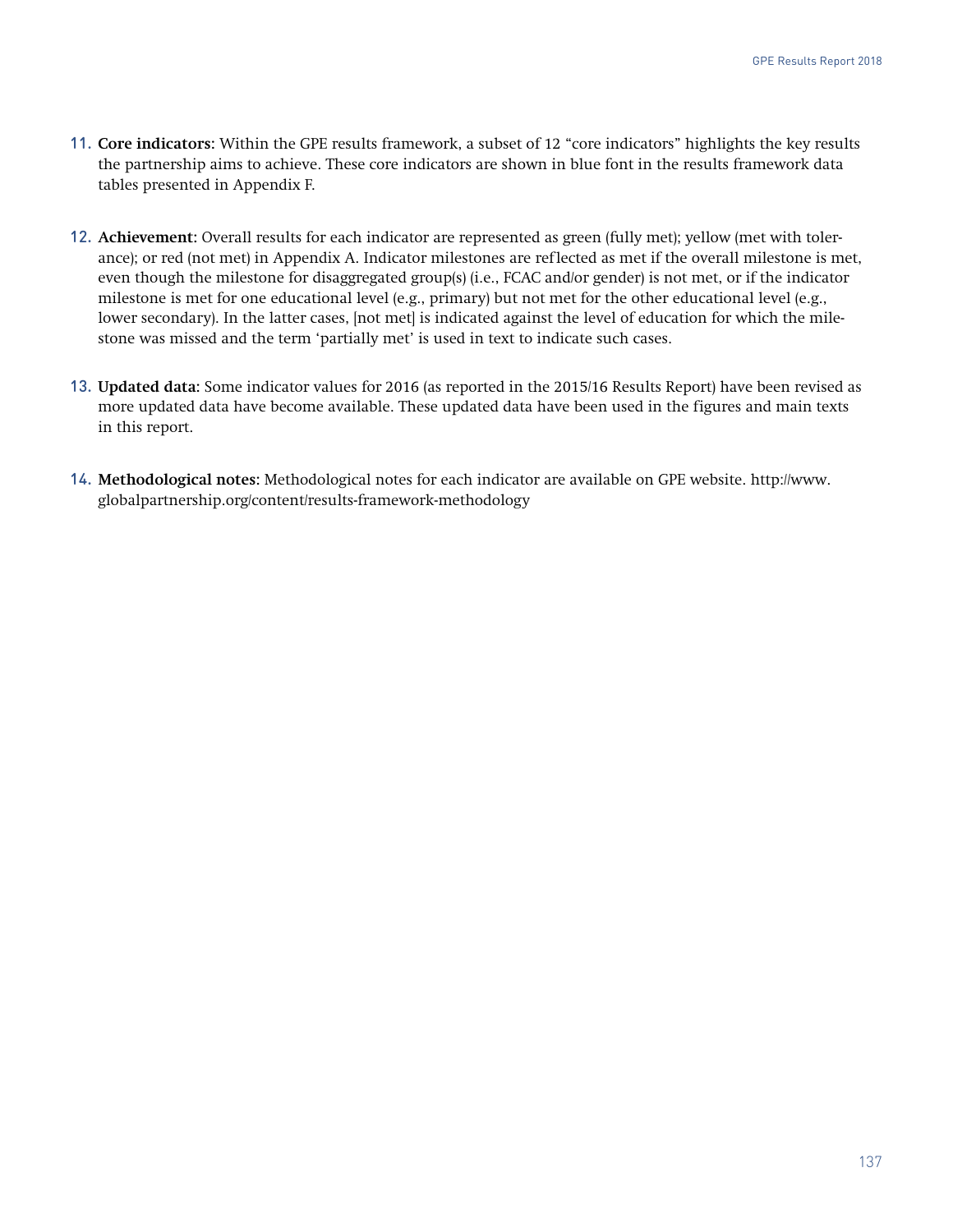# **Appendix H: Revisions to Data Reported in the 2015/16 Results Report**

Indicators 4, 5, 6, 7, 8, 12, and 14 of the results framework use data sourced from the UNESCO Institute for Statistics (UIS). As new data become available, imputation methodologies are revised and population data are updated, UIS revises indicator values. This includes revising data for past years. For instance, the value UIS reports in 2016 for the primary completion rate in DCPs in 2014 can differ from the value it reports in 2017, when more reliable data for 2014 become available. To avoid frequent revisions in baselines, milestones, and targets, GPE will not revise data for these indicators going backward in its results framework.

The table below presents indicator values for 2014 reported by UIS in July 2016 (published in the 2015/2016 Results Report), alongside indicator values for 2014 reported by UIS in July 2017.

| <b>Indicator</b>                              |                              | <b>Milestone</b>          |                           |       |
|-----------------------------------------------|------------------------------|---------------------------|---------------------------|-------|
|                                               |                              | Value reported in<br>2016 | Value reported in<br>2017 |       |
| 4. Proportion of<br>children who complete     | Primary education            | Overall                   | 73.7%                     |       |
| (a) primary education;<br>(b) lower secondary |                              |                           | 73.2%                     | 75.8% |
| education                                     |                              | <b>FCAC</b>               | 69.3%                     |       |
|                                               |                              |                           | 68.5%                     | 68.8% |
|                                               |                              | Female                    | 71.1%                     |       |
|                                               |                              |                           | 70.8%                     | 73.6% |
|                                               | Lower secondary<br>education | Overall                   | 48.6%                     |       |
|                                               |                              |                           | 49.5%<br>49.6%            |       |
|                                               |                              | FCAC                      | 41.9%                     |       |
|                                               |                              |                           | 42.7%                     | 42.6% |
|                                               |                              | Female                    | 46.9%                     |       |
|                                               |                              |                           | 47.0%                     | 47.1% |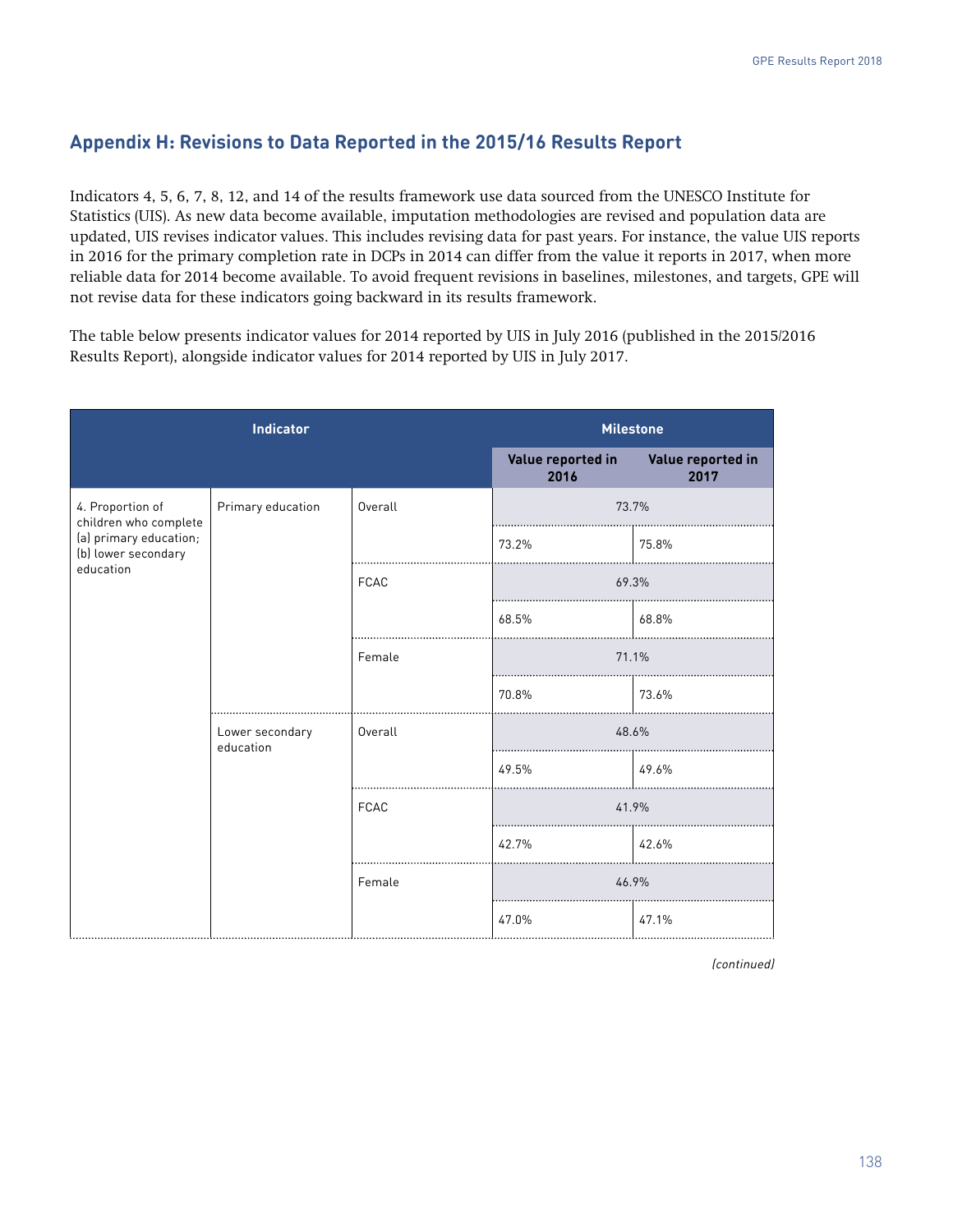| <b>Indicator</b>                                                                                                                                                                 |                              |             | <b>Milestone</b>          |                           |
|----------------------------------------------------------------------------------------------------------------------------------------------------------------------------------|------------------------------|-------------|---------------------------|---------------------------|
|                                                                                                                                                                                  |                              |             | Value reported in<br>2016 | Value reported in<br>2017 |
| 5. Proportion of<br><b>GPE DCPs within</b><br>set thresholds for<br>gender parity index of<br>completion rates for<br>(a) primary education;<br>(b) lower secondary<br>education | Primary education            | Overall     | 64%                       |                           |
|                                                                                                                                                                                  |                              |             | 64%                       | 62%                       |
|                                                                                                                                                                                  |                              | <b>FCAC</b> | 54%                       |                           |
|                                                                                                                                                                                  |                              |             | 57%                       | 54%                       |
|                                                                                                                                                                                  | Lower secondary<br>education | Overall     | 52%                       |                           |
|                                                                                                                                                                                  |                              |             | 54%                       | 49%                       |
|                                                                                                                                                                                  |                              | FCAC        | 32%                       |                           |
|                                                                                                                                                                                  |                              |             | 34%                       | 39%                       |
| 6. Pre-primary gross enrollment ratio                                                                                                                                            |                              | Overall     | 29.0%                     |                           |
|                                                                                                                                                                                  |                              |             | 28.1%                     | 36.1%                     |
|                                                                                                                                                                                  |                              | FCAC        | 23.3%                     |                           |
|                                                                                                                                                                                  |                              |             | 22.1%                     | 34.2%                     |
|                                                                                                                                                                                  |                              | Female      | 28.3%                     |                           |
|                                                                                                                                                                                  |                              |             | 27.5%                     | 35.6%                     |
| 7. Out-of-school rate<br>for (a) children of<br>primary school age;<br>(b) children of lower<br>secondary school age                                                             | Primary education            | Overall     | 19.6%                     |                           |
|                                                                                                                                                                                  |                              |             | 19.8%                     | 19.5%                     |
|                                                                                                                                                                                  |                              | <b>FUAU</b> | 25.U%                     |                           |
|                                                                                                                                                                                  |                              |             | 25.0%                     | 26.0%                     |
|                                                                                                                                                                                  |                              | Female      | 21.9%                     |                           |
|                                                                                                                                                                                  |                              |             | 22.3%                     | 22.1%                     |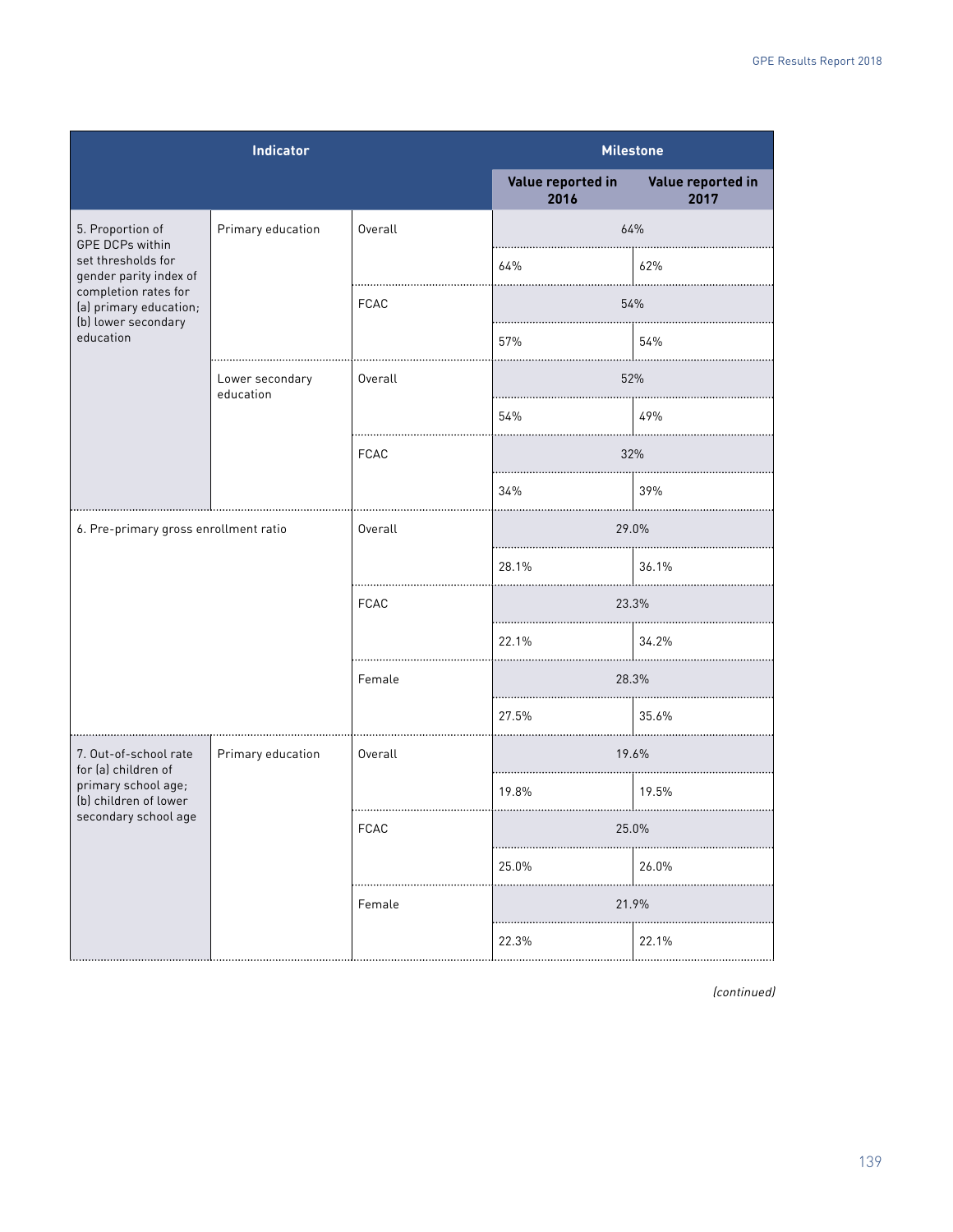| <b>Indicator</b>                                                                                                                                                                                   |                              |             | <b>Milestone</b>          |                           |
|----------------------------------------------------------------------------------------------------------------------------------------------------------------------------------------------------|------------------------------|-------------|---------------------------|---------------------------|
|                                                                                                                                                                                                    |                              |             | Value reported in<br>2016 | Value reported in<br>2017 |
| 7. Out-of-school rate<br>for [a] children of<br>primary school age;<br>(b) children of lower<br>secondary school age<br>(continued)                                                                | Lower secondary<br>education | Overall     | 32.7%                     |                           |
|                                                                                                                                                                                                    |                              |             | 32.4%                     | 33.2%                     |
|                                                                                                                                                                                                    |                              | <b>FCAC</b> | 37.2%                     |                           |
|                                                                                                                                                                                                    |                              |             | 36.6%                     | 40.9%                     |
|                                                                                                                                                                                                    |                              | Female      | 34.3%                     |                           |
|                                                                                                                                                                                                    |                              |             | 34.2%                     | 34.7%                     |
| 8. Gender parity index<br>of out-of-school rate<br>for (a) primary educa-<br>tion; (b) lower second-                                                                                               | Primary education            | Overall     | 1.26                      |                           |
|                                                                                                                                                                                                    |                              |             | 1.28                      | 1.30                      |
| ary education                                                                                                                                                                                      |                              | <b>FCAC</b> | 1.33                      |                           |
|                                                                                                                                                                                                    |                              |             | 1.37                      | 1.39                      |
|                                                                                                                                                                                                    | Lower secondary<br>education | Overall     | 1.10                      |                           |
|                                                                                                                                                                                                    |                              |             | 1.11                      | 1.10                      |
|                                                                                                                                                                                                    |                              | <b>FCAC</b> |                           | 1.17                      |
|                                                                                                                                                                                                    |                              |             | 1.19                      | 1.15                      |
| 12. Proportion of DCPs with pupil/trained<br>teacher ratio below threshold (<40) at the<br>primary level                                                                                           |                              | Overall     | 27%                       |                           |
|                                                                                                                                                                                                    |                              |             | 29%                       | 27%                       |
|                                                                                                                                                                                                    |                              | <b>FCAC</b> | 13%                       |                           |
|                                                                                                                                                                                                    |                              |             | 13%                       | 14%                       |
| 14. Proportion of DCPs reporting at least 10 of<br>12 key international education indicators to UIS<br>(including key outcomes, service delivery and<br>financing indicators as identified by GPE) |                              | Overall     | 30%                       |                           |
|                                                                                                                                                                                                    |                              |             | 43%                       | 49%                       |
|                                                                                                                                                                                                    |                              | FCAC        | 32%                       |                           |
|                                                                                                                                                                                                    |                              |             | 39%                       | 43%                       |